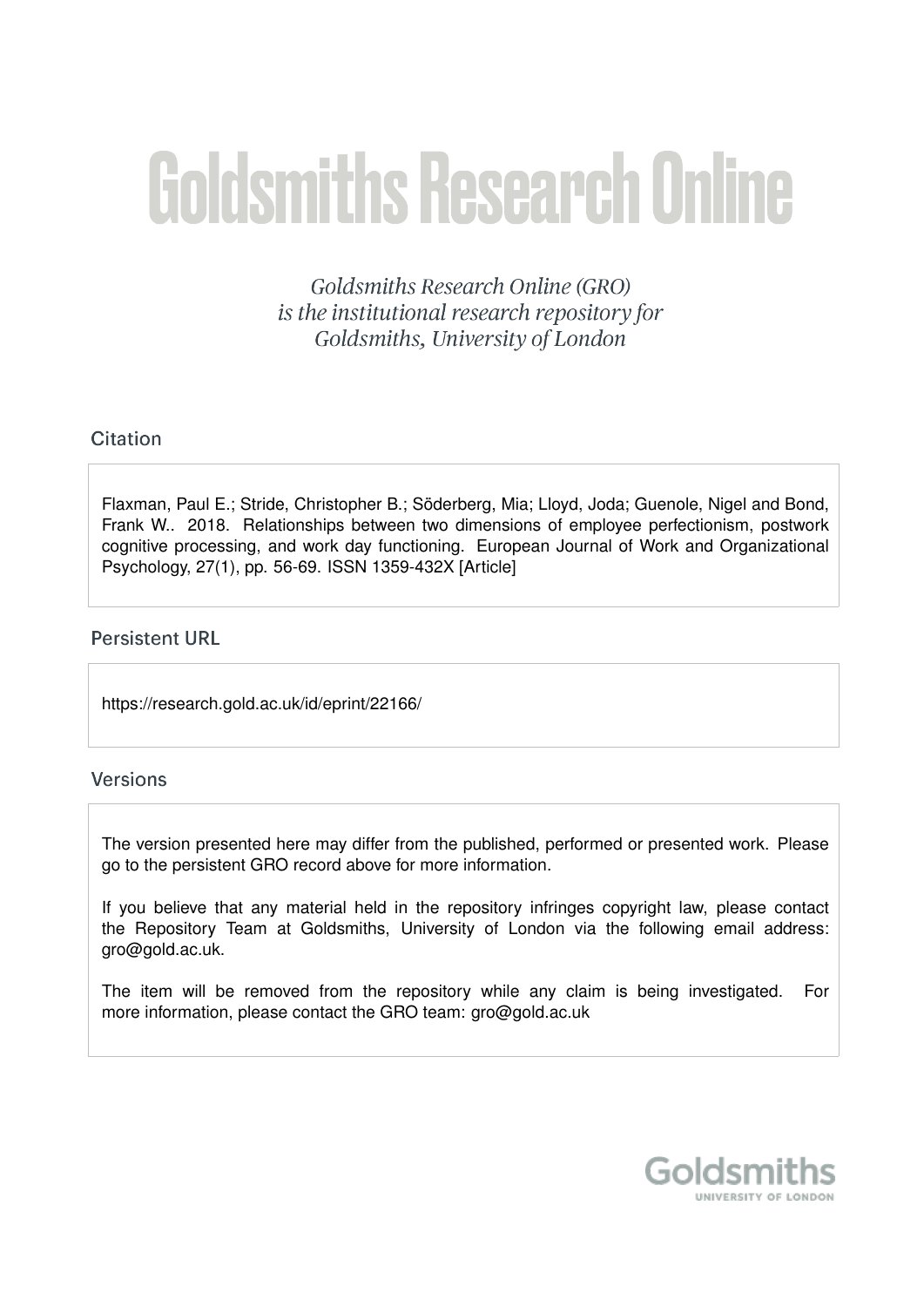This is an Accepted Manuscript of an article published by Taylor & Francis in EUROPEAN JOURNAL OF WORK AND ORGANIZATIONAL PSYCHOLOGY on 19<sup>th</sup> October 2017, available at http://www.tandfonline.com/ <https://doi.org/10.1080/1359432X.2017.1391792>

# **Relationships between two dimensions of employee perfectionism, postwork cognitive processing, and work day functioning**

Paul E. Flaxman<sup>1</sup>, Christopher B. Stride<sup>2</sup>, Mia Söderberg<sup>1</sup>, Joda Lloyd<sup>3</sup>, Nigel Guenole<sup>3</sup>, and Frank W. Bond<sup>3</sup>

*<sup>1</sup> Department of Psychology, City, University of London, London, UK*

*<sup>2</sup> Management School, University of Sheffield, Sheffield, UK*

*3 Institute of Management Studies, Goldsmiths, University of London, London, UK*

#### Author Note

Paul E. Flaxman and Mia Söderberg, Psychology Department, City, University of London;

Christopher B. Stride, Management School, University of Sheffield (e-mail:

[c.b.stride@sheffield.ac.uk\)](mailto:c.b.stride@sheffield.ac.uk); Joda Lloyd, Nigel Guenole, and Frank W. Bond, Institute of

Management Studies, Goldsmiths, University of London (e-mail: [J.Lloyd@gold.ac.uk;](mailto:J.Lloyd@gold.ac.uk)

[N.Guenole@gold.ac.uk;](mailto:N.Guenole@gold.ac.uk) [F.Bond@gold.ac.uk\)](mailto:F.Bond@gold.ac.uk).

Mia Söderberg is now at the Department of Occupational and Environmental Medicine, University of Gothenburg, Sweden (e-mail: [mia.soderberg@amm.gu.se\)](mailto:mia.soderberg@amm.gu.se).

This research was supported by the Economic and Social Research Council (ESRC) under grant reference: RES-061-25-0232.

Correspondence should be addressed to: Dr. Paul E. Flaxman, Department of Psychology, City, University of London, Northampton Square, London EC1V 0HB, United Kingdom. E-mail [Paul.Flaxman.1@city.ac.uk](mailto:Paul.Flaxman.1@city.ac.uk)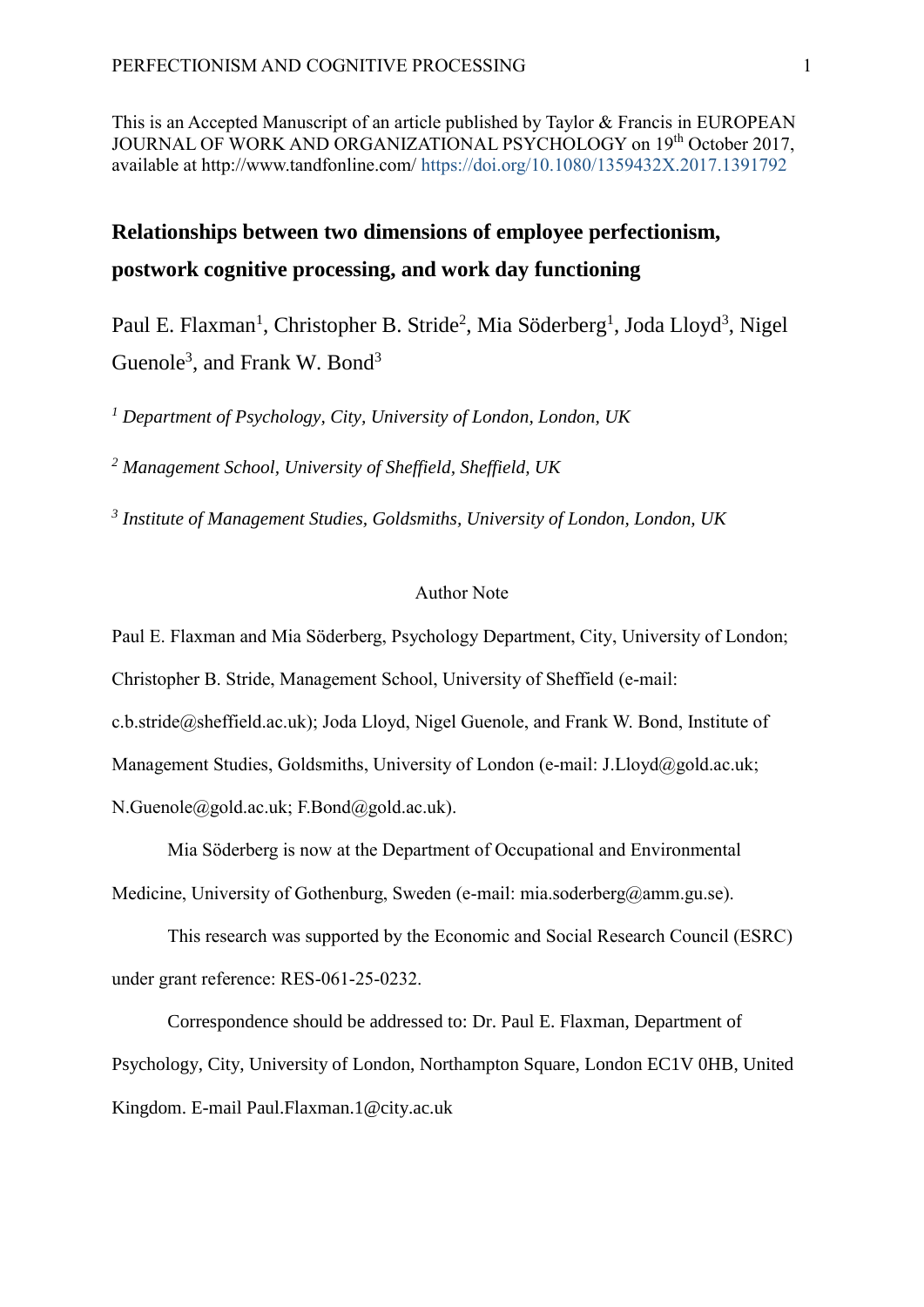# **Relationships between two dimensions of employee perfectionism, postwork cognitive processing, and work day functioning**

This daily diary study examined relations between two distinct perfectionism dimensions and work-related cognitions experienced by employees during evening leisure time. Drawing from perseverative cognitive processing theory, we hypothesized that *perfectionistic concerns* would be related to work-related worry and rumination during postwork evenings. In contrast, we hypothesized that a theoretically more adaptive perfectionist dimension (*perfectionistic strivings*) would be associated with positively valenced self-reflections about work across consecutive evenings. A sample of 148 full-time workers completed an initial survey, which included a trait perfectionism measure, reported their work-related cognitions across four consecutive evenings of a working week, rated their sleep quality immediately upon awakening on each subsequent morning, and their daily levels of emotional exhaustion and work engagement at the end of each work day. Results showed that perfectionistic concerns were indirectly negatively associated with sleep quality and work day functioning via the tendency to worry and ruminate about work. In contrast, perfectionistic strivings were indirectly positively associated with work day engagement via the propensity to experience positive thoughts about work during evening leisure time. The theoretical and practical implications of these findings are discussed.

Keywords: perfectionism; perseverative cognition; sleep; burnout; engagement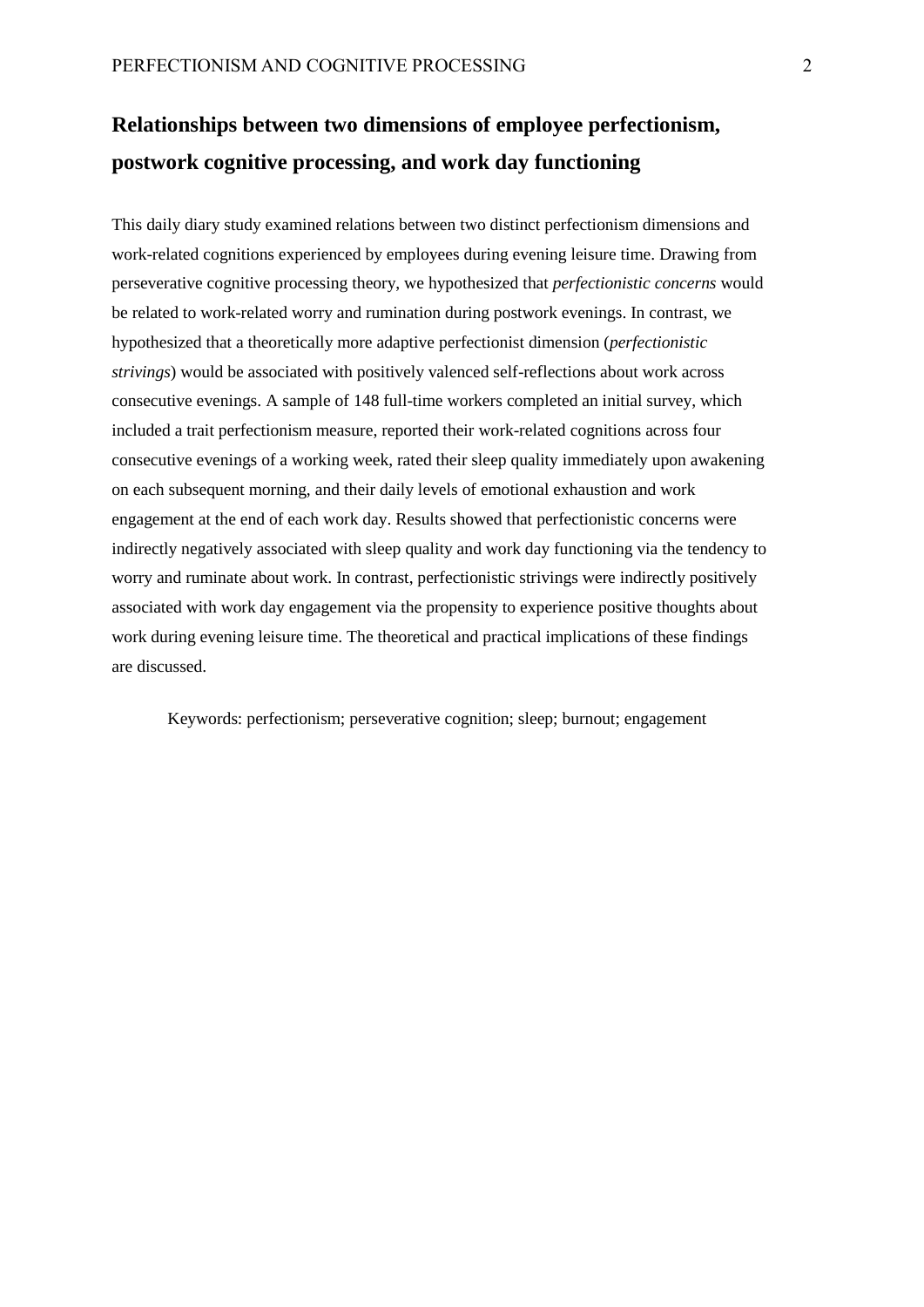# **Relationships between two dimensions of employee perfectionism, postwork cognitive processing, and work day functioning**

The ability to recover from work demands during nonwork time is widely recognized as an important factor for maintaining employees' health and job performance. In the absence of adequate recovery experiences, the psychophysiological system can be exposed to prolonged activation, which over time increases the risk of psychological (e.g., burnout) and somatic (e.g., cardiovascular) ill-health (Brosschot, Gerin, & Thayer, 2006; Geurts & Sonnentag, 2006; McEwen, 1998; Sluiter, van der Beek, & Frings-Dresen, 1999). Within the employee recovery literature, the propensity to psychologically detach (or "switch off") from work during leisure time has attracted particular interest (e.g., Etzion, Eden, & Lapidot, 1998; Feuerhahn, Sonnentag, & Woll, 2014; Fritz, Yankelevich, Zarubin, & Barger, 2010; Rivkin, Diestel, & Schmidt, 2015; Smit, 2016; Sonnentag & Bayer, 2005; Sonnentag, Binnewies, & Mojza, 2008, 2010; Sonnentag & Fritz, 2015). A large body of research indicates that the ability to detach from work during nonwork hours (e.g., evenings and weekends) is often positively associated with employee well-being (for reviews see Sonnentag, 2012; Sonnentag & Fritz, 2015).

More recently, researchers have begun investigating the specific types of work-related cognitions experienced by employees during nonwork time. Some types of perseverative work-related thinking, such as worry and rumination, have been found to be especially detrimental to employees' well-being and recovery (e.g., Cropley, Michalianou, Pravettoni, & Millward, 2012; Flaxman, Ménard, Bond, & Kinman, 2012; Querstret & Cropley, 2012; Wang et al., 2013). In contrast, other research has shown that reflecting positively about work during nonwork time is beneficial for well-being (e.g., Binnewies, Sonnentag, & Mojza, 2009; Meier, Cho, & Dumani, 2016). Such research demonstrates that thinking about work during leisure time is not inherently problematic, and that the effects of remaining cognitively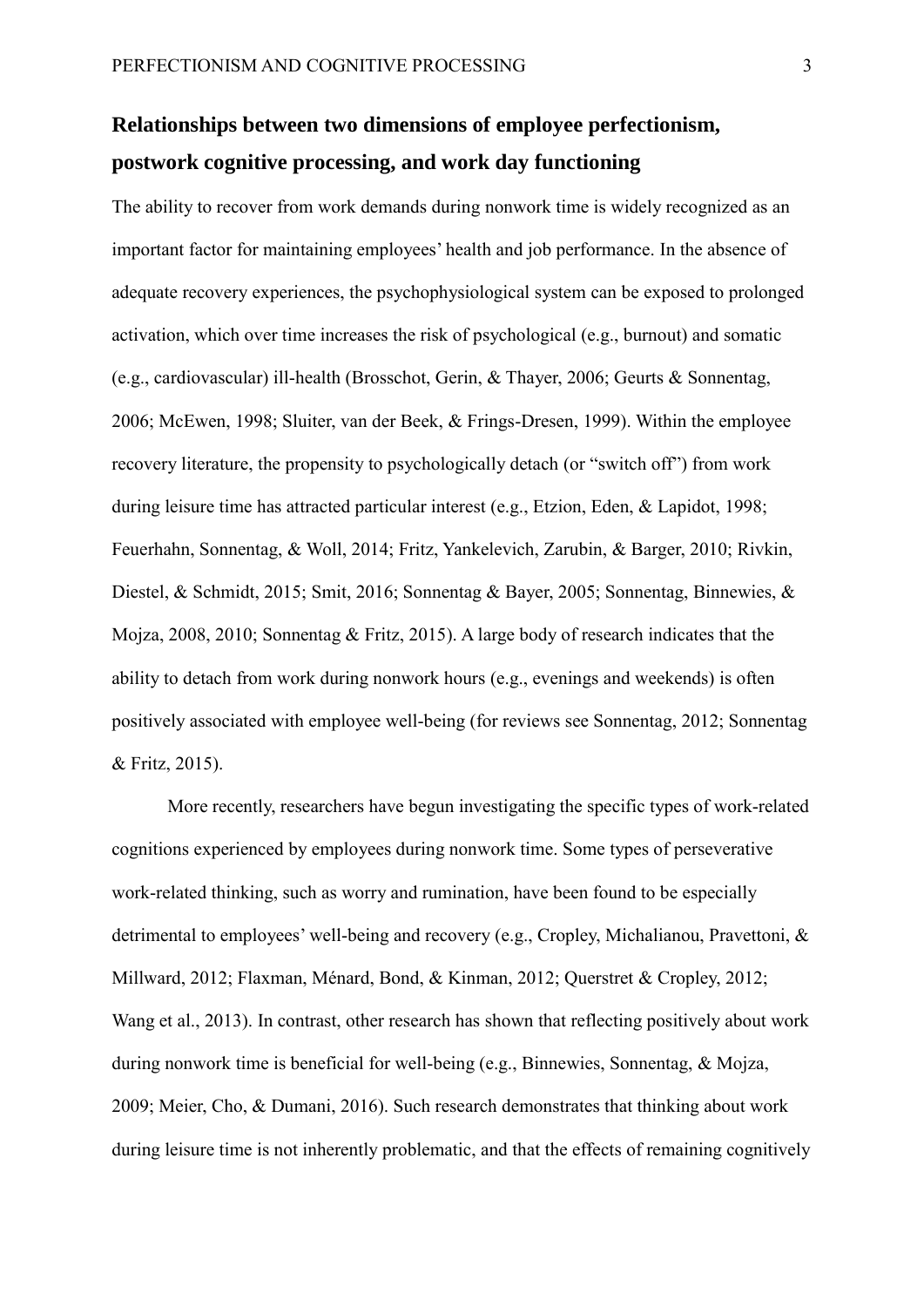attached to work are contingent upon the type of work-related thoughts being experienced (Sonnentag & Fritz, 2015).

Most research in this area has focused on the influence of job characteristics (e.g., time pressure and overtime hours) on detachment from work during leisure time. By contrast, the role of personality characteristics in the propensity to psychologically detach from work has received less theoretical or empirical attention. In the present study, we respond to recent calls for research examining specific types of personal characteristics that might, in theory, be influencing the way employees cognitively process work-related issues during nonwork time (e.g., Flaxman et al., 2012; Lorente Prieto, Salanova Soria, Martínez Martínez, & Schaufeli, 2008; Ragsdale, Hoover, & Wood, 2016; Sonnentag & Fritz, 2015).

Specifically, we draw from established theories of cognitive perseveration to propose and test a model that assumes a substantive role for employee *perfectionism* in the tendency to continue thinking about work during evening leisure time (see Figure 1). Using a daily survey design, we first examine a central proposition that two theoretically distinct perfectionism dimensions will be related to different modes of work-related thinking across consecutive postwork evenings. In addition, we explore the degree to which different types of work-related cognition experienced during evening leisure time mediate associations between perfectionistic characteristics and three aspects of employees' daily functioning: sleep quality, emotional exhaustion, and work engagement.

# **Previous research examining relations between personality and detachment from work during leisure time**

Although personal characteristics have not been a primary focus in detachment from work research, some studies have found that higher-order personality dimensions (such as the Big 5 or trait negative affectivity) are associated with the ability to switch off from work. For example, studies have reported cross-sectional correlations in the region of  $r = .30$  and .45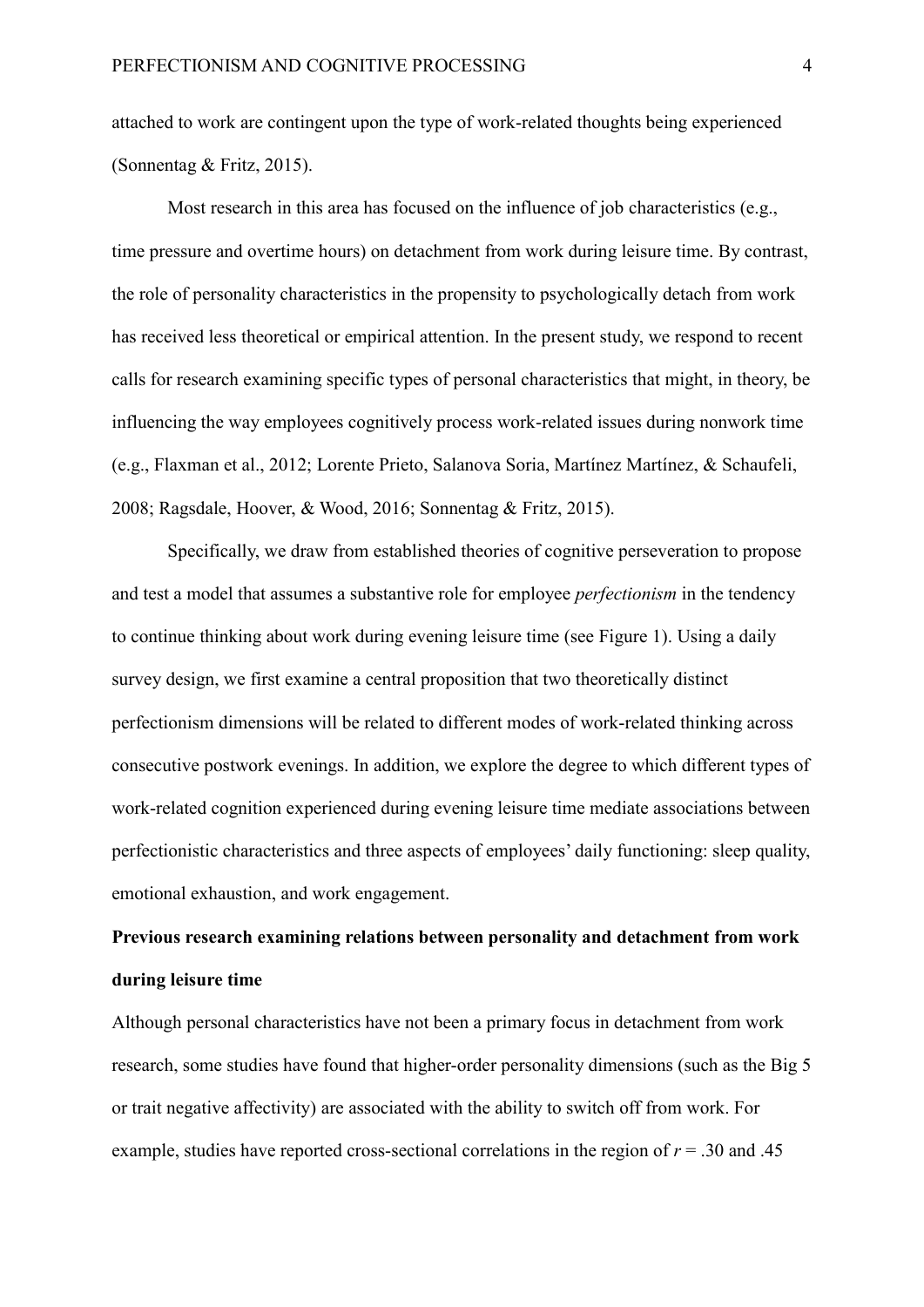between emotional stability and psychological detachment from work (e.g., Nasser, Khan, & Khawaja, 2012; Sonnentag & Fritz, 2007). Weaker relationships have been found between these broad personality traits and daily (e.g., evening) levels of detachment from work (e.g., Sonnentag & Binnewies, 2013).

A small group of longitudinal and daily diary studies has explored the role of more specific personality characteristics in detachment from work. For example, Flaxman et al. (2012) found that one aspect of trait perfectionism was positively associated with workrelated worry/rumination among University academics during an Easter break. In addition, work-related worry/rumination during the Easter break was found to mediate relationships between this aspect of perfectionism and well-being during the first week back at work. In a daily diary study, Hülsheger et al. (2014) found that an attentional facet of mindfulness was positively associated with the ability to detach from work across consecutive evenings. Moreover, psychological detachment from work during the evening mediated the relationship between mindful attention and sleep quality.

We believe that the extant research in this area has left some potentially important empirical questions unresolved. First, it is unclear whether different dimensions of these focal personality characteristics might relate to different modes of work-related cognition during nonwork time. For example, perfectionism measures tend to factor into two relatively distinct dimensions, only one of which is usually found to be maladaptive among working populations (Cox, Enns, & Clara, 2002; Stoeber & Damian, 2016; Stoeber & Gaudreau, 2017). Second, research has yet to establish whether such characteristics explain unique variance in the ability to cognitively switch off from work beyond other potentially influential factors, such as the tendency to continue working during leisure time, job stressors (e.g., perceived time pressure), and neuroticism/ emotional stability. Finally, previous studies of the relationship between personality and detachment have captured just one indicator of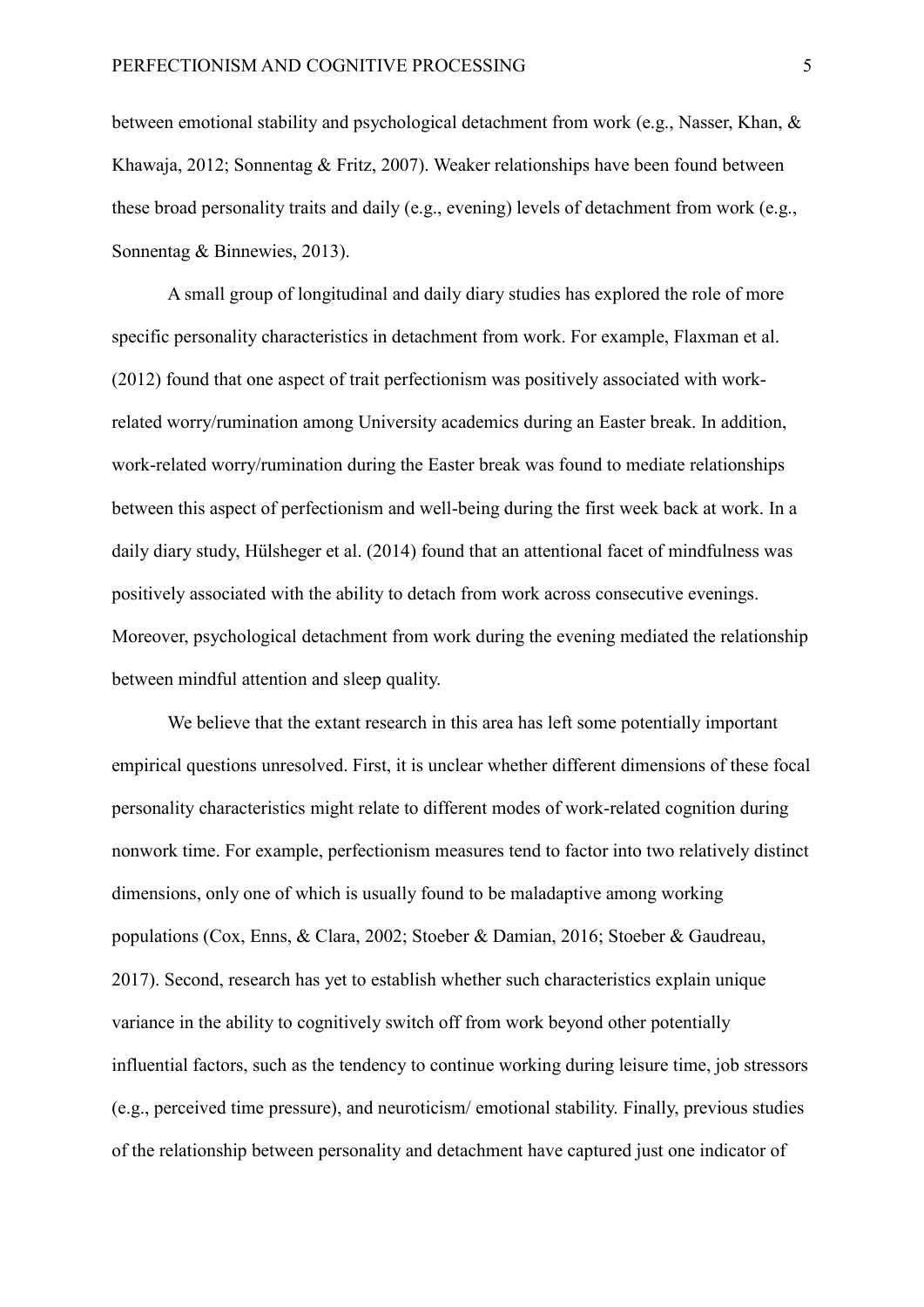cognitive preoccupation with work during leisure time. For example, Hülsheger et al. (2014) assessed employees' general sense of detachment from work, whereas Flaxman et al. (2012) focused exclusively on work-related worry/rumination. As noted earlier, some employees who do not switch off from work during leisure time may be experiencing positive or constructive thoughts about work (e.g., Meier et al., 2016). Thus, we believe a fruitful avenue for research would be to examine whether different types of work-related cognitive processing experienced during nonwork hours are associated with distinct personality characteristics.

The present study extends prior research by exploring whether two dimensions of trait perfectionism relate to different types of work-related cognitions experienced by employees during evening leisure time. We focus on the cognitive mechanisms of employee perfectionism for two main reasons. First, as discussed in the next section, theories of cognitive processing identify perfectionism as a key vulnerability factor for perseverative worry and rumination (e.g., Berenbaum, 2010; Verkuil et al., 2011). Second, our focus on perfectionism extends recent work on the role of employees' own performance expectations as a personal demand that appears distinct from more "external" work demands (e.g., Bakker & Demerouti, 2016; Barbier, Hansez, Chmiel, & Demerouti, 2013; Lorente Prieto et al., 2008). An initial study in this area focused on the *adaptive* nature of employees' own performance expectations as a predictor of work engagement (see Barbier et al., 2013). In the present study we examine the notion that performance expectations can also be maladaptive, especially when they are underpinned (or motivated) by a fear of failing or making mistakes (Frost, Marten, Lahart, & Rosenblate, 1990; Stoeber & Otto, 2006).

With these issues in mind, we propose and test a dual path model (see Figure 1), in which one perfectionism dimension (i.e., *perfectionistic concerns*) is predicted to relate to dysfunctional levels of work-related worry/rumination measured across four consecutive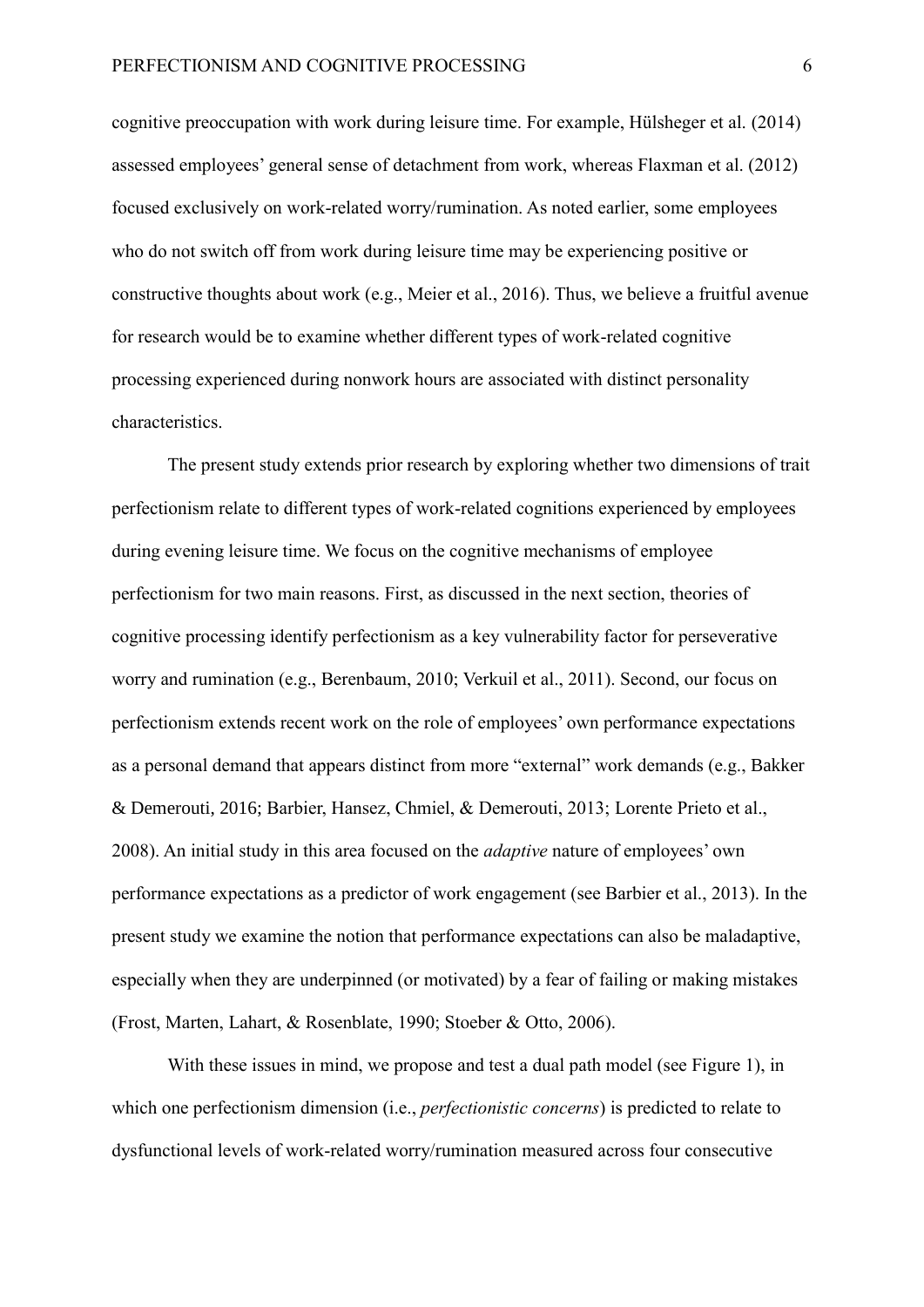postwork evenings. In contrast, our model posits that a theoretically more adaptive dimension of perfectionism (i.e., *perfectionistic strivings*) would be related to positive thinking about work during evening leisure time. As indicated in Figure 1, these distinct personality and cognitive processing configurations are, in turn, expected to show a divergent pattern of associations with employees' sleep quality and daily work functioning.

#### **Perfectionism and cognitive processing: Theoretical principles**

Our model's hypothesized paths between the two perfectionism dimensions and work-related cognitive processing are derived from the initiation-termination (IT) model of worry (Berenbaum, 2010). The IT model offers a synthesizing theoretical framework that integrates two other theories of cognitive processing: the metacognitive theory of worry and rumination (e.g., Wells, 2004), and the mood-as-input theory of cognitive and behavioral perseveration (e.g., Davey, 2006). This two-phase model identifies an interrelated set of personality characteristics and cognitive-affective processes that function to: (a) trigger episodes of worry and/or rumination (the *initiation* phase); and (b) increase the "momentum" of this type of cognitive processing, making it unhelpfully perseverative, recurrent, and difficult to terminate (the *termination* phase).

## *Perfectionistic concerns and perseverative worry/rumination*

Perfectionistic concerns represent the most maladaptive dimension of perfectionism. This dimension is characterized by an excessive concern about making mistakes, fear of failure, self-criticism, and doubts about the quality of one's actions (resulting in the tendency to repeatedly check tasks for mistakes; Blankstein, Dunkley, & Wilson, 2008; Frost & DiBartolo, 2002; Frost et al., 1990; Hewitt & Flett, 2002). Perfectionistic concerns have been associated with various markers of poor mental health (e.g., negative affect and heightened stress reactivity) and behavioral ineffectiveness (e.g., avoidant coping; Chang, Watkins, & Banks, 2004; Cox et al., 2002; Dunkley, Mandel, & Ma, 2014; Dunkley, Zuroff, &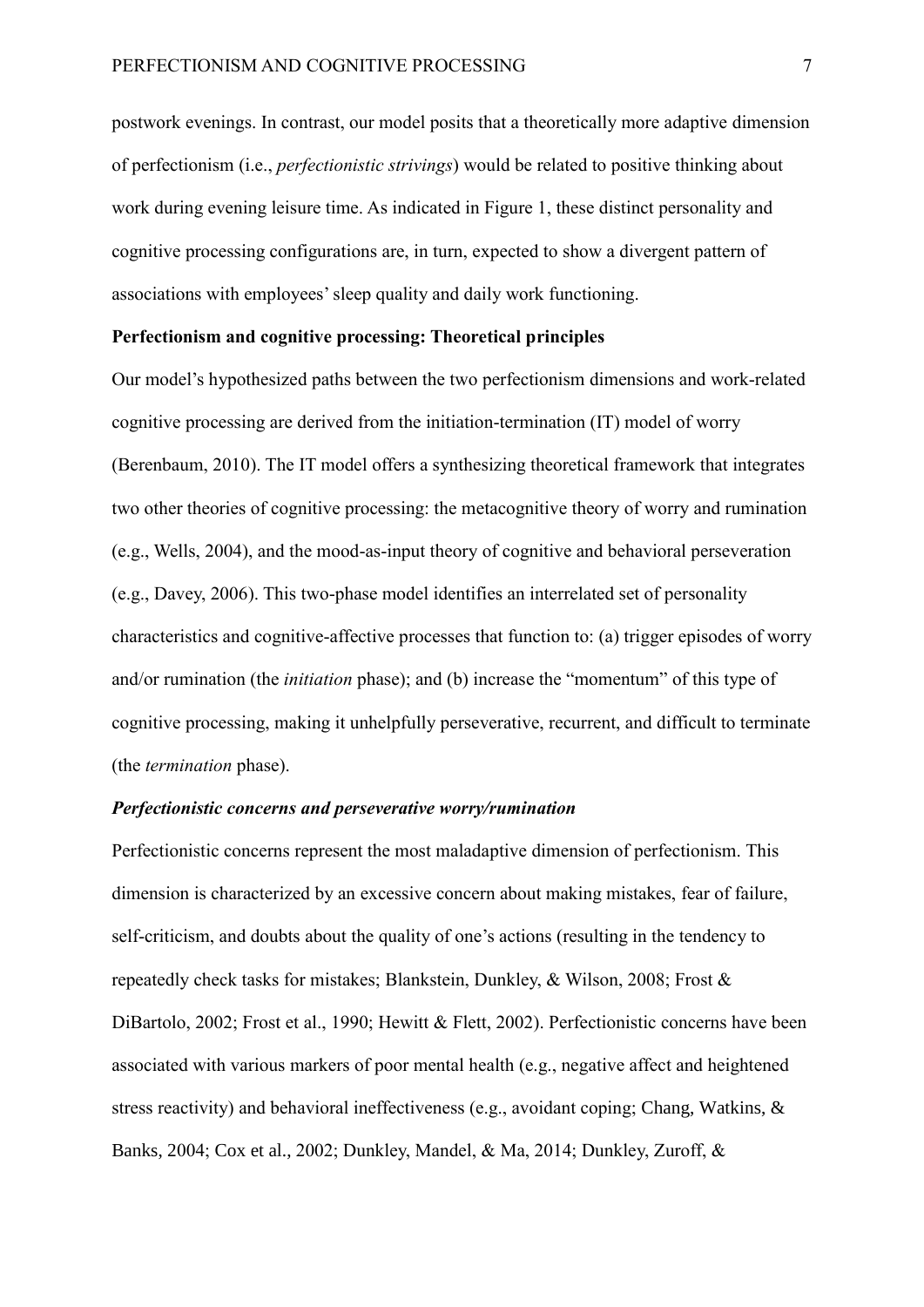Blankstein, 2003; Hill & Curran, 2016; Stoeber & Rennert, 2008). Although most research focuses on perfectionism among college students, a growing number of studies have found negative associations between perfectionistic concerns and employees' mental health (see Stoeber & Damian, 2016 for a recent review).

The IT model suggests that individuals high in perfectionistic concerns possess a particular set of characteristics that facilitate unhelpful forms of thinking, such as perseverative worry and rumination. First, the model posits that episodes of worry/rumination are initiated in response to a perceived threat. For people high in perfectionistic concerns, a frequent and primary threat is failing or making mistakes. These individuals tend to endorse conditional beliefs that function to ensure the prospect of failing carries an unusually significant and personal cost; for instance, believing that failing at any single task means that one is a "complete" failure or a failure "as a person" (Frost et al., 1990). According to the IT model, such elevated cost estimates serve to increase the magnitude of perceived threats (Berenbaum 2010). Thus, even if an unwanted outcome is believed to be relatively unlikely to occur (i.e., it has a low probability estimate), it may still be appraised as a significant threat if the perceived personal costs of its occurrence are high.

The characteristics associated with perfectionistic concerns also play an influential role in the termination phase of the IT model, which focuses on why bouts of worry/rumination can, for some individuals, become highly perseverative and difficult to stop. For individuals displaying perfectionistic concerns, threat appraisals tend to activate metacognitive beliefs about the *benefits* of worrying and ruminating, typically the belief that this type of thinking helps one to prepare thoroughly for future events, reduce the risk of failing, and/or (in the case of rumination) avoid repeating past mistakes (Macedo, Marques, & Pereira, 2014). As a result, these individuals may deploy stringent (and often implicit) decision rules about the need to think through all possible scenarios linked to the focal threat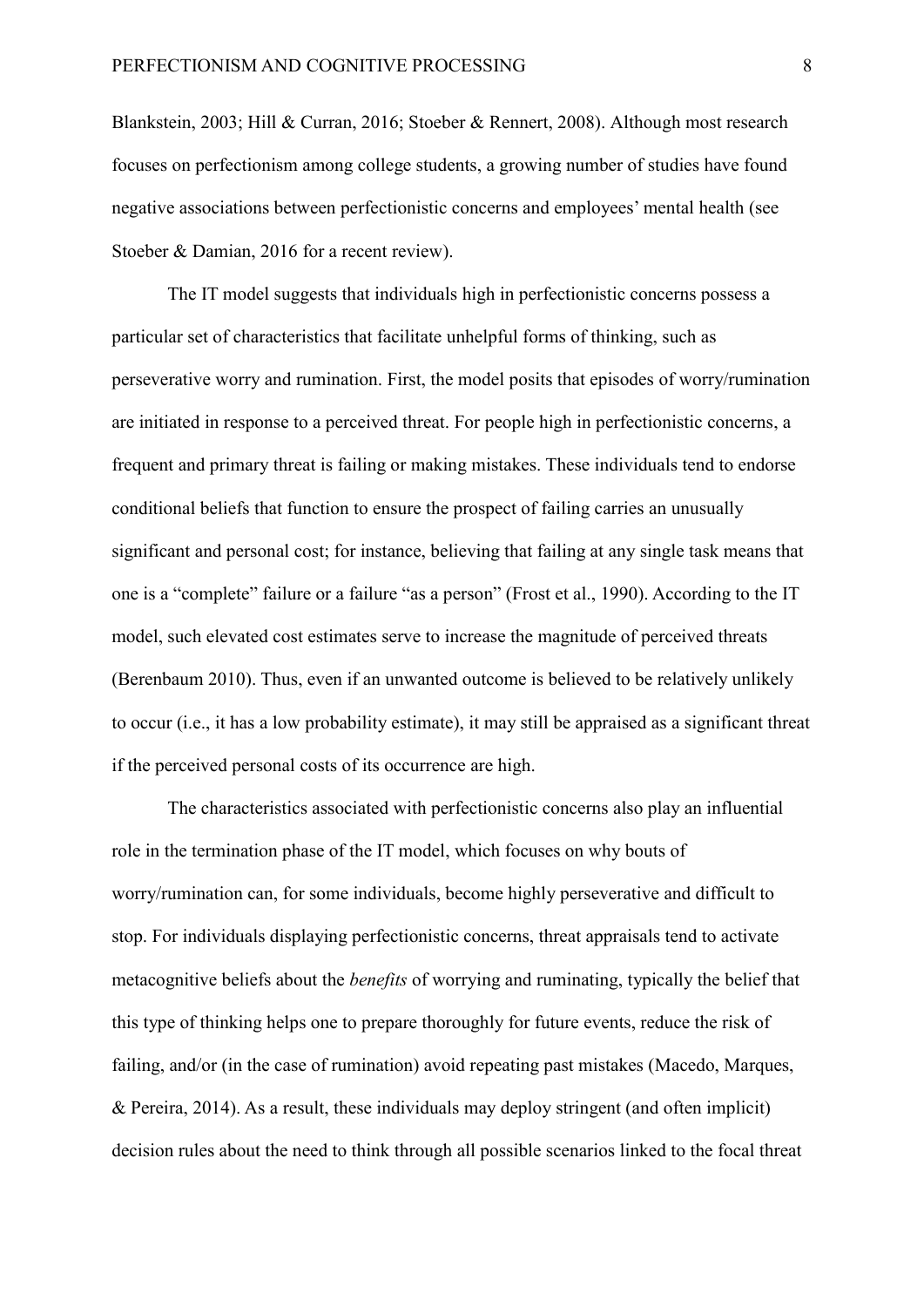or problem (Davey, Startup, MacDonald, Jenkins, & Patterson, 2005). The implicit goals of such a task are usually to reduce the perceived threat, to obtain a satisfactory solution, and/ or to feel less anxious about some future undesirable outcome. Unfortunately, individuals exhibiting perfectionistic concerns are prone to use concurrent (and often negative) mood as a source of information to indicate whether the goals of the cognitive processing task have been achieved (Davey et al., 2005). In this way, negative affect is utilized as a "sign" that the goals of the cognitive task have not yet been fully met (e.g., by signaling that the desired state of satisfaction has not yet been obtained), thereby delaying any sense of closure, and fueling further (and sometimes prolonged) bouts of cognitive perseveration (Berenbaum, 2010; Meeten, & Davey, 2011).

To summarize, the IT model provides a theoretical account to explain why perfectionistic concerns are likely to be associated with frequent and prolonged bouts of worry and rumination. On the basis of these assumptions, we predict that perfectionistic concerns will be related to work-related worry/rumination aggregated across consecutive evenings of the working week, above and beyond the influence of a second dimension of perfectionism (i.e., perfectionistic strivings), trait emotional stability, job stressors (e.g., time pressure), and hours of overtime worked during postwork evenings. Hence,

*Hypothesis 1*: Perfectionistic concerns will be positively and uniquely related to workrelated worry/rumination across consecutive post-work evenings.

As illustrated in Figure 1, we then posit that worry/rumination about work during the evening will have a detrimental impact on employees' work day functioning. This mode of cognitive processing tends to prolong stress-related psychophysiological activation, affects sleep, and hence inhibits recovery (Geurts & Sonnentag, 2006; McEwen, 1998; Verkuil et al., 2011). Accordingly, we anticipate that a heightened tendency to worry and ruminate about work will mediate relationships between perfectionistic concerns and three common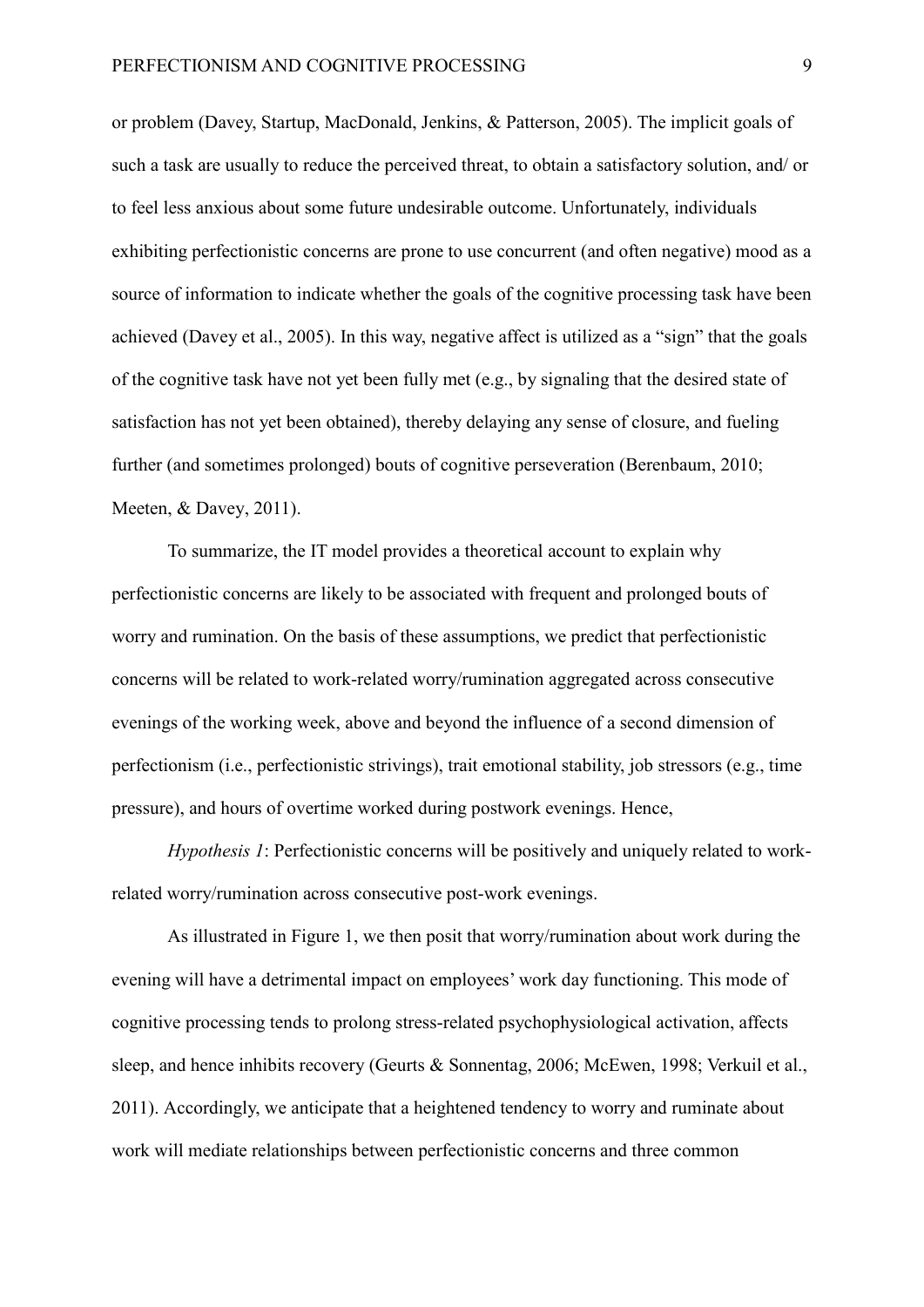indicators of daily functioning: sleep quality, emotional exhaustion, and daily work engagement.

*Hypothesis 2*: There will be a negative indirect (i.e., mediated) relationship between perfectionistic concerns and both sleep quality (*Hypothesis 2a)* and work engagement *(Hypothesis 2b)* operating through work-related worry/rumination during post-work evenings; and a positive indirect relationship between perfectionistic concerns and emotional exhaustion (*Hypothesis 2c*) also via evening worry/rumination about work.

#### *Perfectionistic strivings and positive thinking about work*

As noted earlier, researchers have identified a second perfectionism dimension (perfectionistic strivings), which is typically seen as more adaptive, or at least less harmful to people's mental health and behavioral functioning (Stoeber & Gaudreau, 2017; Stoeber & Otto, 2006). This dimension is primarily characterized by the pursuit of very high, and typically self-imposed, performance standards and expectations (Blankstein et al., 2008; Cox et al., 2002; Frost et al., 1990).

According to IT model assumptions, perfectionistic strivings should not be as strongly associated with the cognitive-affective characteristics that facilitate perseverative worry/rumination. First, individuals high in perfectionistic strivings tend to show sensitivity to approach-oriented (or "reward-focused") forms of motivation (Chang et al., 2007; Slade & Owens, 1998); this motivational pattern contrasts with the avoidance-based reinforcement sensitivity exhibited by individuals high in perfectionistic concerns, whose primary motivation is avoidance of failure (Chang et al., 2007; Santanello & Gardner, 2007). As a result, individuals high in perfectionistic strivings would be less likely to experience the elevated cost estimates and threat appraisals that initiate frequent episodes of worry/rumination. Second, the perfectionistic strivings dimension is often only weakly related to negative affect (Stoeber & Otto, 2006). This has important implications for the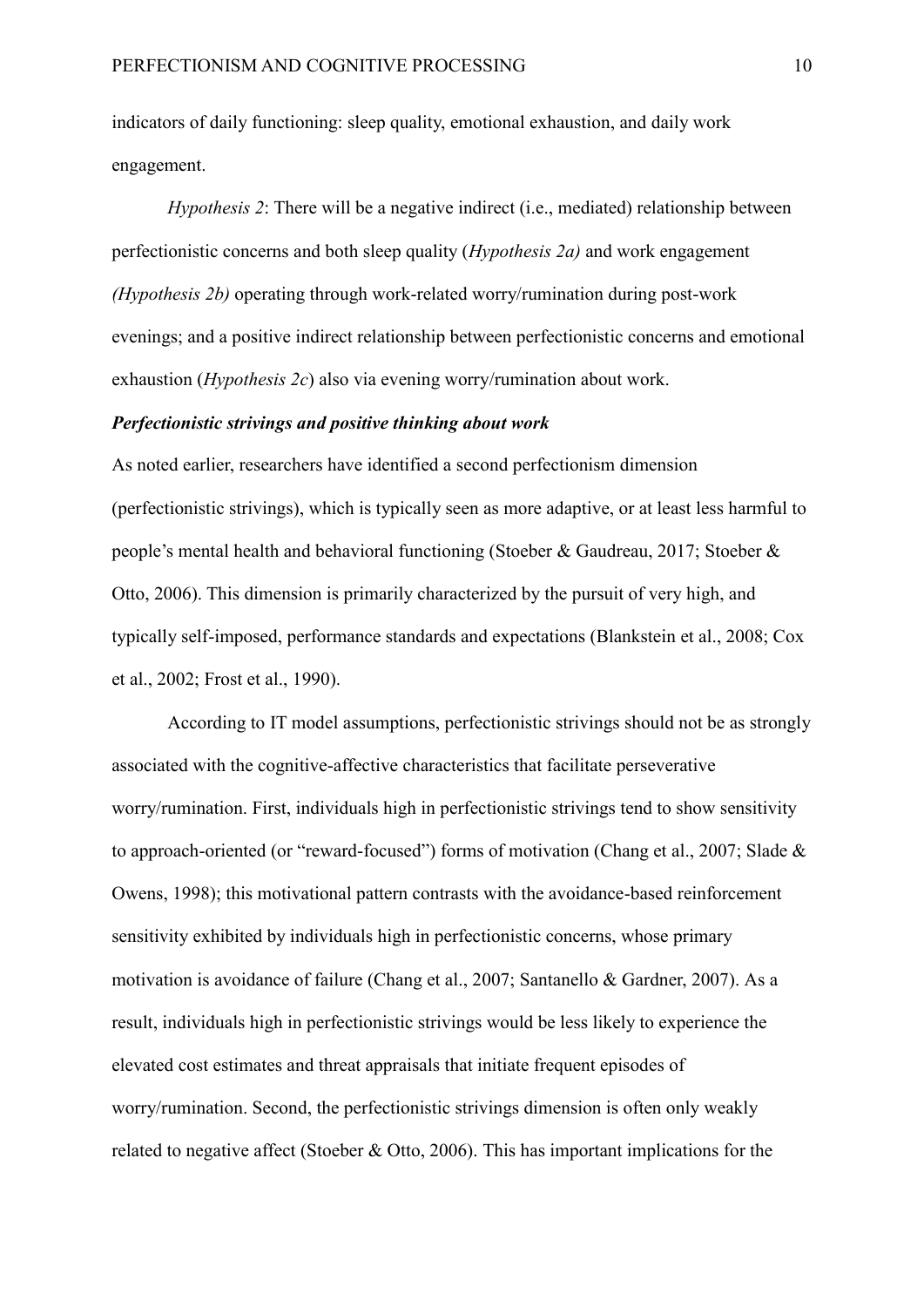ability to terminate bouts of worry/rumination, should they occur. Specifically, those high in perfectionistic strivings would be less inclined to use concurrent negative mood as an implicit "signal" that a cognitive processing task has failed to achieve its goals (Davey et al., 2005). This reduces the likelihood that cognitive processing tasks (e.g., thinking through workrelated difficulties) will become unhelpfully perseverative.

As illustrated in Figure 1, we predict that perfectionistic strivings will instead be associated with positive work-related thoughts during evening leisure time. This prediction is consistent with the notion that perfectionistic strivings are partly underpinned by a reward responsive (i.e., approach-oriented) motivation (Chang et al., 2007; Stoeber & Corr, 2015; Stoeber & Rennert, 2008). This motivational pattern may manifest in thought content that is shaped more by cognitive representations of potential "rewards" than by perceptions of threat. Accordingly, we theorized that employees high in perfectionistic strivings would experience, and be attentive to, positively valenced self-reflective cognitions that help to confirm that performance expectations are being met. This type of thinking can be viewed as a specific (i.e., work-related) example of the attainment-focused and self-affirmative mode of cognitive processing (such as "basking") that has been discussed in the social cognition literature (see Martin & Tesser, 1996). If these theoretical assumptions are correct, we expect employees high in perfectionistic strivings to show (a) fewer signs of perseverative worrying and ruminating about work during leisure time, and (b) a tendency to experience positive reflections about their work performance. Hence,

*Hypothesis 3*: Perfectionistic strivings will be positively related to positive workrelated thinking (e.g., positive reflection on one's work performance) across consecutive evenings.

Reflecting positively about oneself in relation to work is a mode of cognitive processing likely to have different consequences when compared to worry/rumination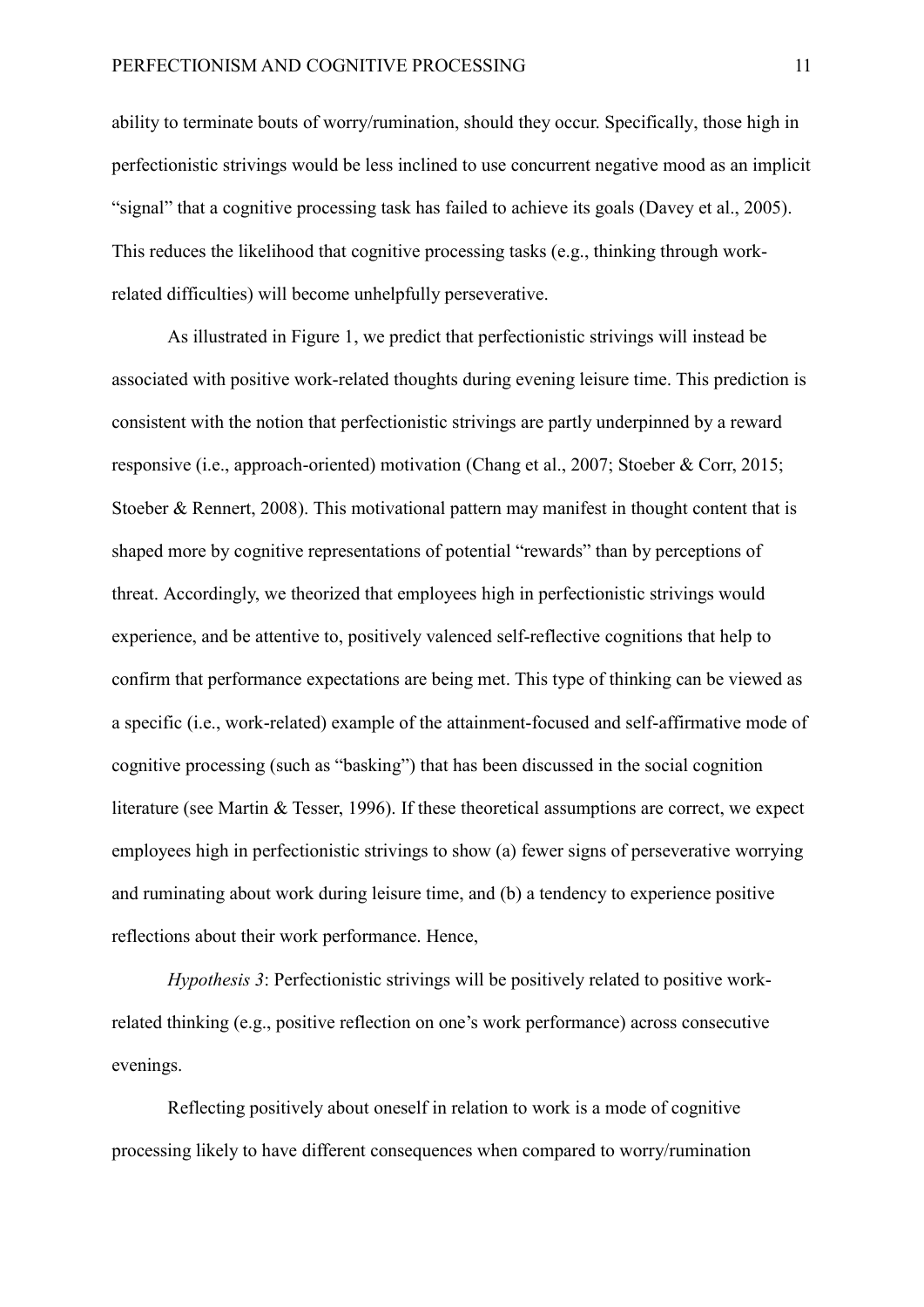(Martin & Tesser, 1996). Thinking positively about work during evening leisure time should not activate threat-based psychobiological systems (McEwen, 1998) or further deplete emotional resources (Binnewies et al., 2009). Instead, a propensity for positively valenced work-related cognitive processing may function as a potent personal resource (see [Grebner,](http://www.emeraldinsight.com/action/doSearch?ContribStored=Grebner%2C+S) [Elfering](http://www.emeraldinsight.com/action/doSearch?ContribStored=Elfering%2C+A)  $&$  Semmer, 2010), and might help to explain the positive associations found in previous studies between perfectionistic strivings and employee well-being. Hence,

*Hypothesis 4*: There will be a positive indirect (i.e., mediated) relationship between perfectionistic strivings and sleep quality (*Hypothesis 4a)* and daily work engagement *(Hypothesis 4b)*, and a negative indirect relationship between perfectionistic strivings and emotional exhaustion (*Hypothesis 4c*), via positive thinking about work during post-work evenings.

#### **Method**

#### **Participants**

Participants were government agency employees in the United Kingdom. All participants worked a traditional regular schedule (e.g., 9am to 5pm). Completed surveys were returned by 160 employees. We removed those participants who had failed to respond to any of the perfectionism dimensions or to any of the outcome variables at any time point. This resulted in a final analysis sample of 148 participants, providing a total of 589 observations on daylevel variables measured across four consecutive days. These observations were 97% complete, with just a handful of missing responses to the sleep quality and worry/rumination variables (specifically 16 missing observations spread among 11 different respondents). Participants' average age was 41 years (SD = 9.6, range = 20 to 60 years), 72% were female, and median tenure with current organization was 7 years ( $IQR = 5$ , range = 1 to 34 years). Participants worked an average of 39 hours in a typical working week.

#### **Procedure**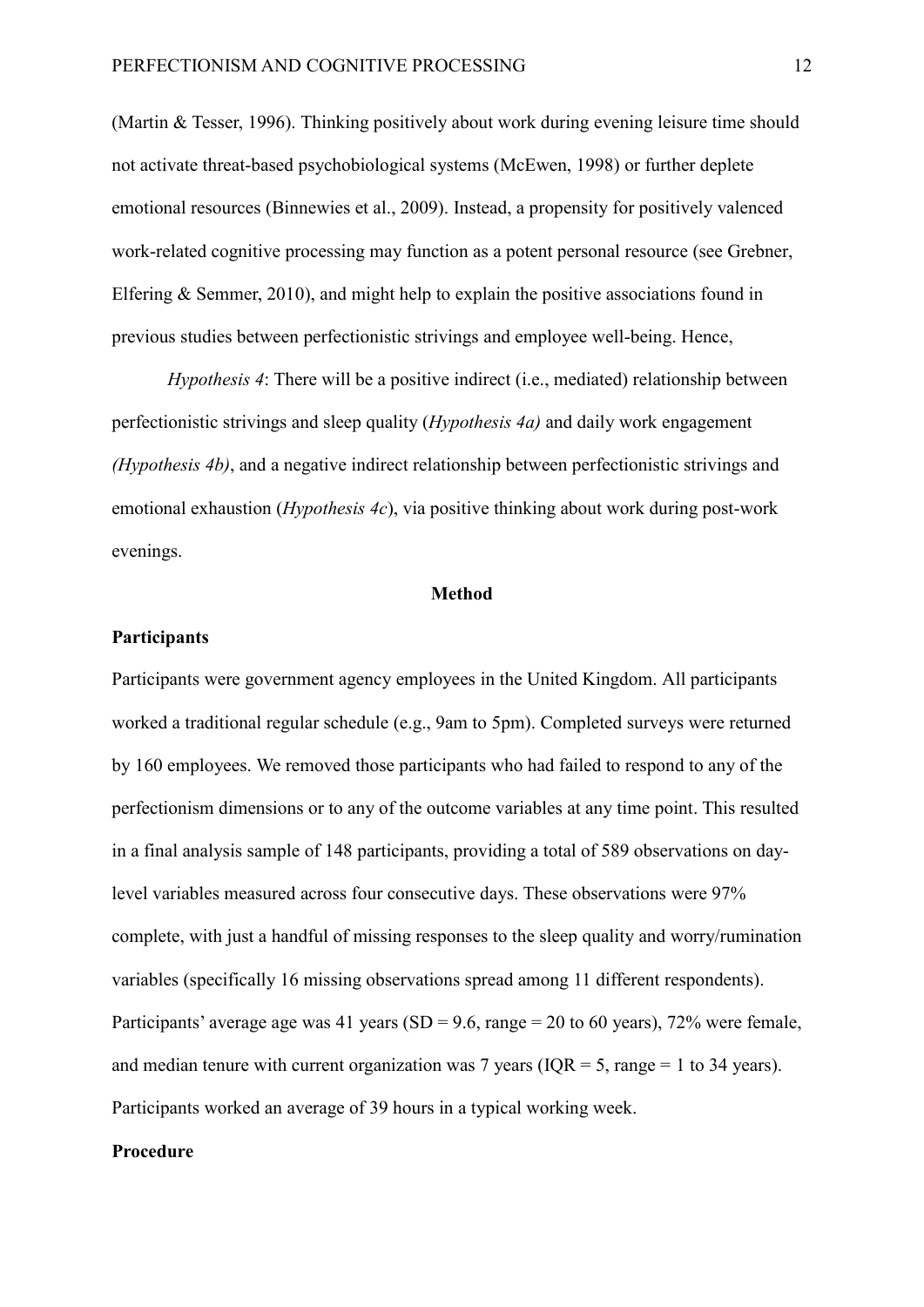An advertisement for the research was distributed via the organization's internal staff email on two separate occasions. Employees were invited to contact the research team if interested in participating or to request further information. Due to the nature of the study, and security restrictions surrounding some of the organization's IT systems, data were collected via paper and pencil survey booklets. An initial group of 241 employees expressed interest and received a pack of four survey booklets in the post, with instructions on when to complete each survey, and a pre-paid envelope for returning completed surveys. The survey booklets were labeled "Initial Survey", "Evening Surveys", "Morning Surveys", and "After Work Surveys". The surveys could be completed in any relatively normal working week of participants' choosing, within one month of receipt. The initial survey included measures of perfectionism, trait emotional stability, demographic information, and job characteristics. Participants were instructed to complete the initial survey just before beginning the daily survey booklets. The full measurement schedule is summarized in Table 1.

The evening surveys included measures of the hypothesized work-related cognitive processing mediators. These surveys were completed on four occasions, Monday to Thursday evenings, just before going to bed. To capture day-level outcomes, participants completed a morning sleep quality survey on four occasions (Tuesday to Friday morning, immediately upon awakening); and then an after work survey on three occasions (Tuesday to Thursday, around 5pm or 6pm) to capture daily levels of emotional exhaustion and work engagement. These measurements provided four time points for the previous evening and morning measures, and three time points for the after work measures. The study ended with the Friday morning survey, since Friday afternoon is considered part of the psychological transition period between the working week and weekend (Areni, 2008).

Survey instructions included a suggestion to keep the morning and evening survey booklets near to one's bed, so they could be completed just before going to sleep (rating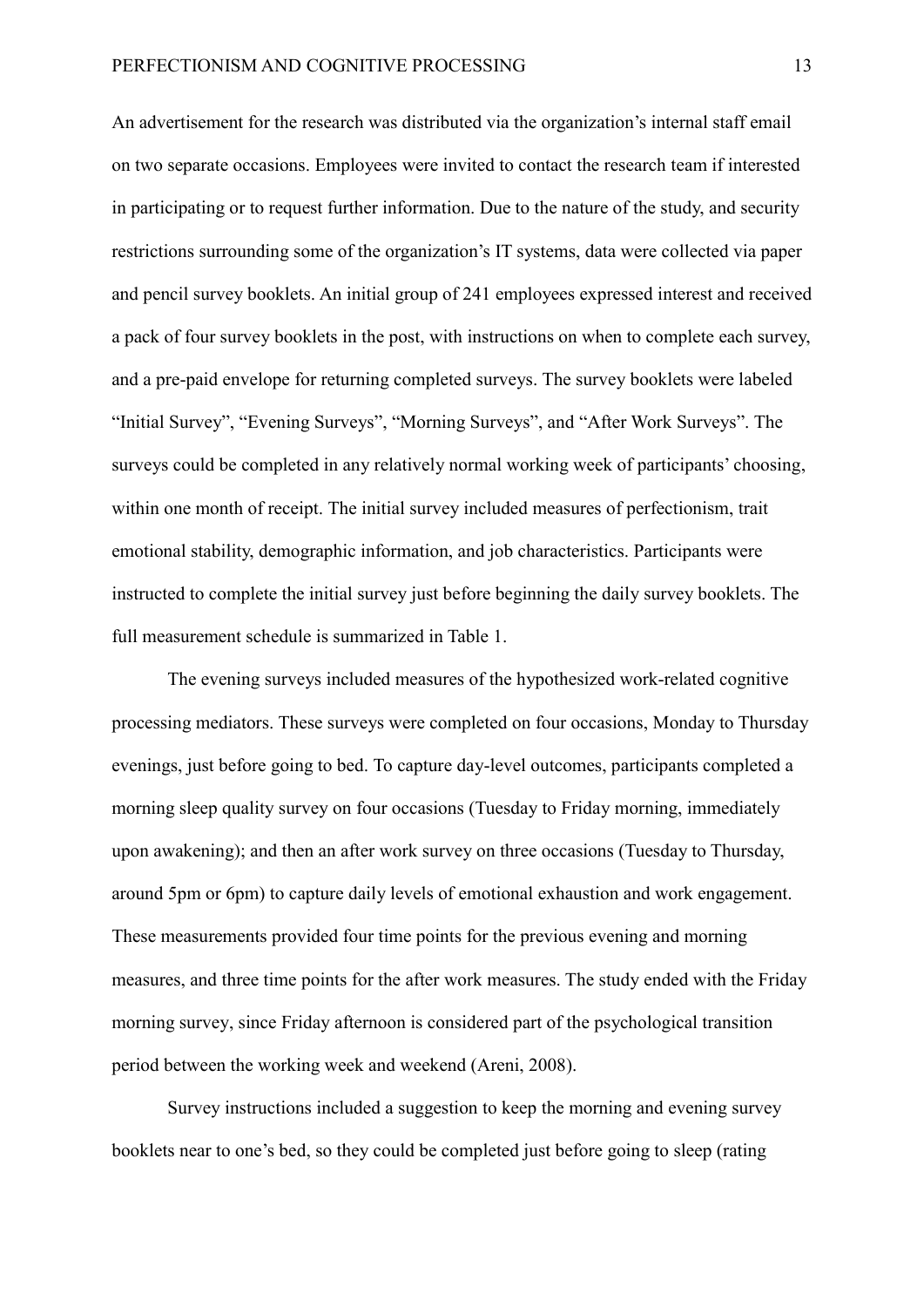evening experiences) and upon awakening (rating sleep quality). Participants were instructed to take the after work survey booklet into work, and to rate work day levels of exhaustion and engagement as soon as work ended. Participants were asked to record date and time of completion at the beginning of each daily survey. Instructions stressed the importance to the study of leaving a survey blank if participants had forgotten to complete it at the correct time.

# **Initial survey measures**

#### *Perfectionism*

Frost et al.'s Multidimensional Perfectionism Scale (FMPS; Frost et al., 1990) was used to measure perfectionistic concerns and strivings. Consistent with previous research, we measured perfectionistic concerns with a combination of items from the FMPS concern over mistakes and doubts about actions subscales (e.g., Cox et al., 2002; Dunkley et al., 2003). We used the 5-item short form concern over mistakes subscale validated by Cox et al. (2002; e.g., "The fewer mistakes I make, the more people will like me"); and the 4-item doubts about actions subscale (e.g., "Even when I do something very carefully, I often feel that it is not quite right"). Perfectionistic strivings were measured with the 5-item short form FMPS personal standards subscale validated by Cox et al. (2002; e.g., "I expect higher performance in my daily tasks than most people"). Items were scored on a six-point response scale from 1 (*strongly disagree*) to 6 (*strongly agree*).

#### **Evening survey measures**

#### *Work-related worry/rumination*

We measured work-related worry/rumination across four consecutive evenings, using three items adapted for the day level from the perseverative cognition scale developed by Flaxman et al. (2012): "I worried about things I need to do at work"; "I worried about how I would deal with a work task or issue"; and, "My thoughts kept returning to a stressful situation at work". Participants were asked to rate the extent to which they had experienced such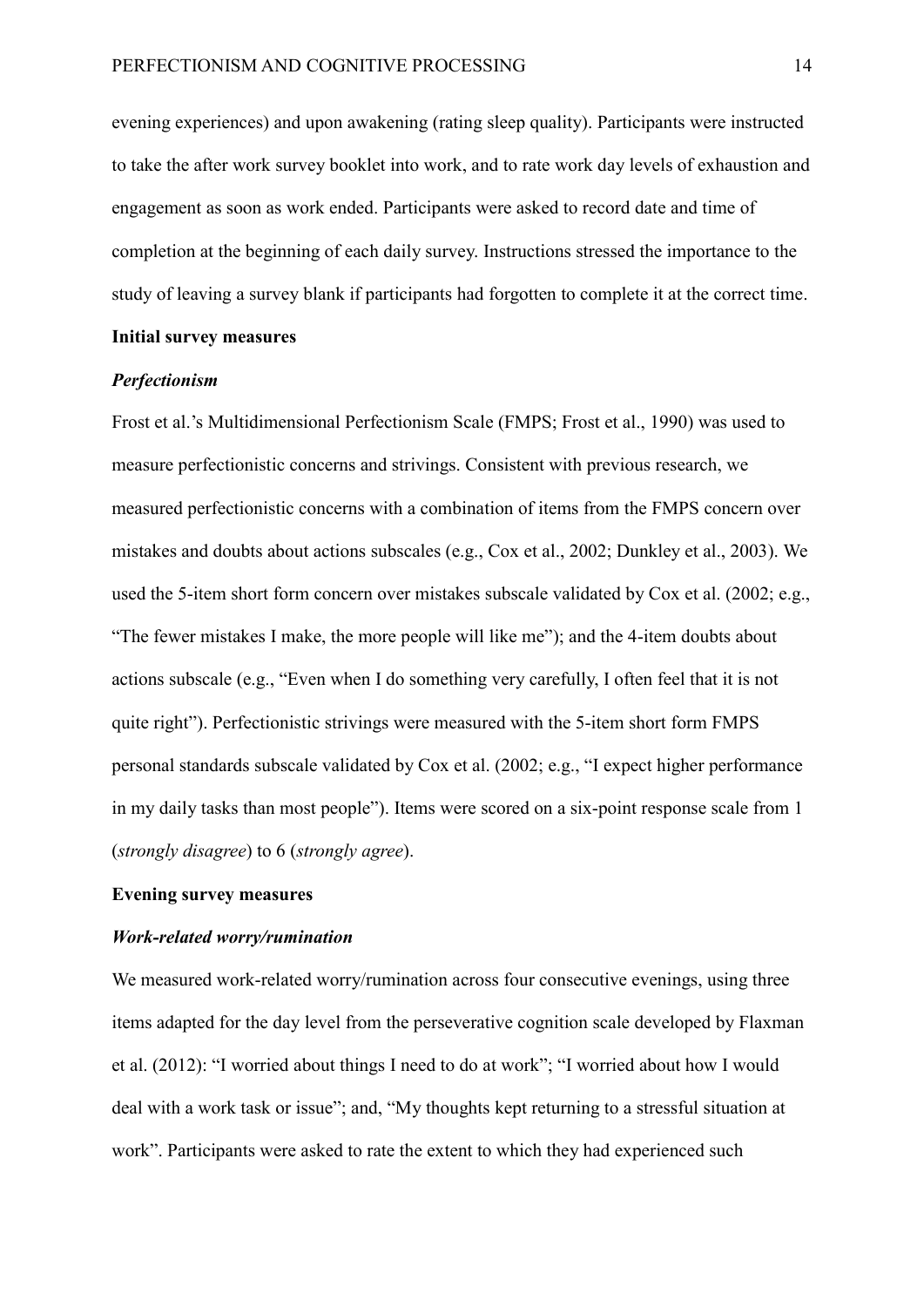thoughts during each evening, since leaving work. The response scale ranged from 1 (*not at all*) to 5 (*a great deal*).

#### *Positive thinking about work*

We developed three items to capture positive thoughts about work during each evening: "I thought positively about my work performance", "I had constructive thoughts about a work project", and "I reflected on things that have gone well for me in my job". These positive work-related thinking items were randomly mixed with the worry and rumination items described above, and administered with the same instructions and response format.

#### **Morning survey measure**

#### *Sleep quality*

Upon awakening, participants rated their sleep quality using four items from the Karolinska Sleep Diary (Åkerstedt, Hume, Minors, & Waterhouse, 1994; Keklund & Åkerstedt, 1997). As previously shown by Keklund and Åkerstedt (1997), these four items combine to create a sleep quality index that captures both initiation and maintenance of sleep. Items were "How was your sleep last night?" (rated 1 *very poor* through to 5 *very good*); "How calm was your sleep last night?" (1 *very restless* to 5 *very calm*); "How easy did you find it to fall asleep?" (1 *very difficult* to 5 *very easy*); and "Did you wake up prematurely?" (rated on a three-point scale: *yes, I woke up much too early*; *yes I woke up a bit too early*; and *no, I did not wake prematurely*).

#### **After work survey measures**

#### *Emotional exhaustion*

Work-related exhaustion was measured at the end of each work day (i.e., around 5pm or 6pm), with four items adapted from the emotional exhaustion subscale of the Maslach Burnout Inventory (MBI-GS; Schaufeli, Leiter, Maslach, & Jackson, 1996). The validity of adapting these MBI items for measuring state-level exhaustion has been demonstrated in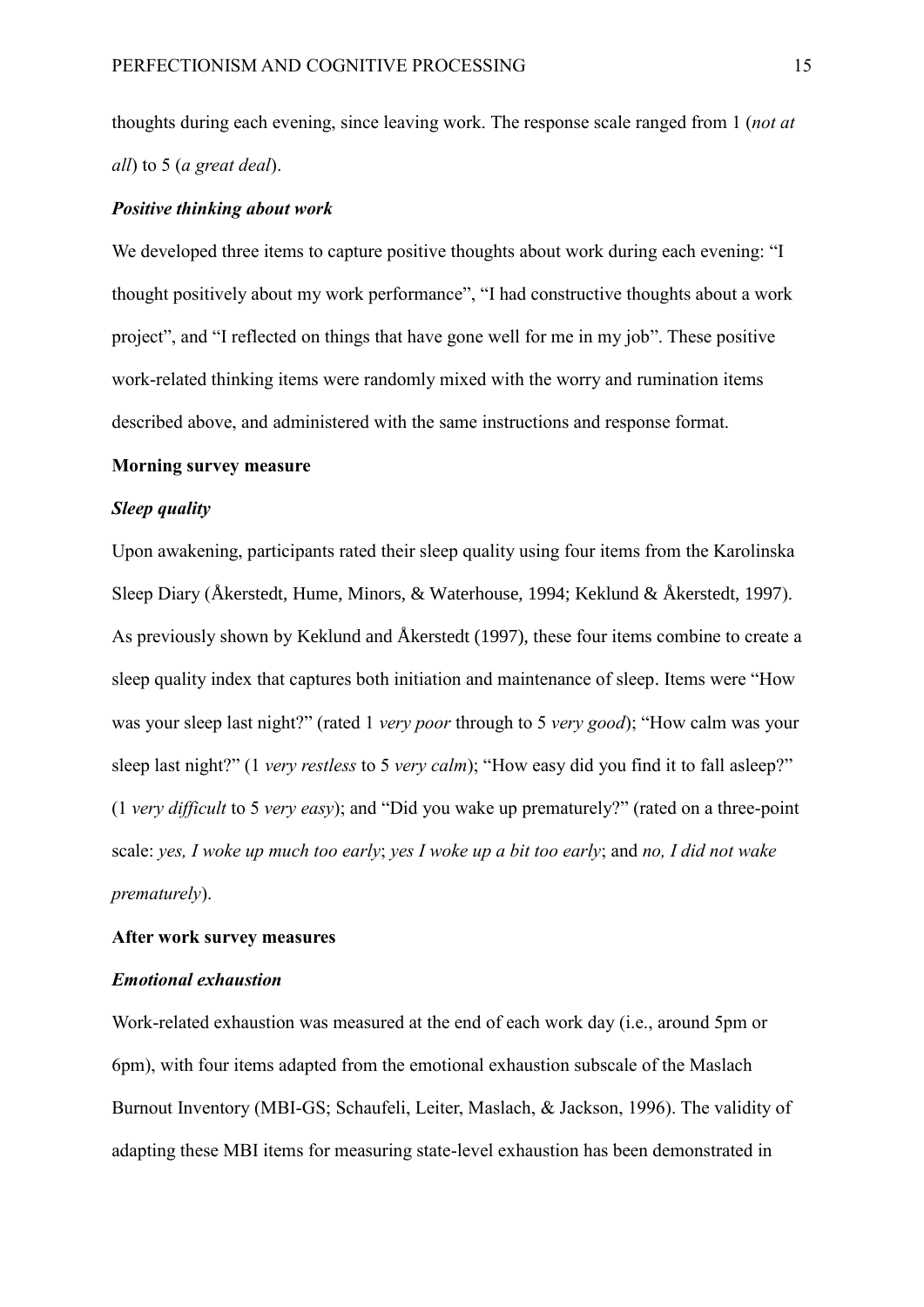previous research (e.g., Derks, van Mierlo, & Schmitz, 2014; Flaxman et al., 2012; Schmidt, Klusmann, Lüdtke, Möller, & Kunter, 2017). Items were modified to assess work-induced exhaustion for that particular work day (e.g., "I felt burned out from my work"). A fifth item ("I felt frustrated by my job") was excluded due to its detrimental impact on the fit of our measurement model (see *Results* section). The response options ranged from 1 (*strongly disagree)* to 6 (*strongly agree).*

#### *Work engagement*

Day-level engagement was measured with items adapted from the Utrecht Work Engagement Scale (UWES; Schaufeli & Bakker, 2003). The following five items demonstrated strong psychometric properties across three consecutive work days, and were statistically distinct from the work-related exhaustion measure: "I felt strong and vigorous while working"; "I felt happy because I was working intensely"; "I felt enthusiastic about my work"; "I felt inspired by my job"; and "I felt bursting with energy in my work". The validity of using a subset of UWES items, adapted to the day level, has been demonstrated in previous daily diary studies (e.g., Bakker & Xanthopoulou, 2009; Xanthopoulou, Bakker, Demerouti, & Schaufeli, 2009). The engagement items were mixed with the emotional exhaustion items, and followed the same instructions and response format.

#### **Control variables**

To examine the relative influence of perfectionism over and above other work and personal characteristics, we controlled for work demands (general perceptions of time pressure, and amount of overtime worked each evening), job control, and trait emotional stability. We deemed it important to control for both work demands and job control, given the compelling body of evidence indicating that these work design variables are reliably associated with burnout and engagement (e.g., Bakker & Demerouti, 2016). We controlled for emotional stability as researchers have emphasized the importance of assessing the unique influence of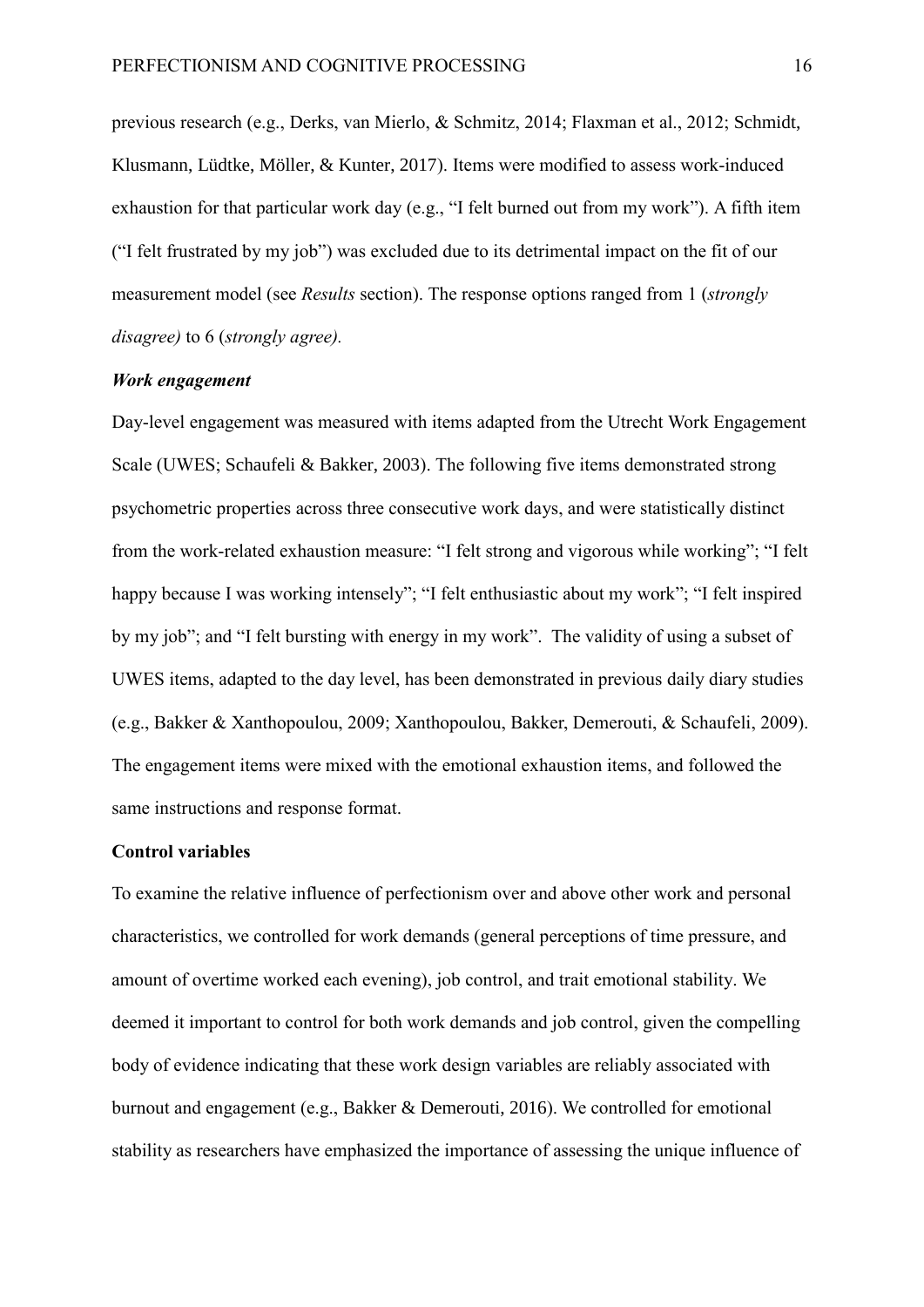perfectionism on cognitive and affective outcomes beyond such "higher-level" personality factors (e.g., Clark, Lelchook, & Taylor, 2010). We measured work demands in the initial survey with six time pressure items adapted from the Job Content Questionnaire (JCQ; Karasek et al., 1998) and Haynes, Wall, Bolden, Stride, and Rick's (1999) work characteristics scales. An example item was: *In your job, to what extent do you…* "Work under a great deal of time pressure?" Job control was measured with Haynes et al.'s (1999) six item work autonomy and control scale; e.g., *In your job, to what extent do you…* "Plan your own work?". The demands and control items were rated on a five-point response scale from 1 (*not at all*) to 5 (*a great deal*).

Trait emotional stability was measured using the single-item bipolar scale developed by Woods and Hampson (2005). This item's response scale has personality descriptors as anchor statements at each end of a continuum: at the lower scored end "Someone who is sensitive and excitable, and can be tense"; and at the higher scored end "Someone who is relaxed, unemotional, rarely gets irritated and seldom feels blue". Participants were asked to rate how each description "sounds like you". We coded the continuum as a nine-point rating scale, from -4 to 4, with zero as the central point representing both descriptors "sounding equally like you". A higher score indicated a higher level of emotional stability.

We measured overtime work in each evening survey, asking participants to state any time spent (in hours and minutes) during that evening on work-related activities outside of normal working hours. Person mean and daily person-mean-centered scores were computed in units of hours. Finally, we controlled for age (years), and gender (coded 1 *male*, 0 *female*).

#### **Analytic strategy**

Our analysis comprised two main stages. First, we assessed the validity of our measurement model, designed to capture the two perfectionism dimensions, distinct modes of work-related cognitive processing, work engagement, exhaustion, sleep quality, and the work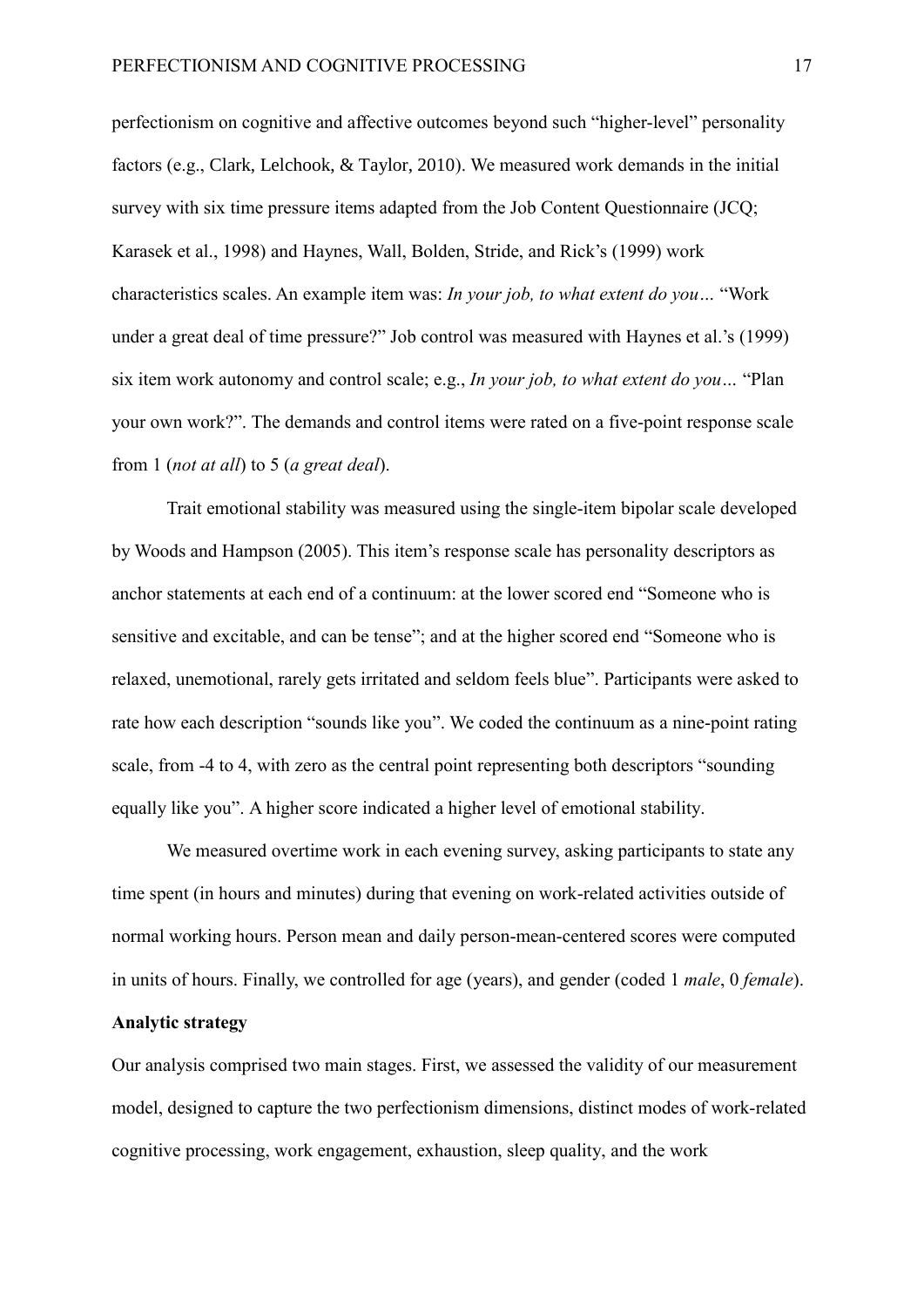characteristics employed as control variables. The second stage extended the validated measurement model to a multilevel structural equation model to test the hypothesized direct and indirect effects (see Preacher, Zyphur, & Zhang, 2010).

#### *Measurement model validation*

We employed multilevel confirmatory factor analysis (MCFA) to validate the proposed fivefactor measurement model for the constructs assessed on consecutive days (distinct factors for work-related worry/rumination, positive thinking about work, sleep quality, emotional exhaustion, and work engagement). This approach allowed us to (a) control for nonindependence of multiple measurements from the same participants, and (b) examine the possibility of construct measurement operating differently at the day and person levels. Following the order suggested by Hox (2002), we first tested the adequacy of the lower-level (i.e., our day-level) structure alone, and then applied MCFA to test whether the hypothesized structure also existed at the higher (i.e., person) level, or whether plausible competing models offered an improvement in fit.

Having established the best multilevel measurement model for the daily survey measures, we tested temporal measurement invariance to ensure that each measure worked (and was understood) in the same way on each occasion (van de Schoot, Lugtig, & Hox, 2012). Measurement invariance testing was performed by transposing the data to the personlevel, and, for each separate factor, assessing fit and comparing successive models in which: item-factor loadings, intercepts, and item variances were free to differ across time (i.e., *configural invariance*); item-factor loadings were fixed equal across time (i.e., *metric invariance*); and item-factor loadings and intercepts were fixed equal across time (i.e., *strong invariance*).

We utilized conventional CFA to test the proposed four factor structure of the personlevel measures (i.e., those collected once in the initial survey), hypothesizing perfectionistic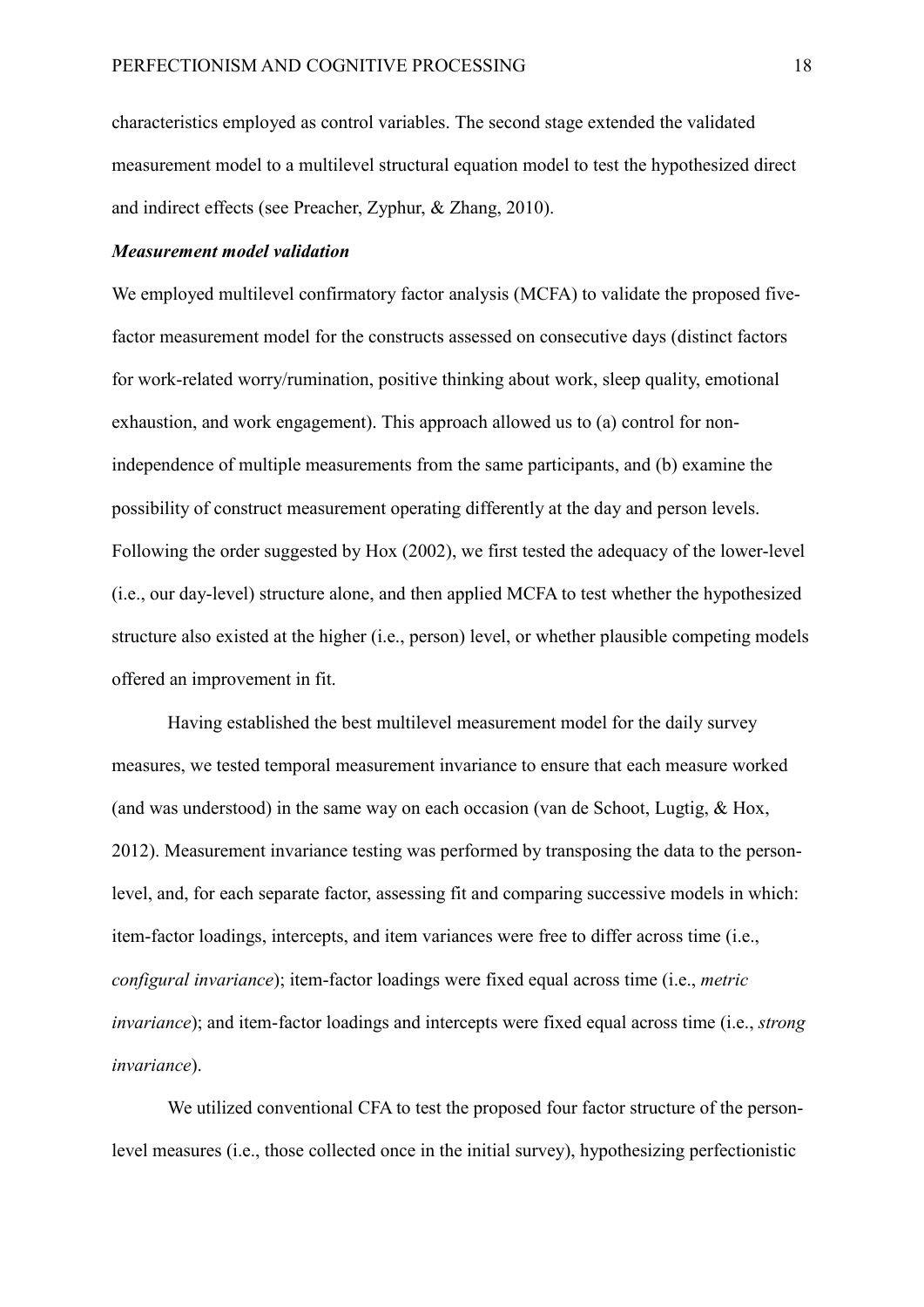concerns, perfectionistic strivings, work demands, and job control as distinct factors. In line with previous research, we assessed perfectionistic concerns as a second-order manifestation of the FMPS concern over mistakes and doubts about actions subscales.

#### *Hypothesis testing*

1

We constructed a multilevel structural equation model (MSEM) to test our hypotheses. Ideally, we would have combined and extended the measurement models validated for the day-level and person-level measures; however, the person-level sample size relative to number of model parameters to be estimated precluded using latent variables for every construct. Thus, using the item-factor groupings validated by CFA and MCFA, we computed composite scores for each construct by averaging across the respective items. We used these variables, along with our control variables, to construct a MSEM<sup>1</sup> of the hypothesized 2-1-1 type mediation model (see Figure 1).

Given our focus on perfectionist personality dimensions, we were primarily interested in effects at the person level. Thus, we added the following paths: (1) from the two perfectionism dimensions to the person-level parts of each hypothesized mediating variable (i.e., work-related worry/rumination and positive thinking about work); (2) from these cognitive processing variables to the person-level parts of our model outcomes (i.e., sleep quality, work engagement, and emotional exhaustion); and (3) direct paths between the perfectionism dimensions and each outcome. Outcomes and mediators were also regressed upon all control variables. We calculated estimates of person-level indirect effects of perfectionistic concerns and strivings on each outcome via the two proposed cognitive processing mediators. Indirect effects were tested by calculating confidence intervals via Monte Carlo simulation (see Bauer, Preacher, & Gil, 2006; Preacher & Selig, 2012; Preacher,

 $<sup>1</sup>$  MSEM provides the most reliable estimate of each participant's average across time for the constructs</sup> collected at the day-level. In MSEM, the higher level (i.e., person-level) parts of these constructs are represented as latent variables estimated using shared within-participant variance, as opposed to using person mean scores (see Preacher et al., 2010).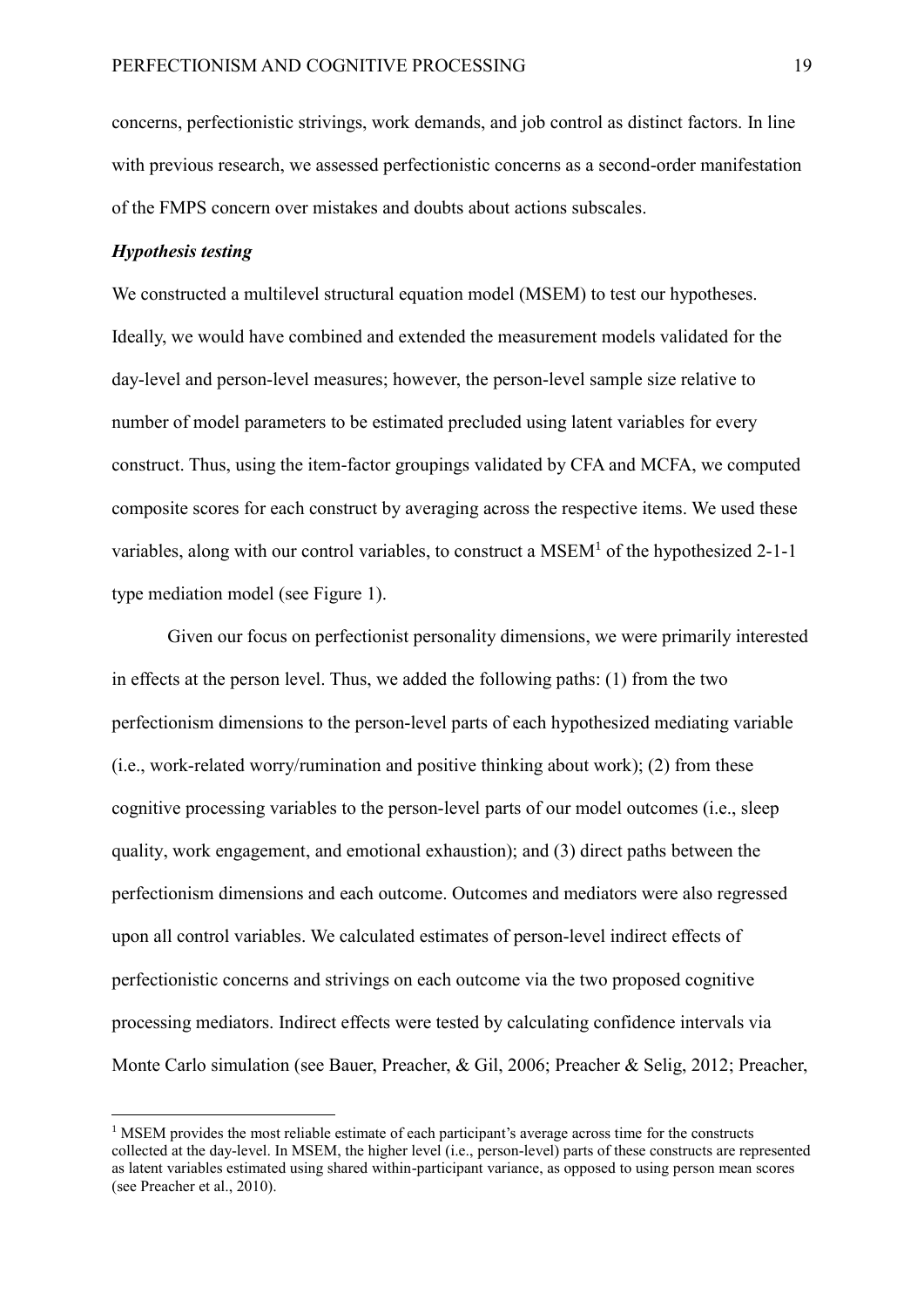et al., 2010; Selig & Preacher, 2008).

Although we made no specific prediction about change over time, as a supplementary analysis, we added paths at the day level from the (person-mean-centered) mediators to the outcomes, and the effect of time (i.e., day of study) and person-mean-centered evening hours worked as predictors of each mediator and outcome. These day-level variables were personmean-centered to remove person-level variability; so that they are measuring just the effect of the predictor on the day, as opposed to an (uninterpretable) mixture of daily effect and typical person effect (Curran & Bauer, 2011). We then examined whether the effect of time on each variable varied between participants.

Models were estimated using M*plus* software v7.4, and fitted by Full Information Maximum Likelihood estimation (FIML), using missing data theory under the assumption of missing completely at random (MCAR; Muthén & Muthén, 1998-2012). Given that we had systematic missing data arising from not measuring day-level exhaustion and engagement on Friday afternoon, as a robustness check we reran the analyses for days 1 to 3 only and compared the results. Finally, due to a slight positive skew on the work-related worry/rumination and emotional exhaustion variables, as a further robustness check we reran our analysis using a Robust Maximum Likelihood estimator (MLR).

#### **Results**

#### **Measurement model**

#### *Day-level measures*

When assessing the (person-mean-centered) day-level items using a single level CFA, the proposed five factor structure (with separate factors for work-related worry/rumination, positive thinking about work, emotional exhaustion, sleep quality, work engagement) demonstrated a satisfactory fit:  $\chi^2(142) = 471.82$ , CFI = .934, RMSEA = .060, SRMR = .056. This solution outperformed plausible alternative models, notably those combining work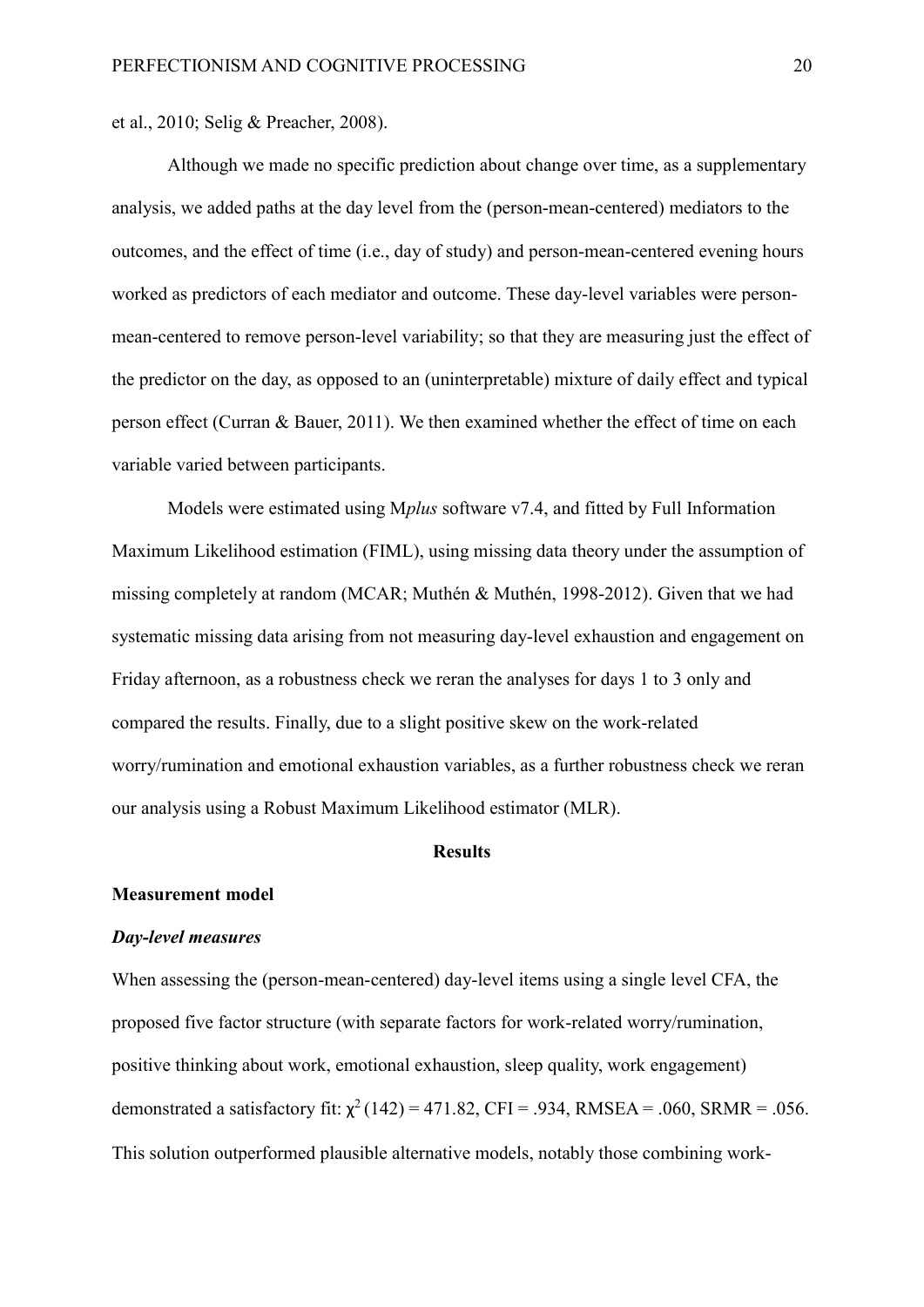related worry/rumination with either positive thinking about work or emotional exhaustion.

As expected with a daily survey design, the ICC(1) statistics for day-level items were high, justifying a multilevel approach  $(.294 \leq ICC(1) \leq .629)$ . Retaining the five factor model at the day-level, we used MCFA to test a matching model at the person level. This model exhibited satisfactory fit:  $\chi^2$  (284) = 529.73, CFI = .938, RMSEA = .037, SRMR Within = .053, SRMR Between = .085. The five person-level factors appeared distinct, in that shared variation between them did not exceed the AVE score for the sets of items loading on any factor. Alternative person-level factor structures, which combined correlated factors, diminished model fit.

Four of the five constructs measured at the day level demonstrated strong measurement invariance over time, and model fit was not significantly compromised by fixing item-factor loadings or intercepts. The positive thinking about work factor failed to achieve strong invariance, but demonstrated metric invariance; however, considered in isolation, the strong invariance model offered a satisfactory fit. The ICC(1) statistics for mean (composite) scale scores calculated for each factor for each day were again high: workrelated worry/rumination .575; positive thinking about work .477; emotional exhaustion .690; sleep quality .637; work engagement .385. Using Cronbach's alpha in a multilevel context, as described by Geldhof, Preacher, and Zyphur (2014), we calculated within- and betweenperson internal consistency reliability for each scale. The estimates suggested adequate consistency for these brief scales at both day- and person-levels: work-related worry/rumination day-level alpha = .74, person-level alpha = .94; positive thinking about work .69, .88; emotional exhaustion .66, .93; sleep quality .71, .85; and, work engagement .74, .95.

## *Person-level measures*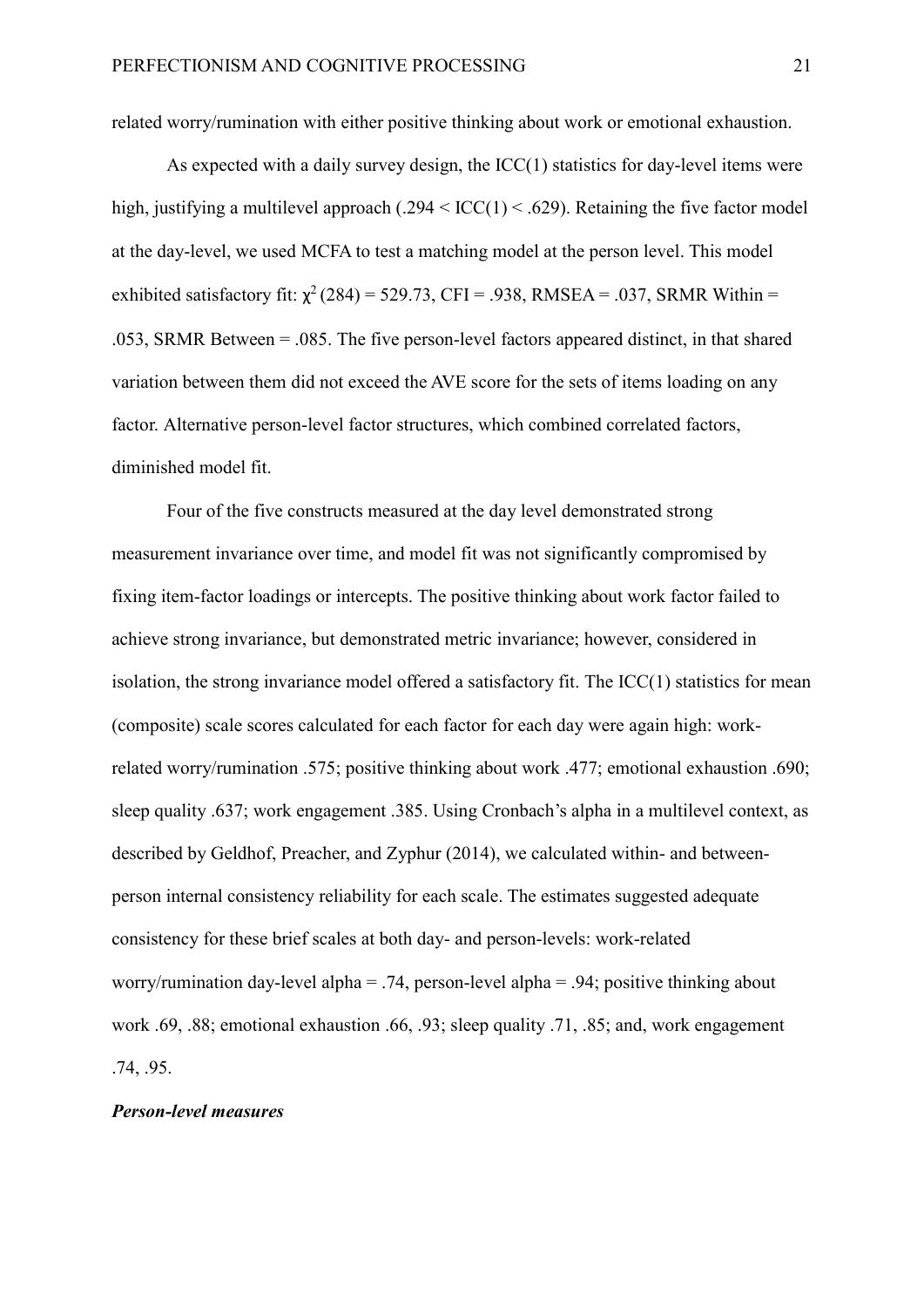For person-level only measures (i.e., perfectionistic concerns, perfectionistic strivings, work demands, and job control), a four factor model, including a second-order perfectionistic concerns factor, offered an adequate fit to the data:  $\chi^2$  (244) = 322.76, CFI = .944, RMSEA = .046, SRMR = .070. Discriminant validity was evident, with intra-factor correlations all falling below *rho* = .303. Two simpler alternative measurement models--a first-order only four factor model in which the concern over mistakes and doubts about actions items loaded on to one factor, and a first-order three factor model with all perfectionism items loading on to one factor--offered a significantly weaker fit:  $\Delta \chi^2(2) = 27.01$ ,  $p < .001$  and  $\Delta \chi^2(5) = 213.17$ ,  $p < .001$ .

A first-order only five factor model, in which distinct concern over mistakes, doubts about actions, and perfectionistic strivings factors were estimated, did not yield a better fit than our proposed second-order model:  $\chi^2(242) = 320.50$ , CFI = .944, RMSEA = .046, SRMR = .069,  $\Delta \chi^2(2) = 2.26$ ,  $p = .97$ . Given the strong correlation between the concern over mistakes and doubts about actions factors in this model (*rho* = .843), the model including the single second-order perfectionistic concerns factor was considered the preferable solution. The person-level measures exhibited high internal consistency: perfectionistic concerns,  $\alpha$  = .82; perfectionistic strivings,  $\alpha = .77$ ; work demands,  $\alpha = .78$ ; job control,  $\alpha = .87$ .

#### **Hypothesis testing**

Our hypothesized model (see Figure 1), incorporating paths from perfectionistic concerns and perfectionistic strivings to the person-level parts of the proposed work-related cognitive processing mediators, and from these mediators to sleep quality, work engagement, and emotional exhaustion, demonstrated a satisfactory fit to the data:  $\chi^2(10) = 11.82$ ,  $p = .297$ ,  $CFI = .995$ , RMSEA = .018, SRMR Within = .016, SRMR Between = .022. Table 2 displays the means, standard deviations, and bivariate correlations. Table 3 summarizes the model's direct and indirect path coefficients.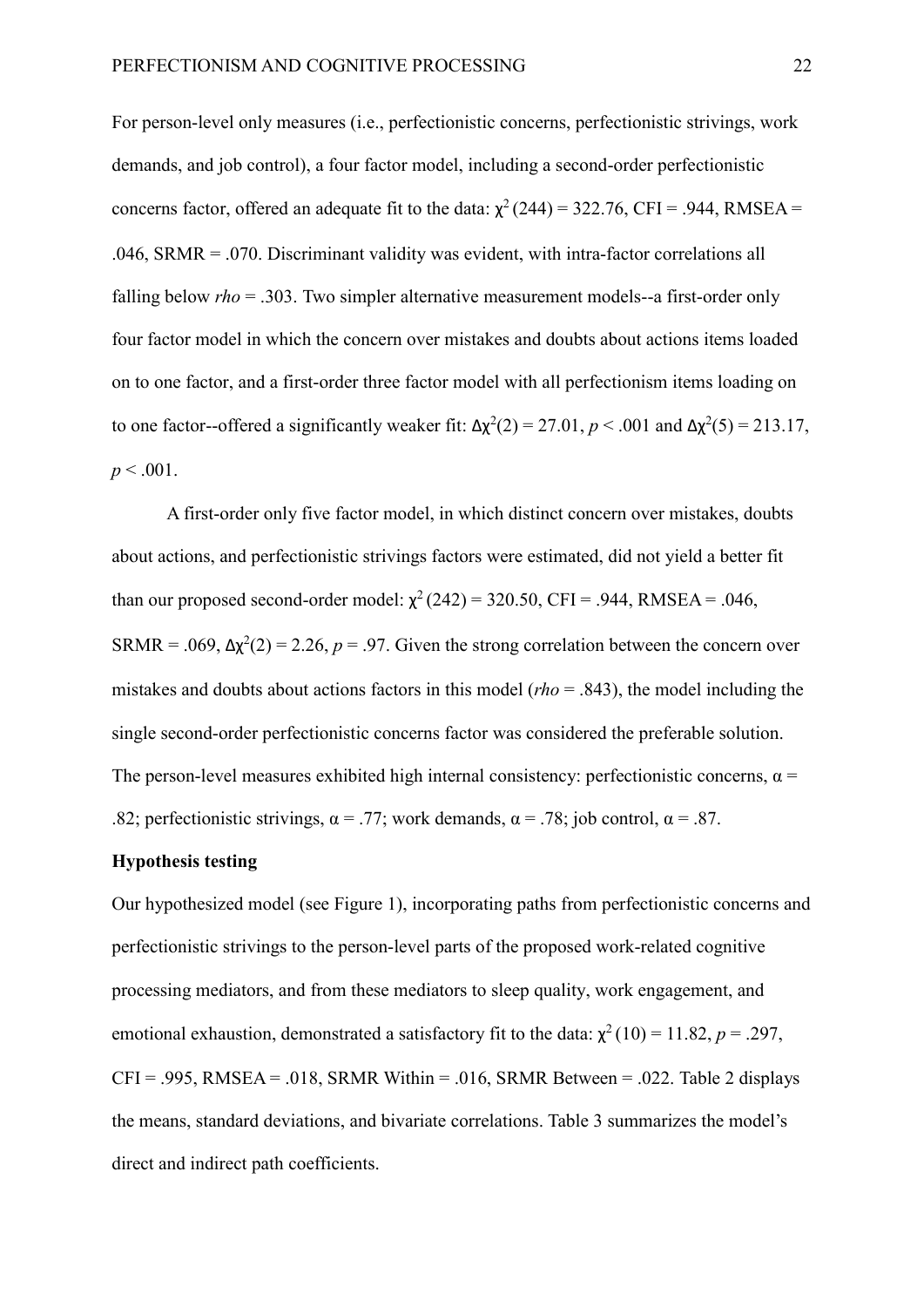In support of Hypothesis 1, we found a significant positive relationship between perfectionistic concerns and work-related worry/rumination,  $B = 0.23$ , 95% CI [0.09, 0.37], *p*  $= .002$ , with perfectionistic concerns explaining 6% unique between-person variance in workrelated worry/rumination. In support of Hypothesis 3, there was a significant positive relationship between perfectionistic strivings and positive thinking about work,  $B = 0.13$ , 95% CI  $[0.01, 0.26]$ ,  $p = .039$ , with perfectionistic strivings explaining 5% unique betweenperson variance in positive thinking about work. Adding the alternative pair of predictors to mediator paths (i.e., from perfectionistic concerns to positive thinking about work, and from perfectionistic strivings to work-related worry/rumination) did not significantly improve model fit:  $\chi^2$ (8) = 11.71,  $\Delta \chi^2$ (2) = 0.11, *p* = .165; and neither of these alternate paths were statistically significant.

As shown in Table 3, evening work-related worry/rumination was significantly positively associated with emotional exhaustion, and significantly negatively related to work engagement and sleep quality, uniquely explaining between 7% and 22% of person-level variance in these model outcomes. In support of Hypotheses 2a, 2b, and 2c, there were indirect relationships between perfectionistic concerns and each outcome via work-related worry/rumination: indirect effect on emotional exhaustion =  $0.15$ , 95% CI [ $0.05$ ,  $0.25$ ],  $p =$ .003; on work engagement = -0.10, 95% CI [-0.18, -0.04], *p* = .005; and on sleep quality = - 0.07, 95% CI  $[-0.13, -0.02]$ ,  $p = .013$ . Adding direct paths between perfectionistic concerns and each outcome did not improve model fit:  $\chi^2(7) = 6.91$ ,  $\Delta \chi^2(3) = 4.91$ ,  $p = .178$ .

Positive work-related thinking had a significant positive relationship with work engagement, uniquely explaining 47% of person-level variance in this outcome. In support of Hypothesis 4b, positive work-related thinking transmitted a significant positive indirect relationship between perfectionistic strivings and work engagement: indirect effect  $= 0.12$ , 95% CI  $[0.01, 0.25]$ ,  $p = .042$ . Contrary to Hypotheses 4a and 4c, there was no evidence of an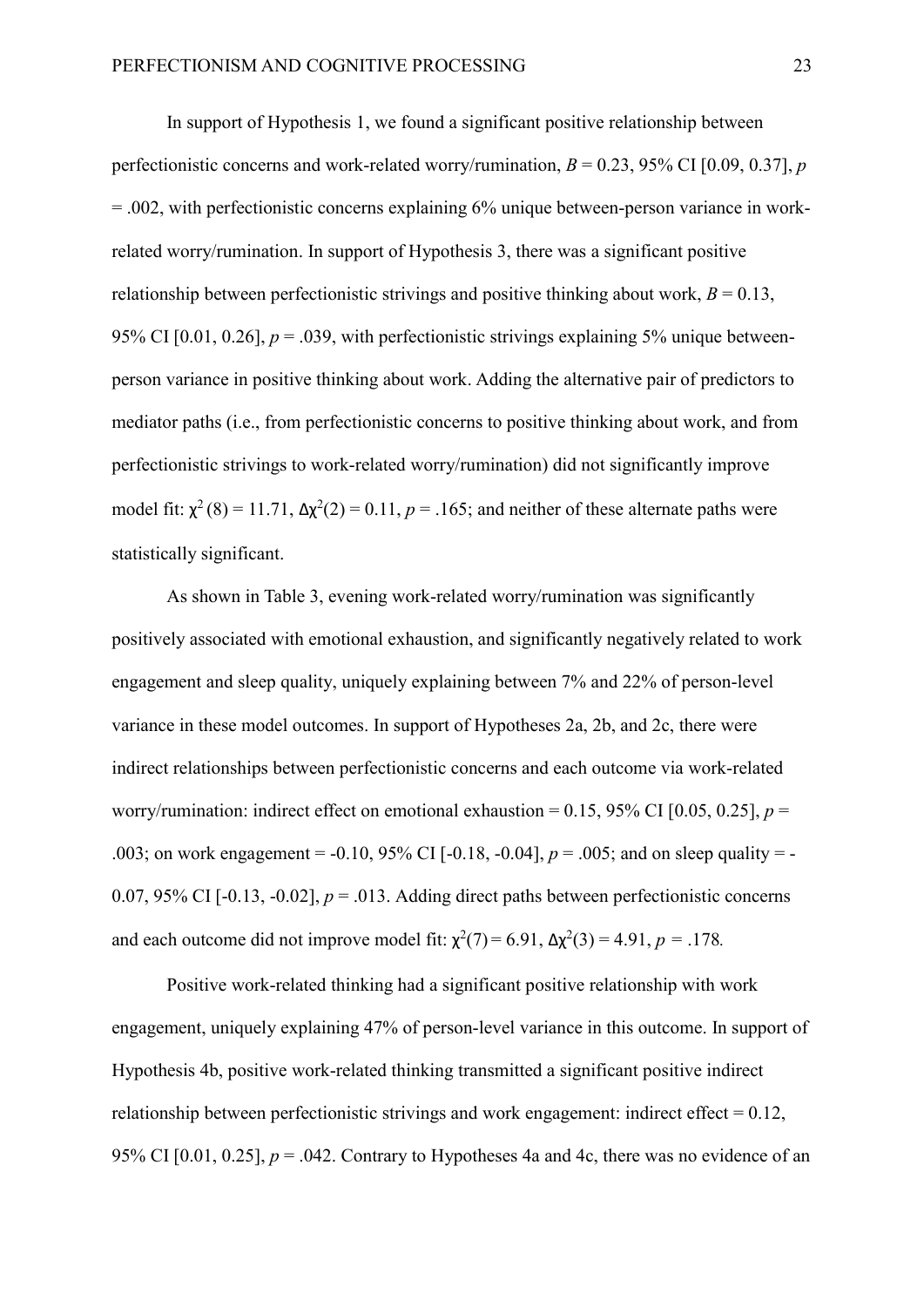indirect relationship between perfectionistic strivings and sleep quality or emotional exhaustion via positive thinking about work. Adding direct paths from perfectionistic strivings to each outcome did not improve model fit:  $\chi^2(7) = 9.96$ ,  $\Delta \chi^2(3) = 1.87$ ,  $p = .60$ .

The day-level results are reported in the lower portion of Table 3. There was a significant negative relationship between (person-mean-centered) work-related worry/rumination and sleep quality:  $B = -0.24$ , 95% CI  $[-0.33, -0.16]$ ,  $p < .001$ . Emotional exhaustion was the only daily variable to show significant linear change over time, decreasing from Tuesday to Thursday. The fit of the model was not improved by allowing the effect of change over time in mediators and outcomes to vary between participants, and none of the estimated slope variance coefficients was statistically significant.

Finally, our robustness checks performed by repeating the MSEM analyses using the data from time points 1 to 3 only, and when using MLR estimation, produced an identical pattern of results. Excluding the control variables (of which age, work demands, job control and evening hours worked had significant associations with one or more outcomes) did not remove any of the significant relationships between the perfectionism dimensions, mediators, or outcomes.

#### **Discussion**

The aim of this study was to test a model in which two perfectionism dimensions were related to different modes of work-related cognitive processing during evening leisure time; different forms of work-related cognitive processing were in turn predicted to have different consequences for employees' work day functioning. In support of our first hypothesis, our findings provide evidence that perfectionistic concerns are associated with a tendency to worry and ruminate about work during postwork evenings. In support of Hypotheses 2a, b and c, this type of perseverative work-related cognitive processing was found to have an adverse influence on employees' sleep quality, exhaustion and work engagement. It is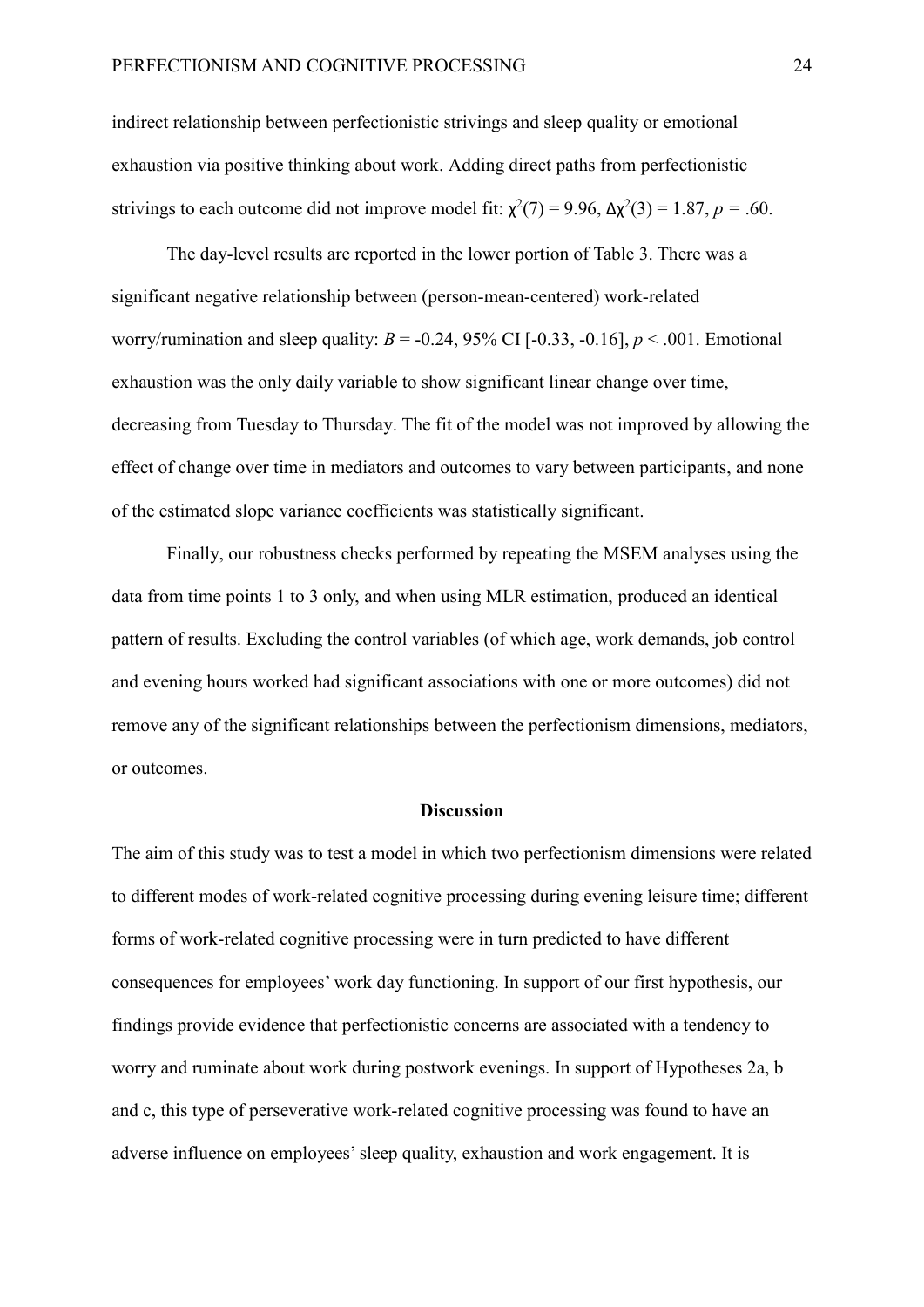noteworthy that all three specific indirect effects of perfectionistic concerns on the work day outcomes via work-related worry/rumination were statistically significant, despite controlling for a set of potentially confounding variables: emotional stability, perfectionistic strivings, work characteristics (i.e., time pressure and job control), and time spent on work activities during evening leisure time.

In support of Hypothesis 3, we also found evidence that a second perfectionism dimension, perfectionistic strivings, was associated with a different mode of work-related cognitive processing. Specifically, perfectionistic strivings were not uniquely related to evening levels of work-related worry/rumination, and instead predicted evening levels of positive thinking about work. For this dimension, only one of the three hypothesized indirect effects on work day functioning was supported (i.e., Hypothesis 4b), with positive workrelated thinking across consecutive evenings mediating a positive relationship between perfectionistic strivings and work engagement.

#### **Theoretical implications**

These results have potential implications for the study of individual differences in detachment from work research, for the application of perseverative cognitive processing theories to working populations, and for the growing interest in the effects of perfectionism and personal performance expectations among working age adults. First, there have been recent calls for research designed to understand the role played by specific personality characteristics in employees' leisure time experiences (e.g., Flaxman et al., 2012; Ragsdale et al., 2016; Sonnentag & Fritz, 2015). Such research should prove useful for enhancing our understanding of (a) the types of employees who suffer most due to an inability to cognitively switch off from work, (b) the types of employees who benefit from thinking about work during nonwork time, and (c) the intrapersonal cognitive-affective processes that might help to explain such differences. The present study contributes to this area of research by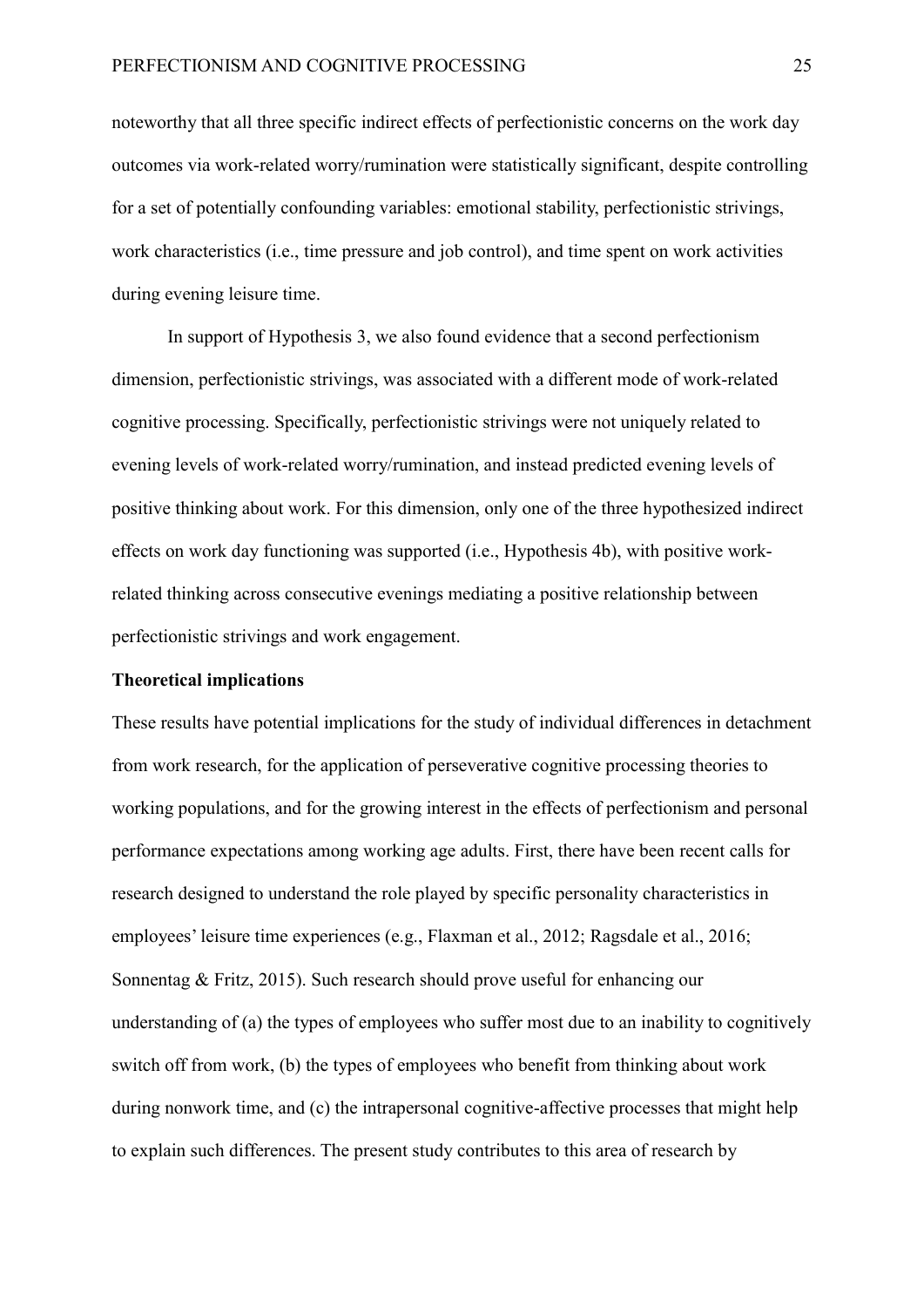demonstrating that distinct dimensions of perfectionism were uniquely associated with different modes of work-related cognitive processing during evening hours.

Second, this study may help to advance understanding of (impaired) detachment from work by testing hypotheses derived from the IT model of worry, which identifies personality and cognitive-affective processes likely to influence work-related thinking during off-job time. The finding that perfectionistic concerns explained unique variance in worry and rumination (i.e., Hypothesis 1) is congruent with IT model predictions. From an IT perspective, individuals with a vulnerability for perfectionistic concerns are likely to deploy a combination of heightened threat appraisals and mood-as-input processes, which function together to initiate and then fuel bouts of unhelpfully perseverative thinking (see Berenbaum, 2010). Given the growing interest in *work-related* worry and rumination among recovery researchers, the IT model--and the cognitive processing theories it incorporates--may prove informative for understanding how, and for whom, such perseverative thinking unfolds. As we have seen, IT principles help to explain why dysfunctional processing of work issues can keep recurring for some employees during nonwork time, when work stressors are no longer physically present.

Third, our study contributes to the literature on employee perfectionism, most notably by offering insight into the distinct (work-related) cognitive processes through which the two perfectionism dimensions seem to operate. Our findings may help to inform debate about whether perfectionistic strivings should be considered "adaptive". Some scholars have been unconvinced that perfectionism dimensions should be labeled as adaptive or positive (e.g., Flett & Hewitt, 2006). In contrast, Stoeber and Otto (2006) concluded that evidence in favor of perfectionistic strivings being a healthy form of perfectionism "far outweighs" the evidence against it (p. 296; see also Hill & Curran, 2016). The degree to which the setting and pursuit of very high performance standards is adaptive may ultimately depend on the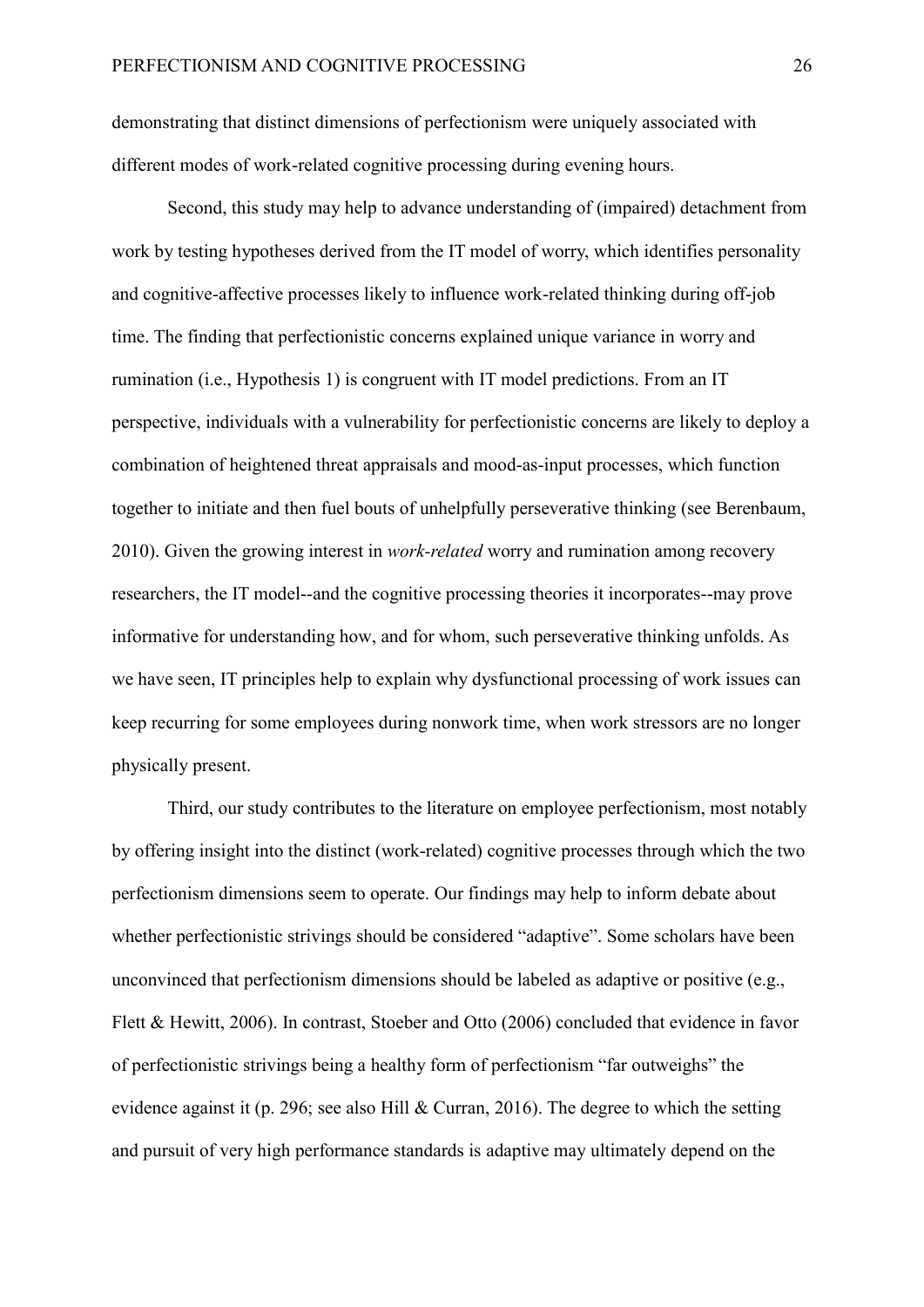population being studied. Among clinical populations, having stringent performance expectations might itself serve a range of maladaptive functions and thus help to maintain presenting problems (cf., Egan, Wade, & Shafran, 2011). Among general working populations, perfectionistic strivings (or closely related constructs) have been empirically linked to adaptive coping, lower burnout and fatigue, and higher work engagement (e.g., Childs & Stoeber, 2010; Stoeber & Rennert, 2008; for an exception see Sherry, Hewitt, Sherry, Flett, & Graham, 2010).

Given this ongoing debate, we followed Stoeber et al.'s recommendation by simultaneously assessing the effects of the perfectionistic strivings and concerns dimensions (Stoeber & Gaudreau, 2017; Stoeber & Otto 2006). Under these analytic conditions, we observed an indirect relationship between perfectionistic strivings, positive thinking about work and daily levels of work engagement. On the basis of these (and previous) findings, it seems reasonable to conclude that striving for perfectionistic standards, or having very high performance expectations for oneself, is not *in itself* detrimental to employees' well-being, and may even heighten a propensity for work day engagement (see also Barbier et al., 2013; Childs & Stoeber, 2010; Stoeber & Gaudreau, 2017). Thus, it is important to draw a distinction between the healthy pursuit of high (self-oriented) performance expectations, and perfectionistic tendencies that are motivated by fear of failure and concern about making mistakes (as seen among those high in perfectionistic concerns).

Finally, we hope that the results of this study will help inform recent theorizing around the role of employees' own performance expectations in models of job burnout and work engagement. The significant indirect path between perfectionistic strivings and work engagement in our model aligns with Barbier et al.'s (2013) finding that relatively stable and self-imposed performance expectations were positively associated with job engagement. The present study extends this earlier research by showing how performance expectations can be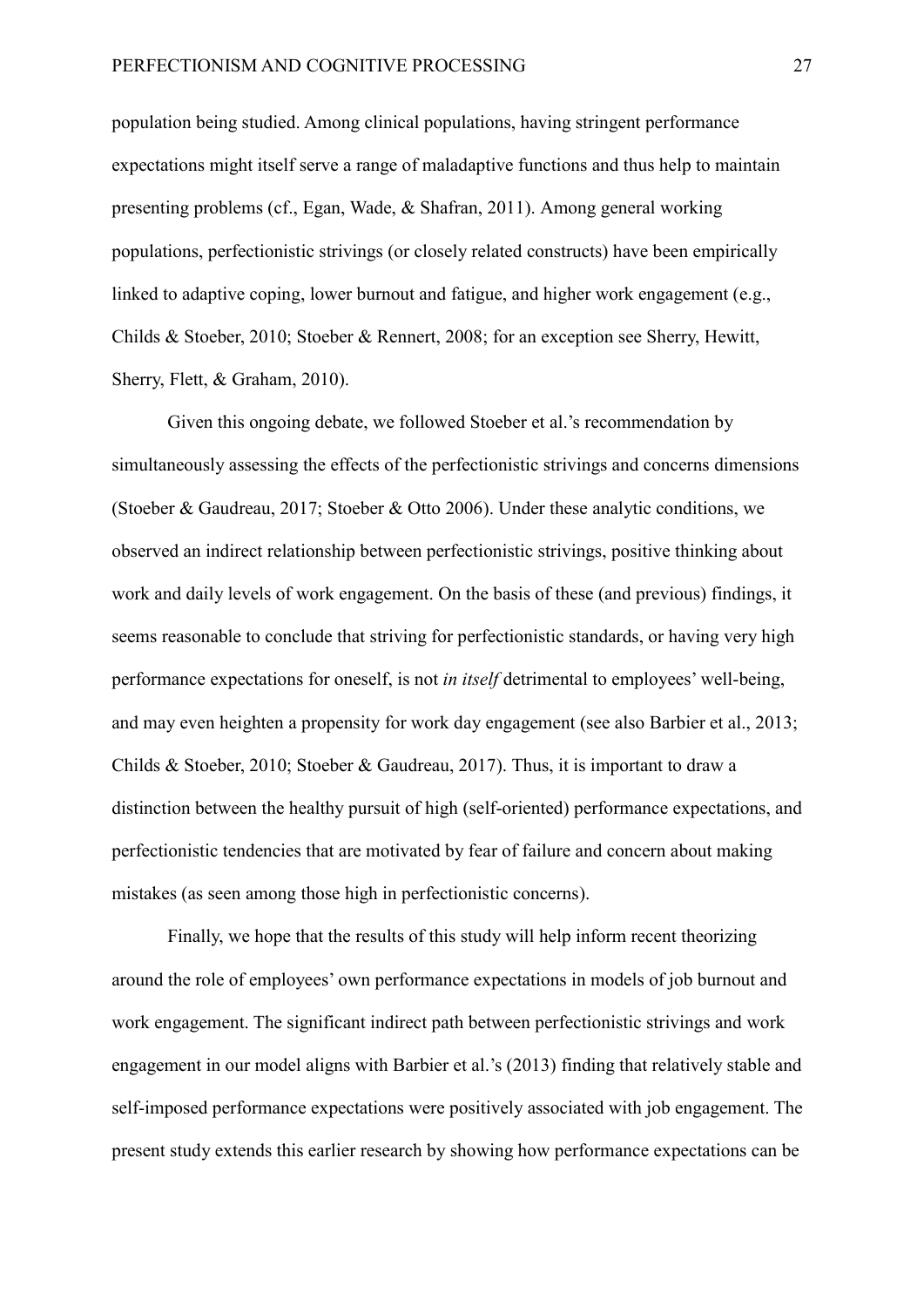maladaptive when they are motivated by an underlying fear of failing or making mistakes. Hence, it may prove useful for future explorations of these constructs to include a multidimensional measure of trait perfectionism, raising the possibility of capturing both adaptive and maladaptive functions of employees' intrapersonal performance expectations.

#### **Practical implications**

Cognitive-behavioral therapy (CBT) interventions have been shown to address some of the problematic aspects of the perfectionist personality repertoire (e.g., Pleva & Wade, 2007). These interventions can be brief and cost-effective (e.g., guided self-help), making them suitable for workplace delivery. It may also help to educate managers about the common characteristics of perfectionism. For example, managers might be trained to refrain from "punishing" relatively minor mistakes, to ensure they do not reinforce unhelpfully perfectionistic expectations and behaviors in their direct reports. Worksite interventions can also be aimed at helping employees to psychologically detach from work during nonwork time (e.g., postwork evenings), thereby enhancing the quality of leisure experiences (e.g., Hahn, Binnewies, Sonnentag, & Mojza, 2011; ten Brummelhuis & Trougakos, 2014).

#### **Limitations and directions for future research**

The study inevitably has some limitations. We relied exclusively on self-report data, potentially raising the influence of common method variance. This issue may have been mitigated in the current study by (a) the use of different measurement time points for each of the constructs under study, and (b) controlling for trait emotional stability and job-related perceptions as part of our statistical modeling (cf. Podsakoff, MacKenzie, Lee, & Podsakoff, 2003). Nonetheless, it would be useful for future research to assess the degree to which the same personality and cognitive experiences predict more objective measures of sleep maintenance and job functioning across the working week (e.g., Pereira & Elfering, 2014; Vahle-Hinz, Bamberg, Dettmers, Friedrich, & Keller, 2014).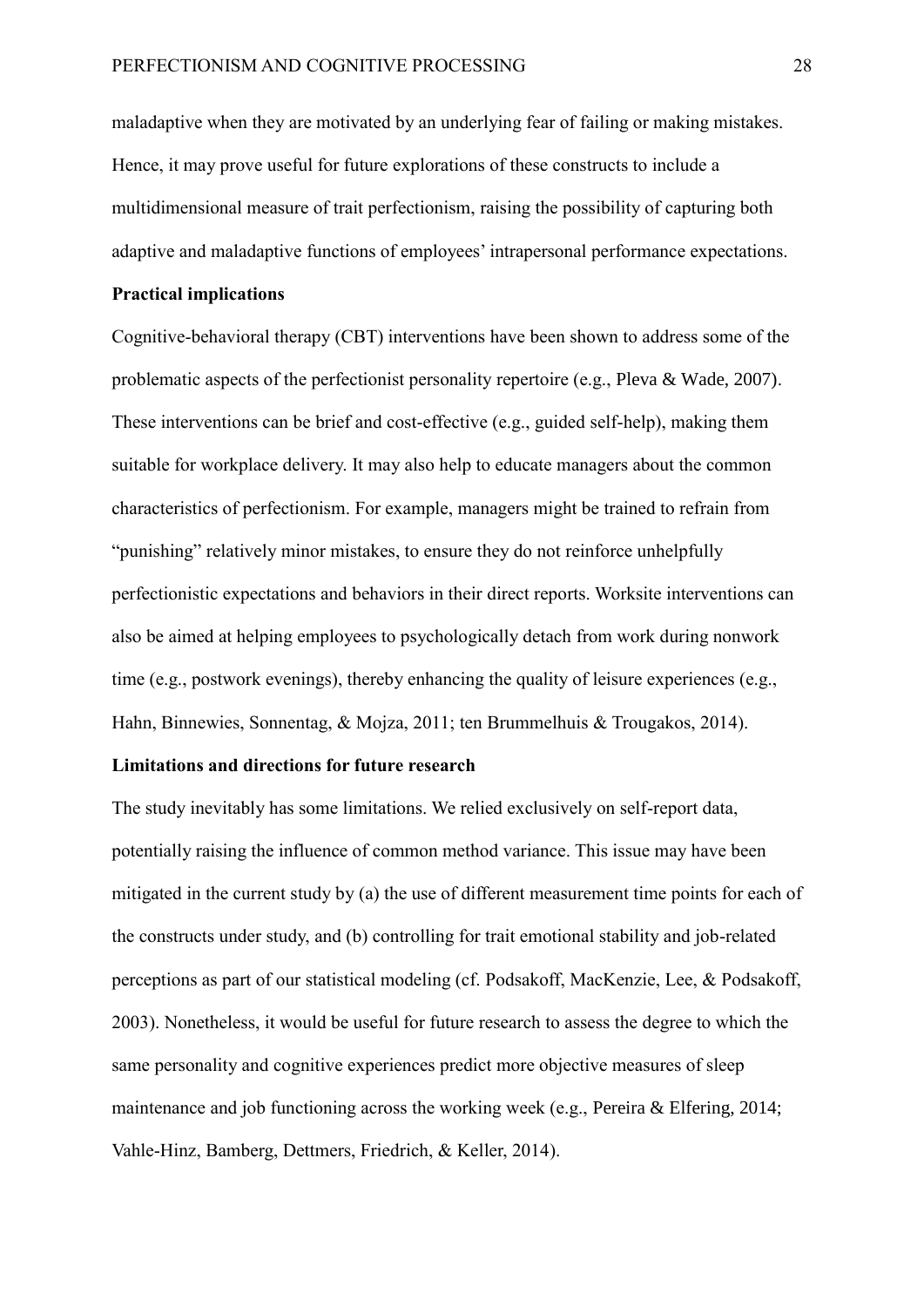All variables were measured via paper-and-pencil surveys. One disadvantage of this method is that it does not provide an objective indicator that participants have completed surveys at the correct times. There were some practical constraints on the use of electronic survey links for this particular study. We therefore took steps to increase the likelihood that our participants would complete surveys at the requested times (e.g., by asking respondents to record the date and time of completion on each daily survey). Despite the increased use of electronically administered surveys, paper surveys are still deemed most suitable for some organizational contexts and work day variables (e.g., ten Brummelhuis & Trougakos, 2014; Feuerhahn, et al. , 2014; Garrick et al., 2014; Hülsheger, Feinholdt, & Nubold, 2015; Onwezen, van Veldhoven, & Biron, 2014; Sanz-Vergel, Rodríguez-Muñoz, & Nielsen, 2015; Volman, Bakker, & Xanthopoulou, 2013). It would be useful for future studies to trial alternative methods of data collection, such as collecting verbal reports of leisure experiences in brief telephone conversations with participants (and perhaps spouses or other family members), and by applying screen modifications to ensure that on-line bedtime surveys do not expose participants to the artificial light that affects sleep quality.

The current study focused on one model (and measure) of perfectionism that was developed by Frost et al. (1990). Although the Frost measure remains one of the most widely used in the perfectionism literature, future studies could also include Hewitt and Flett's (1991) multidimensional perfectionism scale, particularly the self-oriented (SOP) and socially prescribed perfectionism (SPP) subscales. When submitted to factor analyses, SOP items tend to load on to the perfectionistic strivings factor alongside Frost's personal standards subscale, while SPP loads on to the perfectionistic concerns factor alongside Frost's concern over mistakes and doubts about actions subscales (e.g., Cox et al., 2002). Including these additional facets in future studies may help to capture a wider range of employees' perfectionist characteristics.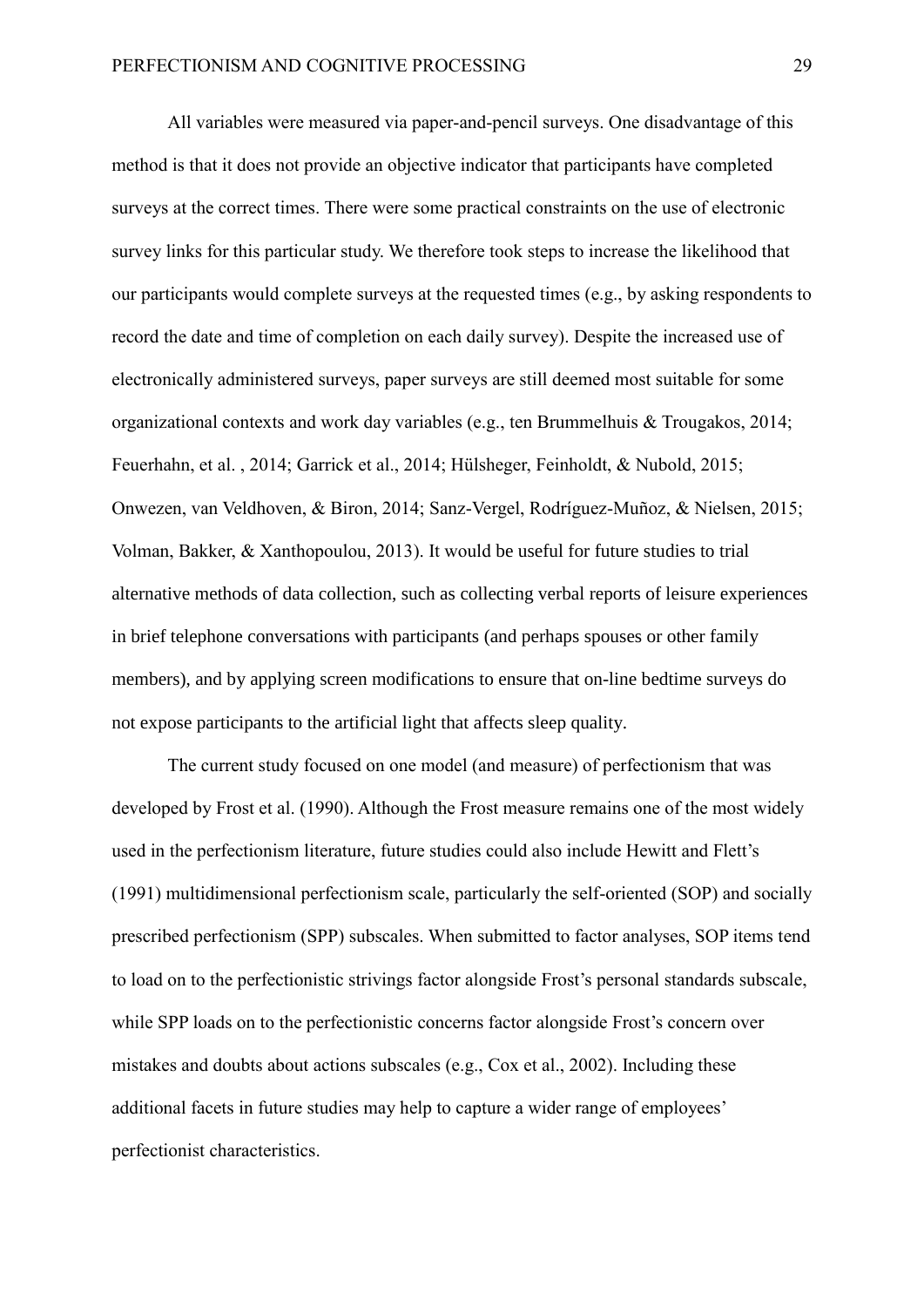Although we adopted a daily survey design, we found significant linear change over time for only one of the three model outcomes (i.e., emotional exhaustion, which decreased from Tuesday through to Thursday). We were unable to demonstrate that change in workrelated cognitive processing across consecutive evenings was predictive of change in the model outcomes. It is important also to acknowledge that this study's mediation findings are based on between-group (i.e., person-level) effects, with employees' evening and day-level experiences aggregated over consecutive days (see Preacher et al., 2010). Nonetheless, it is worth reiterating that the primary aim of this study was not to examine within-person effects over time, but rather to obtain repeated and proximal measures of cognitive and affective experiences that were predicted to be associated with theoretically distinct perfectionism dimensions. However, given the brief period of data collection, and the fact that we did not extend data collection into Friday afternoon, it would be useful for future research to examine the same set of personality and cognitive processing variables over longer time frames (e.g., two or more consecutive working weeks; see Dunkley et al., 2014).

#### **Conclusion**

This study tested a model in which two perfectionism dimensions exhibited a divergent pattern of relationships with employees' work day functioning via distinct modes of workrelated cognitive processing. We hope that the findings stimulate further investigations of the adaptive and maladaptive links between employees' personal characteristics and leisure time experiences. Ultimately, we believe such research will be useful for tailoring worksite interventions to those individuals who are experiencing most difficulty recovering from work demands during nonwork time.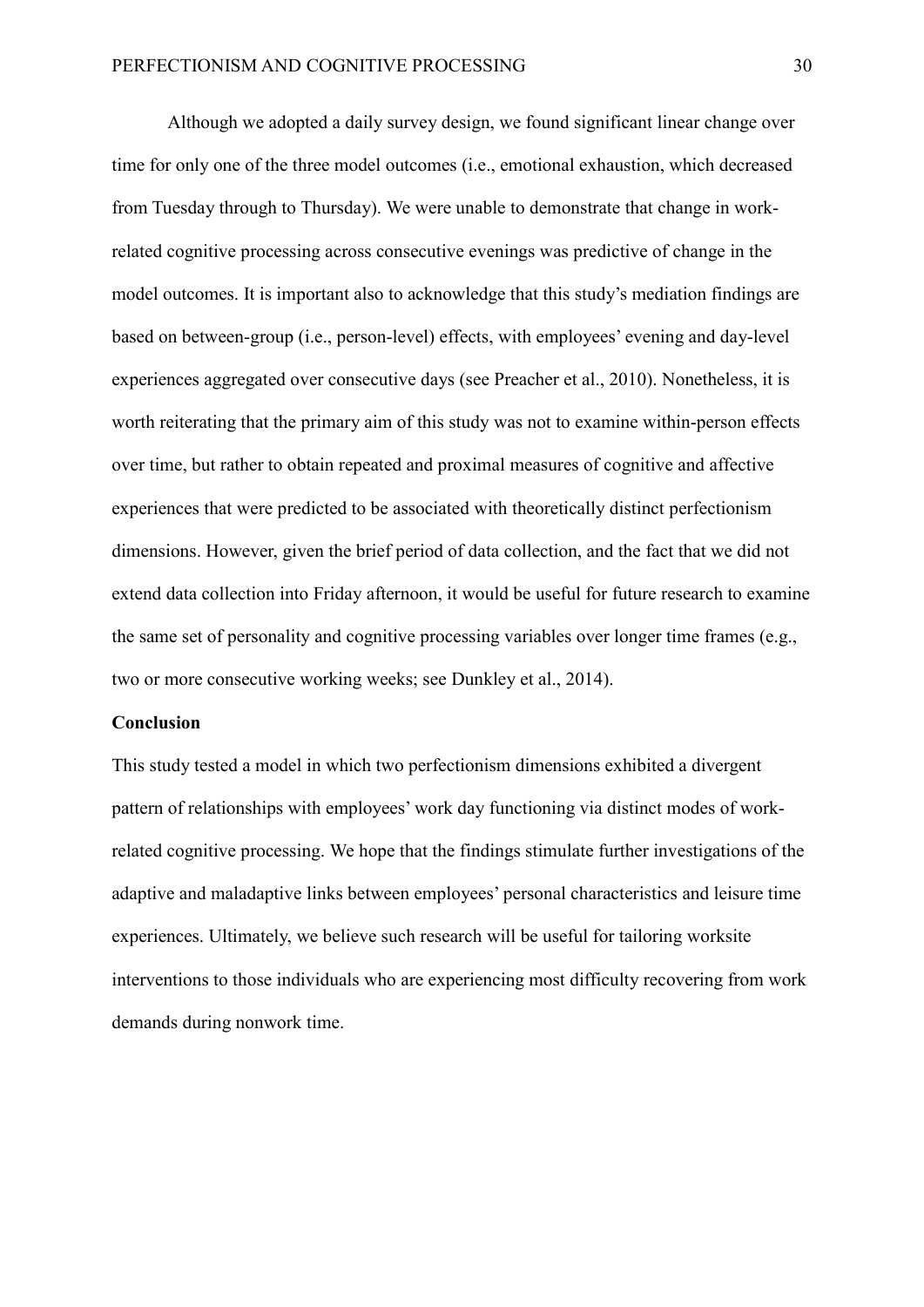#### **References**

- Åkerstedt, T., Hume, K., Minors, D., & Waterhouse. J. (1994). The subjective meaning of good sleep - an intraindividual approach using the Karolinska Sleep Diary. *Perceptual and Motor Skills, 79*, 287-296.
- Areni, C. S. (2008). (Tell me why) I don't like Mondays: Does an overvaluation of future discretionary time underlie reported weekly mood cycles? *Cognition and Emotion, 22*, 1228-1252. doi: [10.1080/02699930701686107](http://philpapers.org/go.pl?id=ARETMW&proxyId=&u=http%3A%2F%2Fdx.doi.org%2F10.1080%2F02699930701686107)
- Bakker, A. B., & Demerouti, E. (2016). Job demands-resources theory: Taking stock and looking forward. *Journal of Occupational Health Psychology*. Advance online publication. doi: 10.1037/ocp0000056
- Bakker, A. B., & Xanthopoulou, D. (2009). The crossover of daily work engagement: Test of an actor–partner interdependence model. *Journal of Applied Psychology, 94*, 1562-1571. doi: 10.1037/a0017525.
- Barbier, M., Hansez, I., Chmiel, N., & Demerouti, E. (2013). Performance expectations, personal resources, and job resources: How do they predict work engagement? *European Journal of Work and Organizational Psychology, 22, 750-762. doi:* 10.1080/1359432X.2012.704675
- Bauer, D. J., Preacher, K. J., & Gil, K. M. (2006). Conceptualizing and testing random indirect effects and moderated mediation in multilevel models: New procedures and recommendations. *Psychological Methods*, *11*, 142-163. doi: [10.1037/1082-989X.11.2.142](https://doi.org/10.1037/1082-989X.11.2.142)
- Berenbaum, H. (2010). An initiation–termination two-phase model of worrying. *[Clinical](http://www.sciencedirect.com/science/journal/02727358)  [Psychology Review,](http://www.sciencedirect.com/science/journal/02727358) 30(8)*, 962–975. doi: [10.1016/j.cpr.2010.06.011](https://dx.doi.org/10.1016/j.cpr.2010.06.011)
- Binnewies, C., Sonnentag, S., & Mojza, E. J. (2009). Feeling recovered and thinking about the good sides of one's work: A longitudinal study on the benefits of nonwork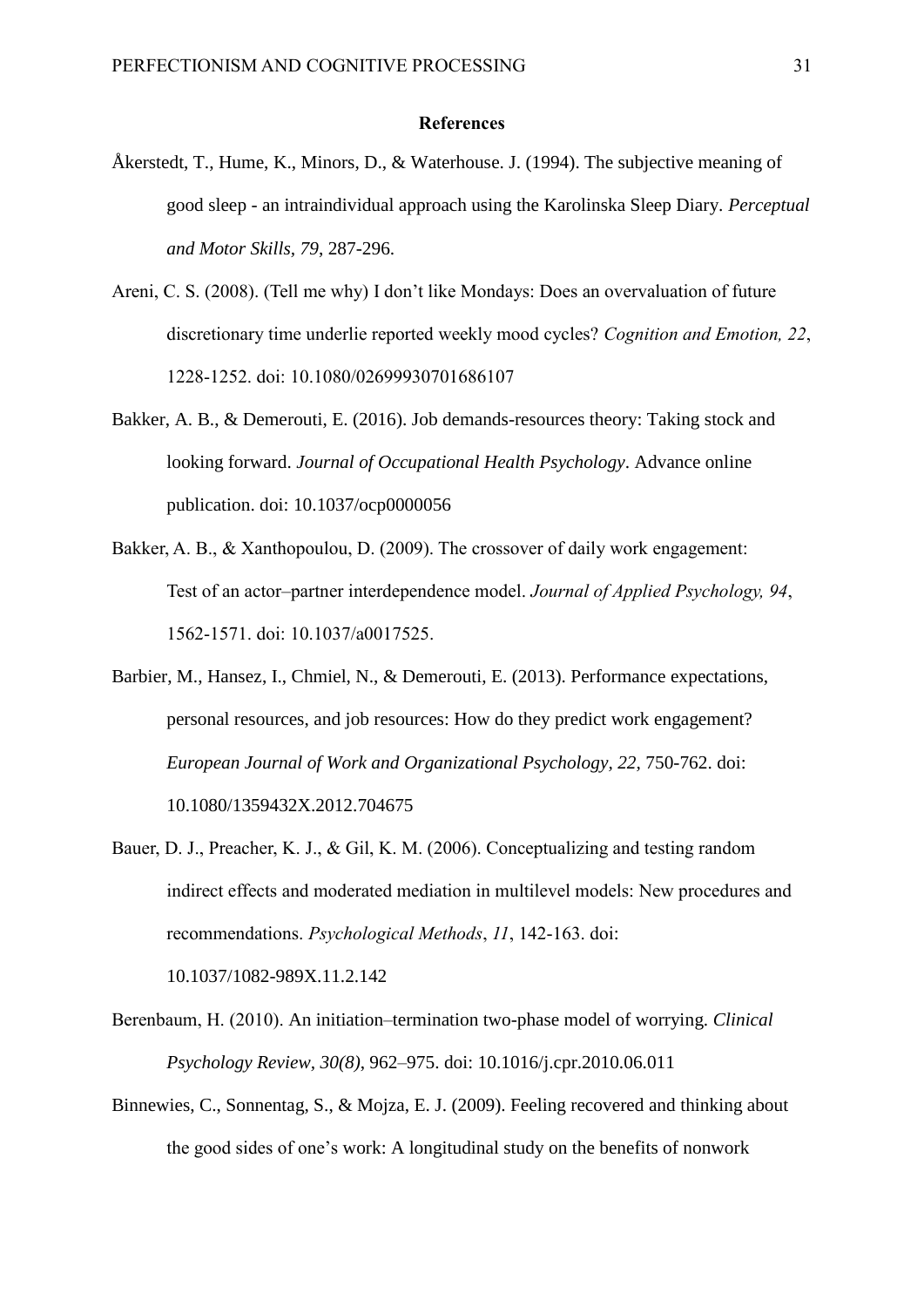experiences for job performance. *Journal of Occupational Health Psychology, 14,*  243-256. doi: 10.1037/a0014933

- Blankstein, K. R., Dunkley, D. M., & Wilson, J. (2008). Evaluative concerns and personal standards perfectionism: Self-esteem as a mediator and moderator of relations with personal and academic needs and estimated GPA. *Current Psychology, 27,* 29–61. doi: 10.1007/s12144-008-9022-1
- Brosschot, J. F., Gerin, W., & Thayer, J. F. (2006). The perseverative cognition hypothesis: A review of worry, prolonged stress-related physiological activation, and health. *Journal of Psychosomatic Research, 60*, 113-124. doi: [10.1016/j.jpsychores.2005.06.074](https://dx.doi.org/10.1016/j.jpsychores.2005.06.074)
- Chang, E. C., Watkins, A. F., & Banks, K. H. (2004). How adaptive and maladaptive perfectionism relate to positive and negative psychological functioning: Testing a stress-mediation model in black and white female college students. *Journal of Counseling Psychology, 51,* 93-102. [doi: 10.1037/0022-0167.51.1.93](http://psycnet.apa.org/doi/10.1037/0022-0167.51.1.93)
- Chang, E. C., Zumberg, K. M., Sanna, L. J., Girz, L. P., Kade, A. M., Shair, S. R., et al. (2007). Relationship between perfectionism and domains of worry in a college student population: Considering the role of BIS/BAS motives. *Personality and Individual Differences, 43*, 925-936. [doi: 10.1016/j.paid.2007.02.026](http://dx.doi.org/10.1016/j.paid.2007.02.026)
- Childs, J. H., & Stoeber, J. (2010). [Self-oriented, other-oriented, and socially prescribed](http://kar.kent.ac.uk/25291/)  [perfectionism in employees: Relationships with burnout and engagement.](http://kar.kent.ac.uk/25291/) *Journal of Workplace Behavioral Health, 25(4),* 269-281. doi: 10.1080/15555240.2010.518486
- Clark, M. A., Lelchook, A. M., & Taylor, M. L. (2010). Beyond the Big Five: How narcissism, perfectionism, and dispositional affect relate to workaholism. *Personality and Individual Differences, 48,* 786–791. [doi: 10.1016/j.paid.2010.01.013](https://doi.org/10.1016/j.paid.2010.01.013)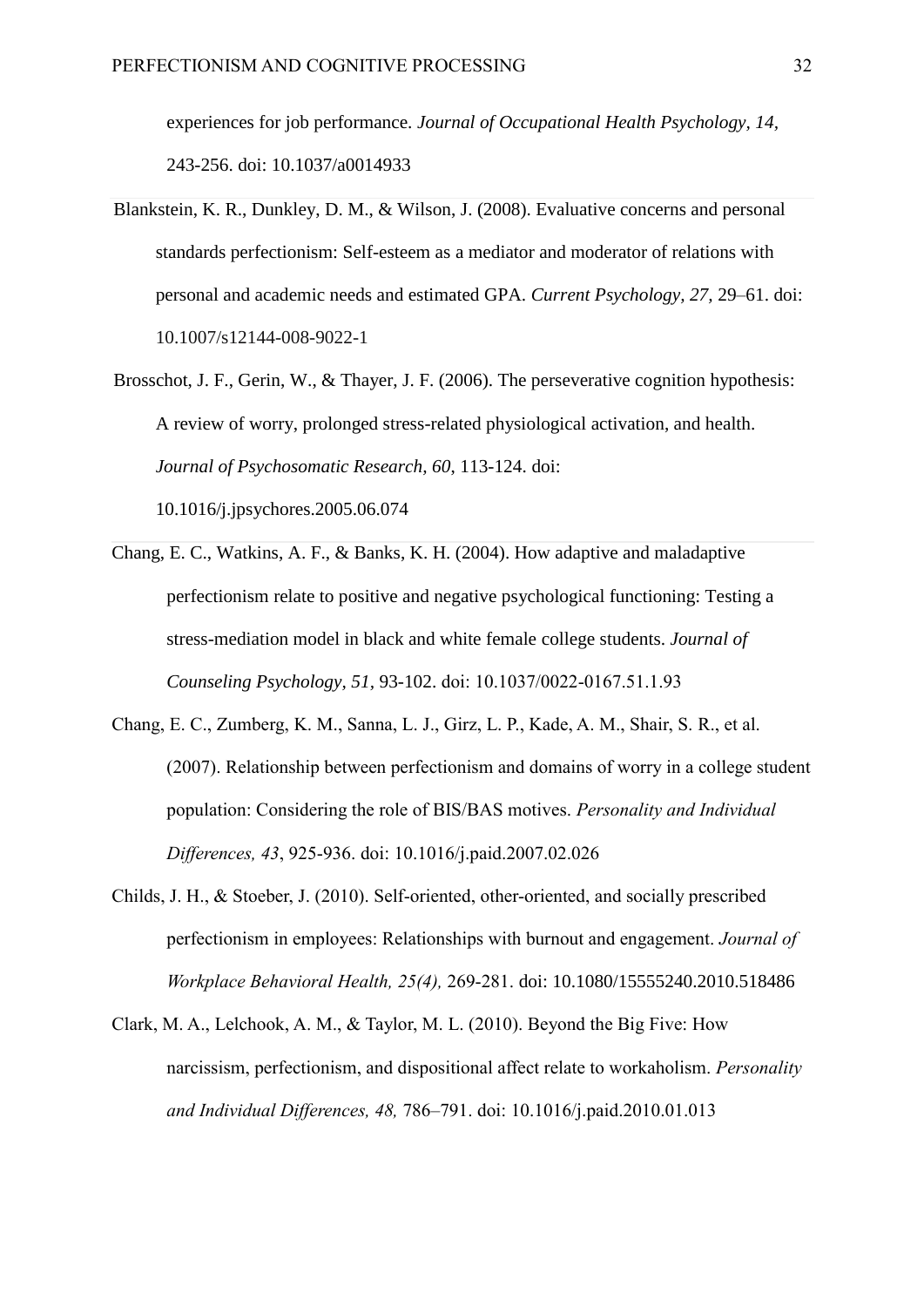- Cox, B. J., Enns, M. W., & Clara, I. P. (2002). The multidimensional structure of perfectionism in clinically distressed and college student samples. *Psychological Assessment, 14,* 365-373. doi: 10.1037//1040-3590.14.3.365
- Cropley, M., Michalianou, G., Pravettoni, G., & Millward, L. J. (2012). The relation of post work ruminative thinking with eating behaviour. *Stress & Health*, *28(1)*, 23-30. doi[:10.1002/smi.1397](https://dx.doi.org/10.1002/smi.1397)
- Curran, P. J., & Bauer, D. J. (2011). The disaggregation of within-person and between-person effects in longitudinal models of change. *Annual Review of Psychology, 62*, 583-619. doi: [10.1146/annurev.psych.093008.100356](https://dx.doi.org/10.1146%2Fannurev.psych.093008.100356)
- Davey, G. C. L. (2006). A mood-as-input account of perseverative worrying. In: G. Davey & A. Wells (Eds.), *Worry and its psychological disorders* (pp. 217–238). West Sussex, England: Wiley & Sons. doi: 10.1002/9780470713143
- Davey, G. C. L., Startup, H. M., MacDonald, C. B., Jenkins, D., & Patterson, K. (2005). [The](http://sro.sussex.ac.uk/660/)  [use of "as many as can" versus "feel like continuing" stop rules during worrying.](http://sro.sussex.ac.uk/660/) *Cognitive Therapy and Research, 29(2),* 155-169. doi: 10.1007/s10608-005-3162-5
- Derks, D., van Mierlo, H., & Schmitz, E. B. (2014). A diary study on work-related smartphone use, psychological detachment and exhaustion: examining the role of the perceived segmentation norm. *Journal of Occupational Health Psychology, 19,* 74-84. doi[:10.1037/a0035076](https://doi.org/10.1037/a0035076)
- Dunkley, D. M., Mandel, T., & Ma, D. (2014). Perfectionism, neuroticism, and daily stress reactivity and coping effectiveness 6 months and 3 years later. *Journal of Counseling Psychology, 61*, 616-633. doi: 10.1037/cou0000036
- Dunkley, D. M., Zuroff, D. C., & Blankstein, K. R. (2003). Self-critical perfectionism and daily affect: Dispositional and situational influences on stress and coping. *Journal of Personality and Social Psychology, 84*, 234-252. doi: 10.1037/0022-3514.84.1.234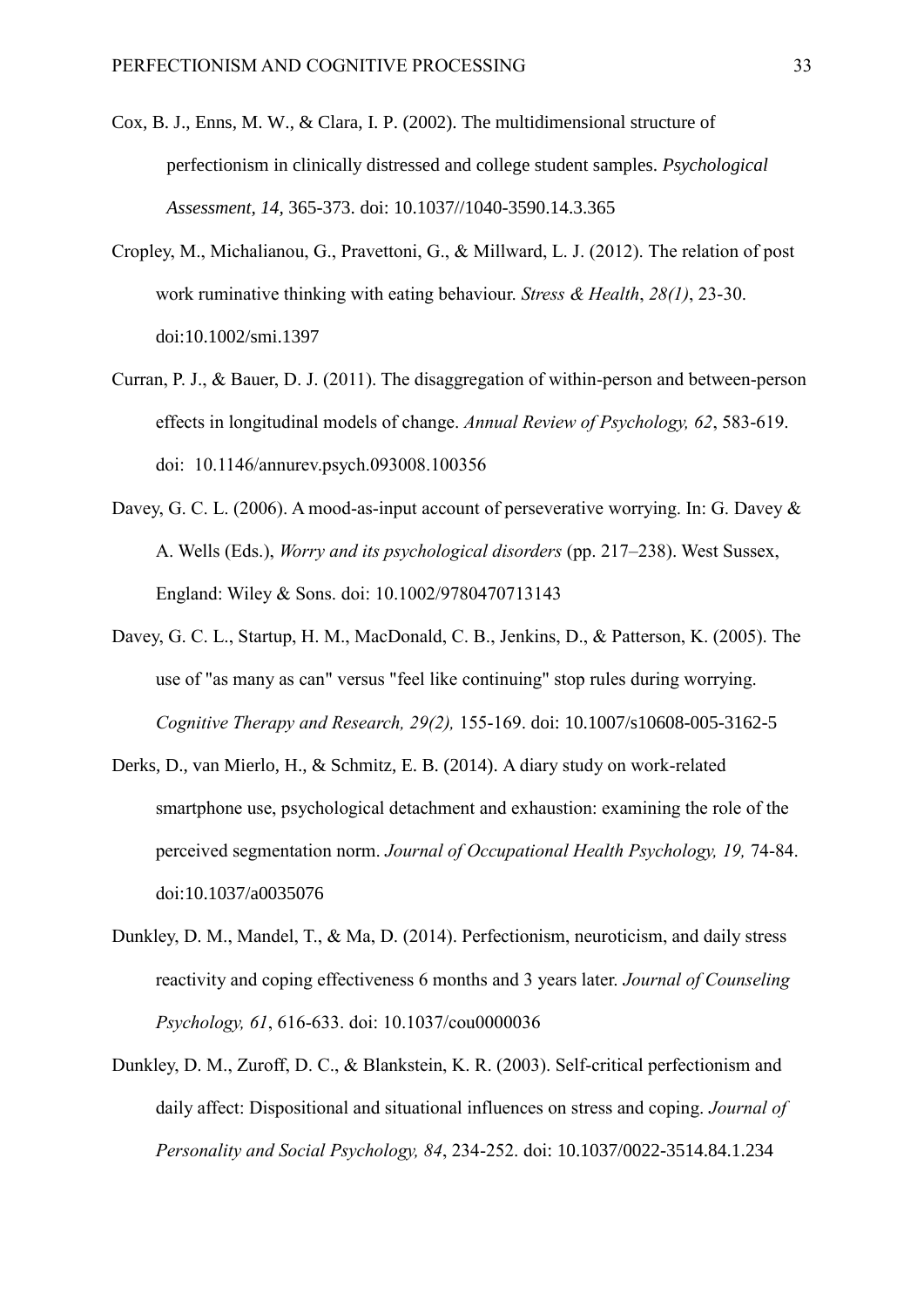- Egan, S. J., Wade, T., & Shafran, R. (2011). [Perfectionism as a transdiagnostic process: A](http://espace.library.curtin.edu.au/R?func=dbin-jump-full&local_base=gen01-era02&object_id=202220)  [clinical review.](http://espace.library.curtin.edu.au/R?func=dbin-jump-full&local_base=gen01-era02&object_id=202220) *Clinical Psychology Review, 31*, 203-212. doi: 10.1016/j.cpr.2010.04.009
- Etzion, D., Eden, D., & Lapidot, Y. (1998). Relief from job stressors and burnout: Reserve service as a respite. *Journal of Applied Psychology, 83*, 577-585.
- Feuerhahn, N., Sonnentag, S., & Woll, A. (2014). Exercise after work, psychological mediators, and affect: A day-level study. *European Journal of Work and Organizational Psychology, 23,* 62–79. doi: 10.1080/1359432X.2012.709965
- Flaxman, P. E., Ménard, J., Bond, F. W., & Kinman, G. (2012). Academics' experiences of a respite from work: Effects of self-critical perfectionism and perseverative cognition on post-respite well-being. *Journal of Applied Psychology, 97,* 854-865*.* doi: 10.1037/a0028055
- Flett, G. L., & Hewitt, P. L. (2006). Positive versus negative perfectionism in psychopathology: A comment on Slade and Owens's dual process model. *Behavior Modification, 30(4)*, 472–495. doi: 10.1177/0145445506288026
- Fritz, C., Yankelevich, M., Zarubin, A., & Barger, P. (2010). Happy, healthy, and productive: The role of detachment from work during nonwork time. *Journal of Applied Psychology, 95*, 977-983. doi[:10.1037/a0019462](https://dx.doi.org/10.1037/a0019462)
- Frost, R. O., & DiBartolo, P. (2002). Perfectionism, anxiety and obsessive compulsive disorder. In G. L. Flett & P. L. Hewitt (Eds.), *Perfectionism: Theory, research, and treatment* (pp. 341-371). Washington, DC: American Psychological Association Press.
- Frost, R. O., Marten, P. A., Lahart, C., & Rosenblate, R. (1990). The dimensions of perfectionism. *Cognitive Therapy and Research, 14*, 449-468.
- Garrick, A., Mak, A. S., Cathcart, S., Winwood, P. C., Bakker, A. B., & Lushington, K. (2014). Psychosocial safety climate moderating the effects of daily job demands and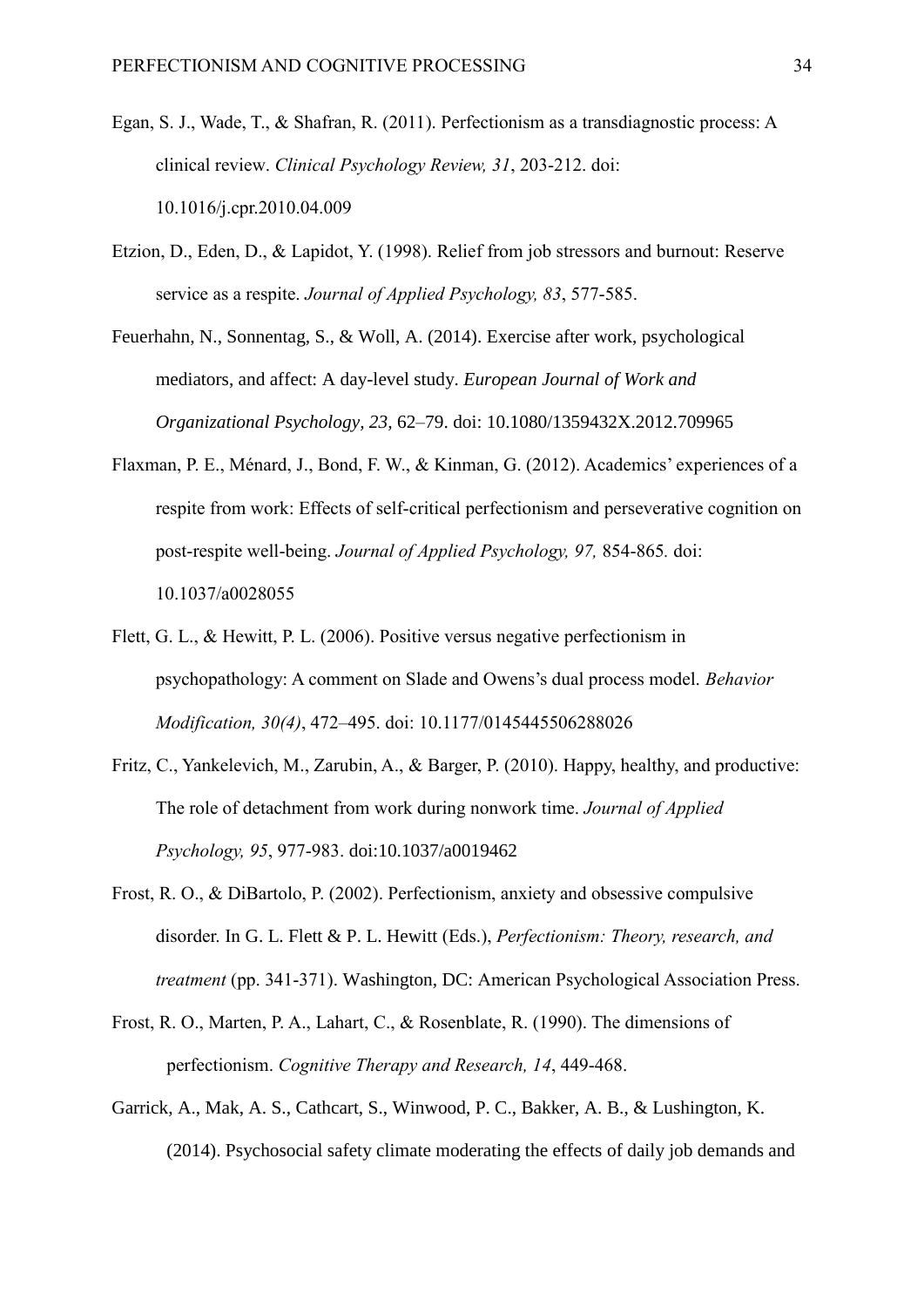recovery on fatigue and work engagement. *Journal of Occupational and Organizational Psychology, 87*, 694–714. doi: 10.1111/joop.12069

- Geldhof, G. J., Preacher, K. J., & Zyphur, M. J. (2014). Reliability estimation in a multilevel confirmatory factor analysis framework. *Psychological Methods, 19(1),* 72-91. doi: 10.1037/a0032138.
- Geurts, S. A. E., & Sonnentag, S. (2006). Recovery as an explanatory mechanism in the relation between acute stress reactions and chronic health impairment. *Scandinavian Journal of Work, Environment and Health, 32*, 482-492. doi:10.5271/sjweh.1053
- Grebner, S., Elfering, A., & Semmer, N. K. (2010). The success resource model of job stress. In P. L. Perrewé, & D. C. Ganster (Eds.), *Research in occupational stress and well being, Vol. 8: New developments in theoretical and conceptual approaches to job stress* (pp. 61-108)*.* Bingley, UK: Emerald Group Publishing. doi: [10.1108/S1479-](http://dx.doi.org/10.1108/S1479-3555(2010)0000008005) [3555\(2010\)0000008005](http://dx.doi.org/10.1108/S1479-3555(2010)0000008005)
- Hahn, V. C., Binnewies, C., Sonnentag, S., & Mojza, E. J. (2011). Learning how to recover from job stress: Effects of a recovery training program on recovery, recovery-related self-efficacy, and well-being. *Journal of Occupational Health Psychology, 16*, 202-216. doi: 10.1037/a0022169
- Haynes, C. E., Wall, T. D., Bolden, R. I., Stride, C., & Rick, J. E. (1999). Measures of perceived work characteristics for health services research: Test of a measurement model and normative data. *British Journal of Health Psychology, 4(3),* 257-275. doi: 10.1348/135910799168614
- Hewitt, P. L., & Flett, G. L. (1991). Perfectionism in the self and social contexts: conceptualization, assessment, and association with psychopathology. *Journal of Personality and Social Psychology, 60,* 456–470.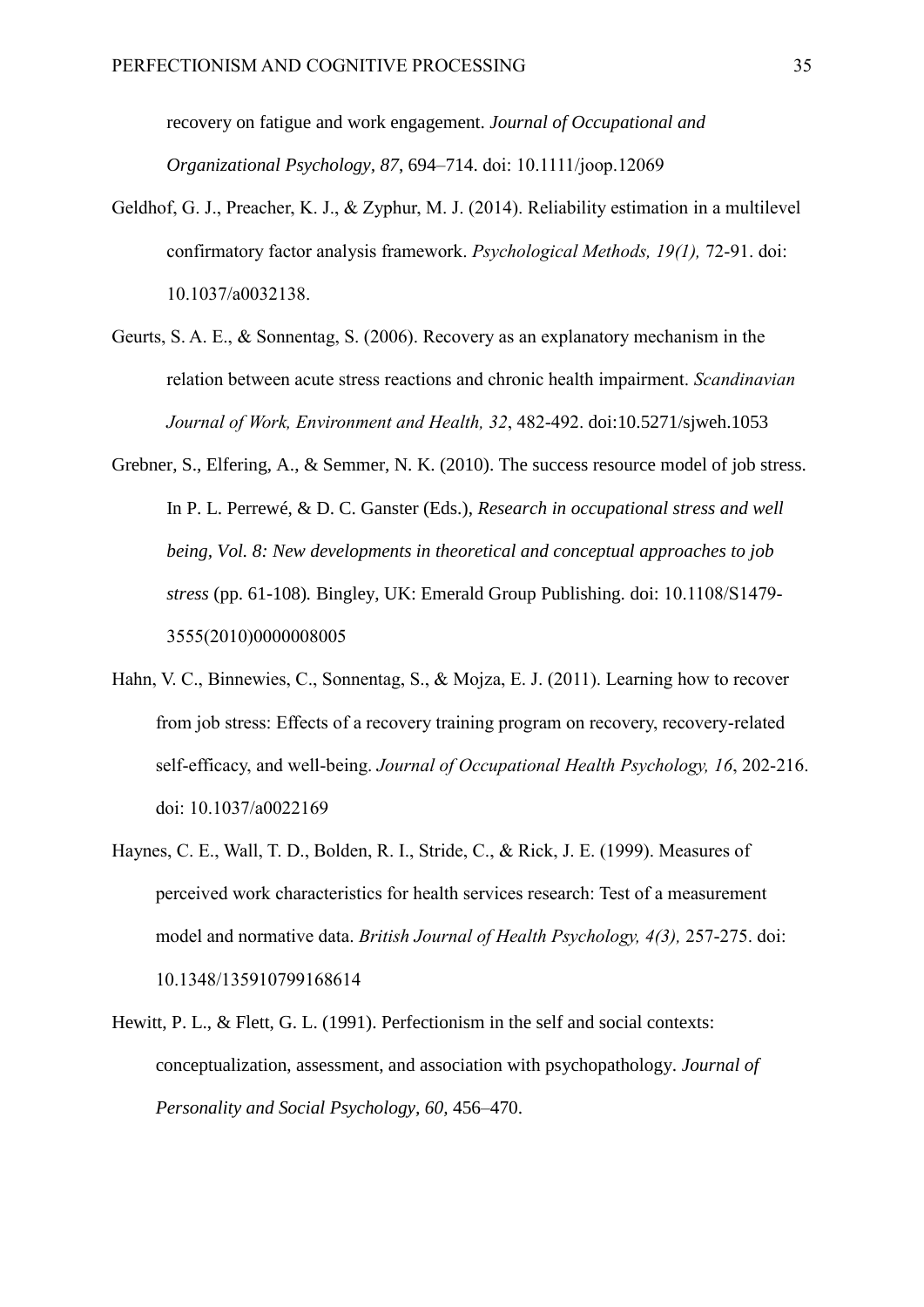- Hewitt, P. L., & Flett, G. L. (2002). Perfectionism and stress processes in psychopathology. In G. L. Flett & P. L. Hewitt (Eds.), *Perfectionism: Theory, Research, and Treatment* (pp. 255–284). Washington, DC: American Psychological Association.
- Hill, A. P., & Curran, T. (2016). Multidimensional perfectionism and burnout: A metaanalysis. *Personality and Social Psychology Review, 20,* 269-288. doi: 10.1177/1088868315596286.
- Hox, J. (2002). *Multilevel analysis: Techniques and applications.* Mahwah, NJ: Lawrence Erlbaum Associates.
- Hülsheger, U. R., Feinholdt, A., & Nübold, A. (2015). A low-dose mindfulness intervention and recovery from work: Effects on psychological detachment, sleep quality, and sleep duration. *Journal of Occupational and Organizational Psychology, 88*, 464-489. doi: 10.1111/joop.12115
- Hülsheger, U. R., Lang, J. W. B., Depenbrock, F., Fehrmann, C., Zijlstra, F., & Alberts, H. J. E. M. (2014). The power of presence: The role of mindfulness at work for daily levels and change trajectories of psychological detachment and sleep quality. *Journal of Applied Psychology, 99*, 1113-1128. DOI: [10.1037/a0037702](https://dx.doi.org/10.1037/a0037702)
- [Karasek,](http://www.ncbi.nlm.nih.gov/entrez/query.fcgi?cmd=Retrieve&db=pubmed&dopt=Abstract&list_uids=9805280) [R., Brisson,](http://www.ncbi.nlm.nih.gov/entrez/query.fcgi?cmd=Retrieve&db=pubmed&dopt=Abstract&list_uids=9805280) [C., Kawakami, N., Houtman,](http://www.ncbi.nlm.nih.gov/entrez/query.fcgi?cmd=Retrieve&db=pubmed&dopt=Abstract&list_uids=9805280) [I., Bongers](http://www.ncbi.nlm.nih.gov/entrez/query.fcgi?cmd=Retrieve&db=pubmed&dopt=Abstract&list_uids=9805280) [P.,](http://www.ncbi.nlm.nih.gov/entrez/query.fcgi?cmd=Retrieve&db=pubmed&dopt=Abstract&list_uids=9805280) & [Amick,](http://www.ncbi.nlm.nih.gov/entrez/query.fcgi?cmd=Retrieve&db=pubmed&dopt=Abstract&list_uids=9805280) [B. \(1998\).](http://www.ncbi.nlm.nih.gov/entrez/query.fcgi?cmd=Retrieve&db=pubmed&dopt=Abstract&list_uids=9805280) The Job Content Questionnaire (JCQ): An instrument for internationally comparative assessment of psychosocial job characteristics. *Journal of Occupational Health Psychology, 3*, 322-355.
- Keklund, G., & Åkerstedt, T. (1997). Objective components of individual differences in subjective sleep quality. *Journal of Sleep Research, 6*, 217–220.
- Lorente Prieto, L., Salanova Soria, M., Martínez Martínez, I., & Schaufeli, W. (2008). Extension of the job demands-resources model in the prediction of burnout and engagement among teachers over time. *Psicothema, 20,* 354–360.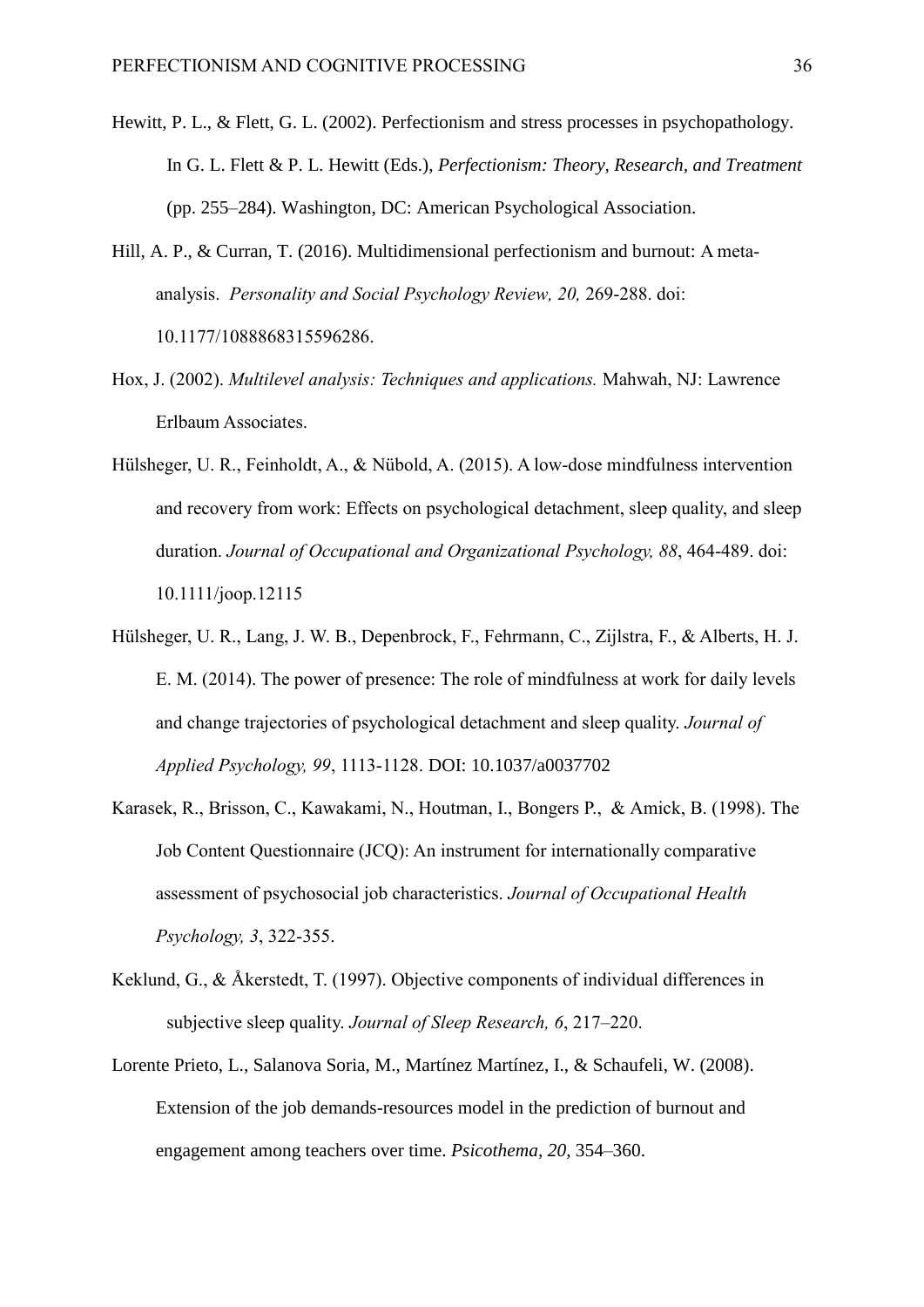- Macedo, A., Marques, M., & Pereira, A. T. (2014). Perfectionism and psychological distress: a review of the cognitive factors. *International Journal of Clinical Neurosciences and Mental Health, 2014***,** 1-6. Retrieved from http://ijcnmh.arcpublishing.org/uploads/article/file/15/ijcnmh.2014.1.6.pdf
- Martin, L. L., & Tesser, A. (1996). Some ruminative thoughts. In R. S. Wyer (Ed.), *Ruminative thoughts: Advances in social cognition, Volume IX (pp. 1-47). Lawrence* Erlbaum Associates.
- McEwen, B. S. (1998). Stress, adaptation, and disease: Allostasis and allostatic load. *Annals of the New York Academy of Sciences, 840,* 33-44. doi: 10.1111/j.1749- 6632.1998.tb09546.x
- Meeten, F., & Davey, G. C. L. (2011). [Mood-as-input hypothesis and perseverative](http://sro.sussex.ac.uk/14158/)  [psychopathologies](http://sro.sussex.ac.uk/14158/)*. Clinical Psychology Review, 31(8),* 1259-1275. doi: 10.1016/j.cpr.2011.08.002
- Meier, L. L., Cho, E., & Dumani, S. (2016). The effect of positive work reflection during leisure time on affective well-being: Results from three diary studies. *Journal of Organizational Behavior*, *37*, 255–278. doi: 10.1002/job.2039
- Muthén, L.K., & Muthén, B.O. (1998-2012). *Mplus: User's Guide* (Seventh Edition). Los Angeles, CA: Muthén & Muthén.
- Naseer, S., Khan, M. B., & Khawaja, K. F. (2012). The impact of Big Five personality traits on psychological detachment from work during off job time. *Journal of Basic and Applied Scientific Research, 2(12),* 12681-12688.
- Onwezen, M. C., van Veldhoven, M. J. P. M., & Biron, M. (2014). The role of psychological flexibility in the demands-exhaustion-performance relationship. *European Journal of Work and Organizational Psychology, 23*, 163-176. doi: [10.1080/1359432X.2012.742242](http://dx.doi.org/10.1080/1359432X.2012.742242)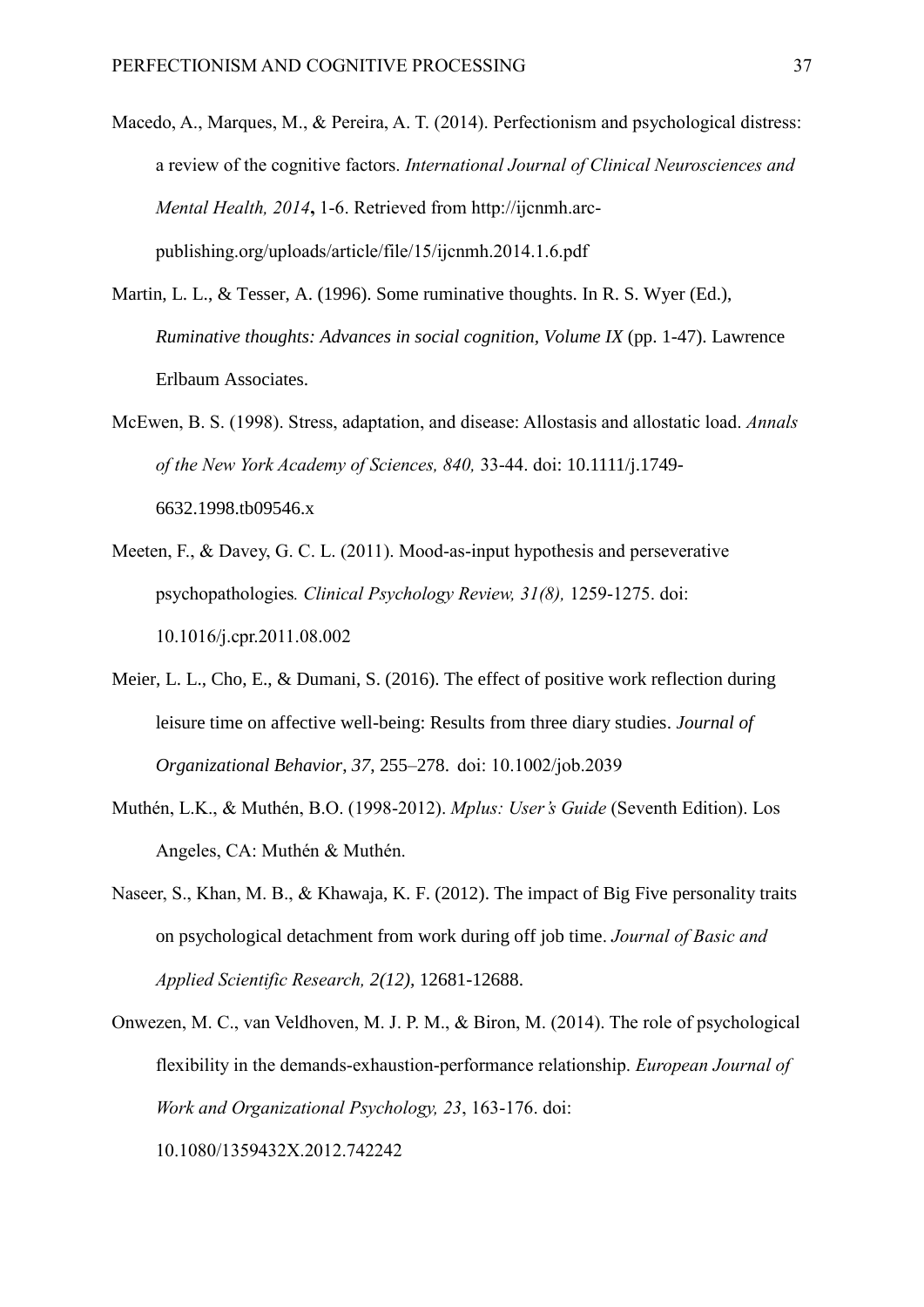- Pereira, D., & Elfering, A. (2014). Social stressors at work and sleep during weekends: The mediating role of psychological detachment. *Journal of Occupational Health Psychology, 19*, 85-95. doi: 10.1037/a0034928.
- Pleva, J., & Wade, T. D. (2007). Guided self-help versus pure self-help for perfectionism: A randomised controlled trial. *Behaviour Research and Therapy, 45*, 849-861. [doi:10.1016/j.brat.2006.08.009](http://dx.doi.org/10.1016/j.brat.2006.08.009)
- Podsakoff, P. M., MacKenzie, S. B., Lee, J-Y., & Podsakoff, N. P. (2003). Common method biases in behavioral research: a critical review of the literature and recommended remedies. *Journal of Applied Psychology, 88*, 879–903
- Preacher, K. J., & Selig, J. P. (2012). [Advantages of Monte Carlo confidence intervals for](http://quantpsy.org/pubs/preacher_selig_2012.pdf)  [indirect effects.](http://quantpsy.org/pubs/preacher_selig_2012.pdf) *Communication Methods and Measures*, *6*, 77-98. doi: 10.1080/19312458.2012.679848
- Preacher, K. J., Zyphur, M. J., & Zhang, Z. (2010). A general multilevel SEM framework for assessing multilevel mediation. *Psychological Methods, 15*, 209-233. doi: 10.1037/a0020141
- Querstret, D., & Cropley, M. (2012). Exploring the relationship between work-related rumination, sleep quality and work-related fatigue. *Journal of Occupational Health Psychology*, *17(3),* 341-353. doi: 10.1037/a0028552
- Ragsdale, J. M., Hoover, C. S., & Wood, K. (2016). Investigating affective dispositions as moderators of relationships between weekend activities and recovery experiences. *Journal of Occupational and Organizational Psychology, 89*, 734–750. doi:10.1111/joop.12150
- Rivkin, W., Diestel, S., & Schmidt, K-H. (2015). Psychological detachment: A moderator in the relationship of self-control demands and job strain, *European Journal of Work and Organizational Psychology, 24(3),* 376-388. doi: 10.1080/1359432X.2014.924926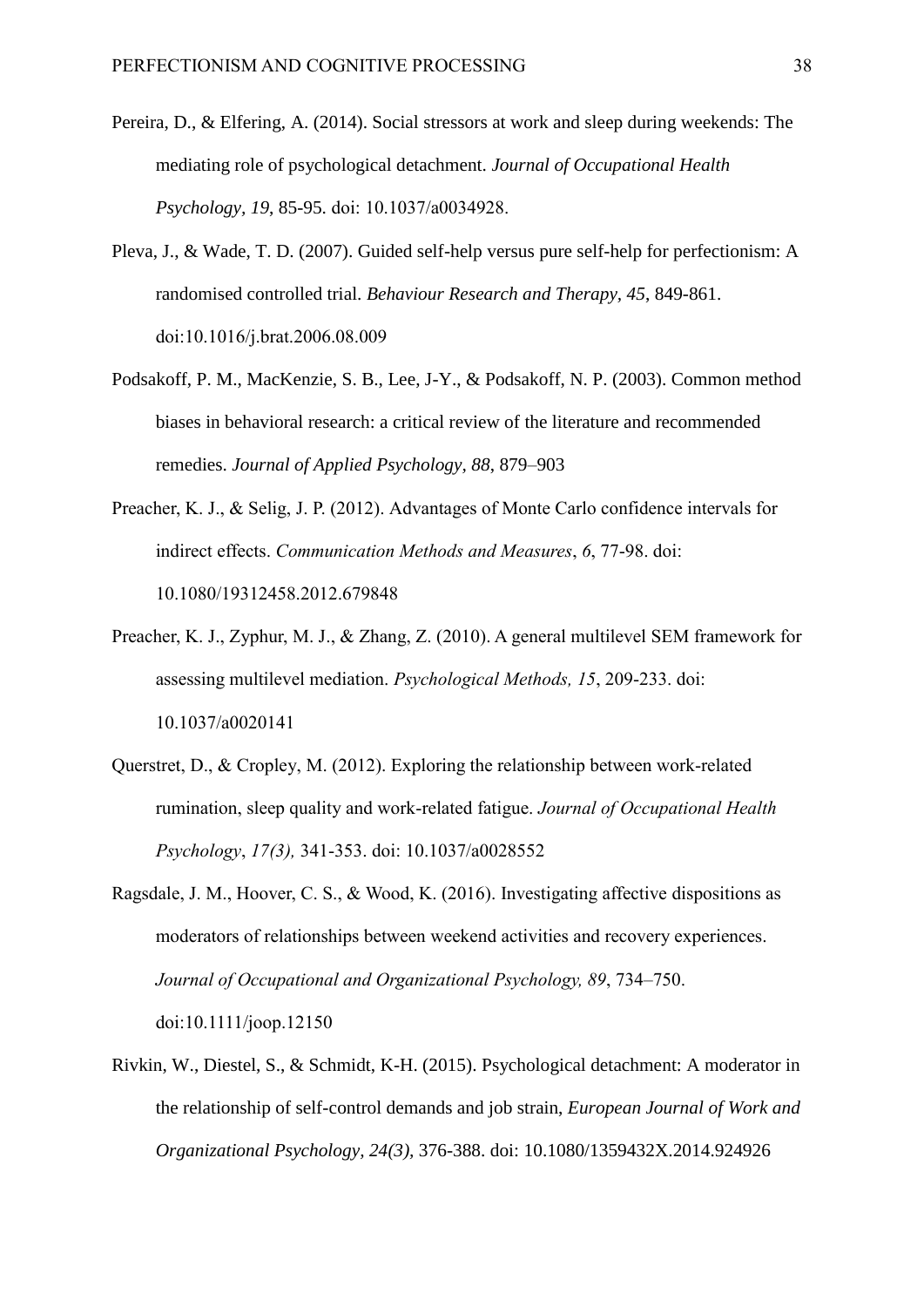- Santanello, A. W., & Gardner, F. L. (2007). The role of experiential avoidance in the relationship between maladaptive perfectionism and worry. *Cognitive Therapy and Research, 30,* 319-332. doi: 10.1007/s10608-006-9000-6
- Sanz-Vergel, A. I., Rodríguez-Muñoz, A., & Nielsen, K. (2015). The thin line between work and home: The spillover and crossover of daily conflicts. *Journal of Occupational and Organizational Psychology, 88,* 1-18. doi: 10.1111/joop.12075
- Schaufeli, W., & Bakker, A. (2003). *Utrecht Work Engagement Scale (UWES).* Utrecht University: Occupational Health Psychology Unit.
- Schaufeli, W. B., Leiter, M. P., Maslach, C., & Jackson, S. E. (1996). The Maslach Burnout Inventory - General Survey. In C. Maslach, S. E. Jackson, & M. P. Leiter, *MBI manual (3rd ed.)*. Palo Alto, CA: Consulting Psychologists Press.
- Schmidt, J., Klusmann, U., Lüdtke, O., Möller, J., & Kunter, M. (2017). What makes good and bad days for beginning teachers? A diary study on daily uplifts and hassles. *Contemporary Educational Psychology*, *48*, 85-97. [doi: 0.1016/j.cedpsych.2016.09.004](https://doi.org/10.1016/j.cedpsych.2016.09.004)
- Selig, J. P., & Preacher, K. J. (2008, June). Monte Carlo method for assessing mediation: An interactive tool for creating confidence intervals for indirect effects [Computer software]. Available from http://quantpsy.org/.
- Sherry, S. B., Hewitt, P. L., Sherry, D. L., Flett, G. L., & Graham, A. R. (2010). Perfectionism dimensions and research productivity in psychology professors: Implications for understanding the (mal)adaptiveness of perfectionism. *Canadian Journal of Behavioural Science, 42(4),* 273-283. [doi: 10.1037/a0020466](http://dx.doi.org/10.1037/a0020466)
- Slade, P. D., & Owens, R. G. (1998). A dual process model of perfectionism based on reinforcement theory. *Behavior Modification, 22*, 372-390. doi: 10.1177/01454455980223010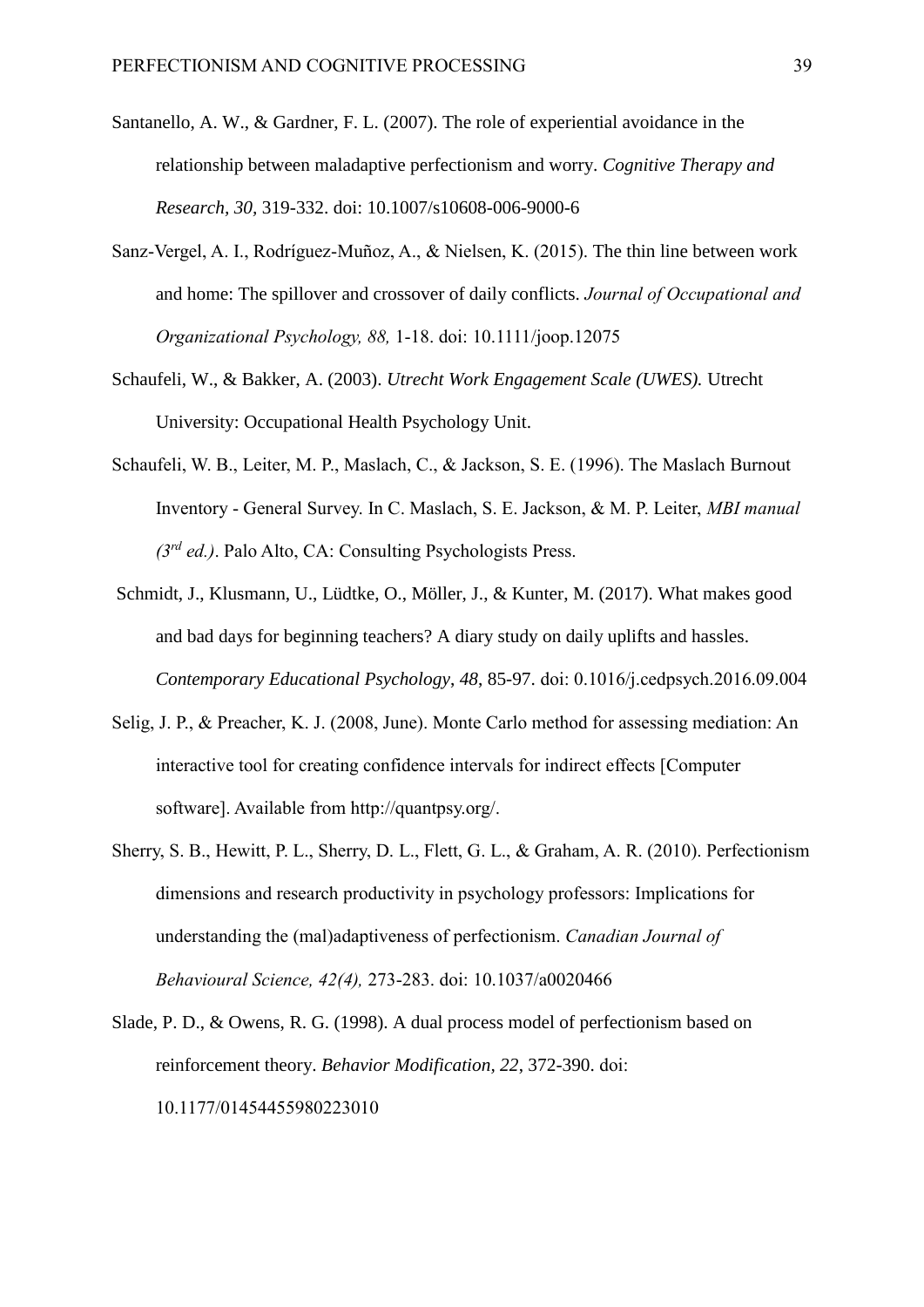- Sluiter, J. K., Van der Beek, A. J., & Frings-Dresen, M. H. W. (1999). The influence of work characteristics on the need for recovery and experienced health: A study on coach drivers. *Ergonomics, 42*, 573-583. doi: [10.1080/001401399185487](https://dx.doi.org/10.1080/001401399185487)
- Smit, B. W. (2016). Successfully leaving work at work: The self-regulatory underpinnings of psychological detachment. *Journal of Occupational and Organizational Psychology, 89(3)*, 493-514. doi: 10.1111/joop.12137
- Sonnentag, S. (2012). Psychological detachment from work during leisure time: The benefits of mentally disengaging from work. *Current Directions in Psychological Science, 21*, 114-118. doi: 10.1177/0963721411434979
- Sonnentag, S., & Bayer, U. (2005). Switching off mentally: Predictors and consequences of psychological detachment from work during off-job time. *Journal of Occupational Health Psychology, 10,* 393-414. doi[:10.1037/1076-8998.10.4.393](https://dx.doi.org/10.1037/1076-8998.10.4.393)
- Sonnentag, S., & Binnewies, C. (2013). Daily affect spillover from work to home: Detachment from work and sleep as moderators. *Journal of Vocational Behavior, 83(2),*  198-208. doi: 10.1016/j.jvb.2013.03.008
- Sonnentag, S., Binnewies, C., & Mojza, E. J. (2008). "Did you have a nice evening?" A daylevel study on recovery experiences, sleep, and affect. *Journal of Applied Psychology, 93*, 674-684. doi[:10.1037/0021-9010.93.3.674](https://dx.doi.org/10.1037/0021-9010.93.3.674)
- Sonnentag, S., Binnewies, C., & Mojza, E. J. (2010). Staying well and engaged when demands are high: The role of psychological detachment. *Journal of Applied Psychology, 95*, 965-976. doi: [10.1037/a0020032](https://dx.doi.org/10.1037/a0020032)
- Sonnentag, S., & Fritz, C. (2007). The recovery experience questionnaire: Development and validation of a measure assessing recuperation and unwinding from work. *Journal of Occupational Health Psychology, 12*, 204-221. doi: [10.1037/1076-8998.12.3.204](https://dx.doi.org/10.1037/1076-8998.12.3.204)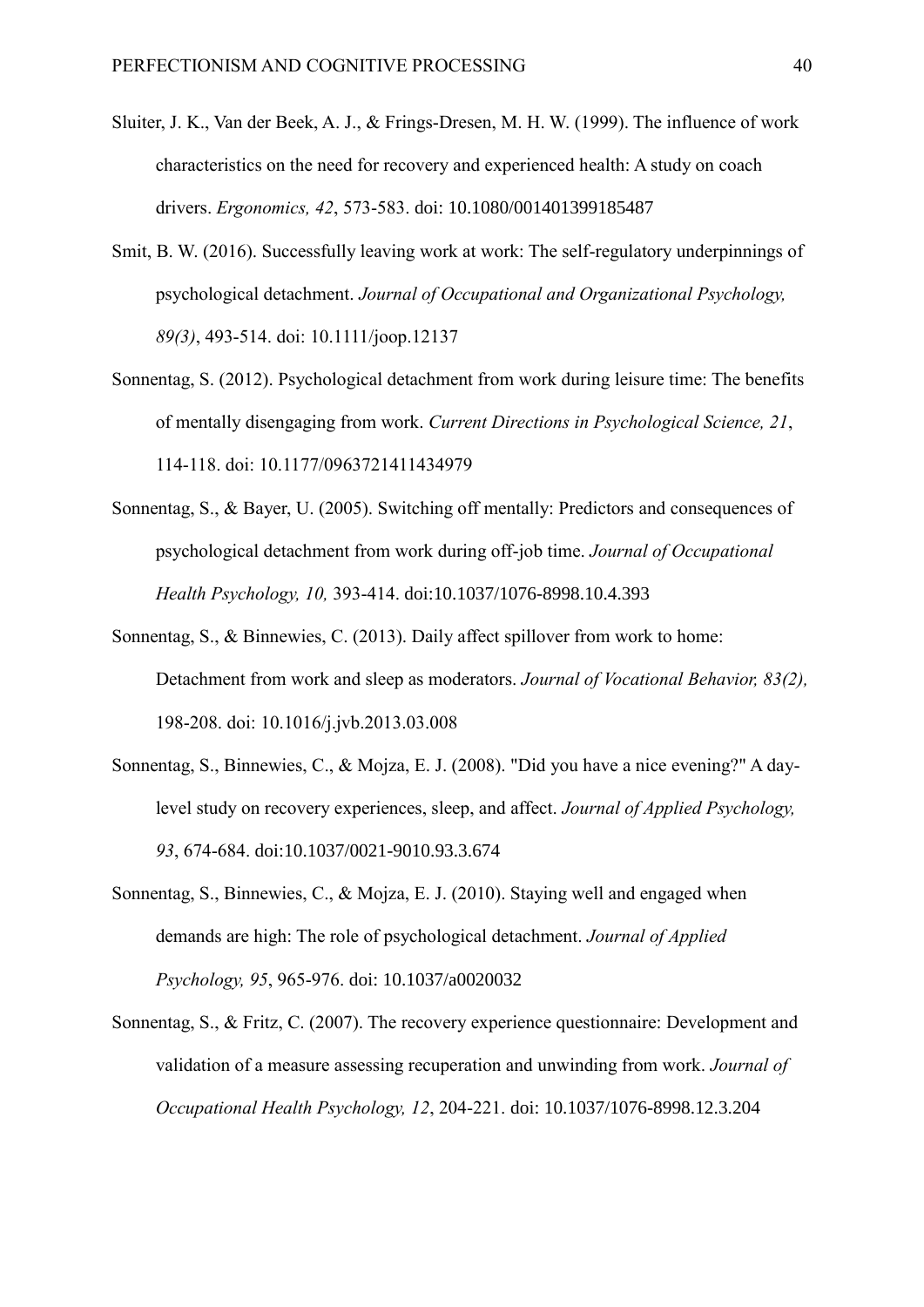- Sonnentag, S., & Fritz, C. (2015). Recovery from job stress: The stressor-detachment model as an integrative framework. *Journal of Organizational Behavior, 36(S1), S72-S103.*  doi: 10.1002/job.1924
- Stoeber, J., & Corr, P. J. (2015). Perfectionism, personality, and affective experiences: New insights from revised Reinforcement Sensitivity Theory. *Personality and Individual Differences, 86,* 354-359. Doi: [10.1016/j.paid.2015.06.045](https://doi.org/10.1016/j.paid.2015.06.045)
- Stoeber, J., & Damian, L. E. (2016). Perfectionism in employees: Work engagement, workaholism, and burnout. In F. M. Sirois & D. S. Molnar (Eds.), *Perfectionism, health, and well-being.* New York: Springer. doi[:10.1007/978-3-319-18582-8\\_12](http://doi.org/10.1007/978-3-319-18582-8_12)
- Stoeber, J., & Gaudreau, P. (2017). The advantages of partialling perfectionistic strivings and perfectionistic concerns: Critical issues and recommendations. *Personality and Individual Differences*, *104*, 379-386. doi:10.1016/j.paid.2016.08.039
- Stoeber, J., & Otto, K. (2006). Positive conceptions of perfectionism: Approaches, evidence, challenges. *Personality and Social Psychology Review, 10,* 295-319. doi: 10.1207/s15327957pspr1004\_2
- Stoeber, J., & Rennert, D. (2008). [Perfectionism in school teachers: Relations with stress](http://kar.kent.ac.uk/4486/)  [appraisal, coping styles, and burnout.](http://kar.kent.ac.uk/4486/) *Anxiety, Stress and Coping, 21(1),* 37-53. doi: 10.1080/10615800701742461
- ten Brummelhuis, L. L., & Trougakos, J. P. (2014). The recovery potential of intrinsically versus extrinsically motivated off-job activities*. Journal of Occupational and Organizational Psychology, 87(1)*, 177-199. doi: 10.1111/joop.12050
- Vahle-Hinz, T., Bamberg, E., Dettmers, J., Friedrich, N., & Keller, M. (2014). Effects of work stress on work-related rumination, restful sleep, and nocturnal heart rate variability experienced on workdays and weekends. *Journal of Occupational Health Psychology*, *19(2),* 217-230. doi: 10.1037/a0036009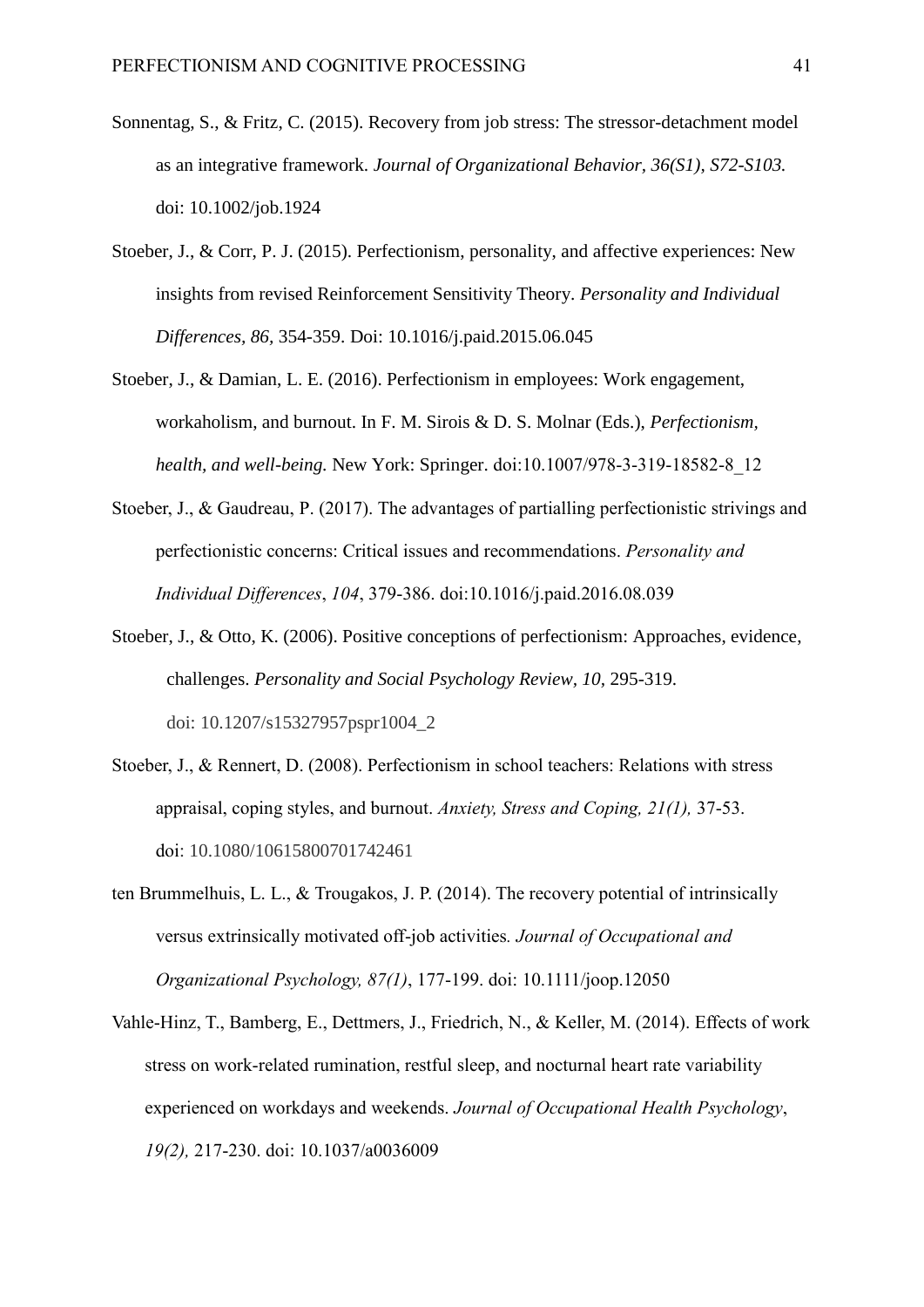- van de Schoot, R., Lugtig, P., & Hox, J. J. (2012). A checklist for testing measurement invariance. *European Journal of Developmental Psychology*, *9*, 486-492. doi: 10.1080/17405629.2012.686740
- Verkuil, B., Brosschot, J. F., Gebhardt, W. A., & Thayer, J. F. (2011). Perseverative cognition, psychopathology and somatic health. In Nyklicek, I., Vingerhoets, A., Zeelenberg, M., & Denollet, J. (Eds.), *Emotion regulation and well-being* (pp. 85-100). Springer, Dordrecht. doi: 10.1007/978-1-4419-6953-8\_6
- Volman, F. E., Bakker, A. B., & Xanthopoulou, D. (2013). Recovery at home and performance at work: A diary study on self-family facilitation. *European Journal of Work and Organizational Psychology, 22*, 218-234. doi: [10.1080/1359432X.2011.648375](http://dx.doi.org/10.1080/1359432X.2011.648375)
- Wang, M., Liu, S., Liao, H., Gong, Y., Kammeyer-Mueller, J. D., & Shi, J. (2013). Can't get it out of my mind: Employee rumination after customer mistreatment and negative mood in the next morning. *Journal of Applied Psychology, 98*, 989-1004**.** doi: [10.1037/a0033656](https://dx.doi.org/10.1037/a0033656)
- Wells, A. (2004). A cognitive model of GAD: Metacognitions and pathological worry. In [R.](http://www.amazon.co.uk/s/ref=dp_byline_sr_book_1?ie=UTF8&field-author=Richard+G.+Heimberg&search-alias=books-uk&text=Richard+G.+Heimberg&sort=relevancerank)  [G. Heimberg,](http://www.amazon.co.uk/s/ref=dp_byline_sr_book_1?ie=UTF8&field-author=Richard+G.+Heimberg&search-alias=books-uk&text=Richard+G.+Heimberg&sort=relevancerank) [C. L. Turk,](http://www.amazon.co.uk/s/ref=dp_byline_sr_book_2?ie=UTF8&field-author=Cynthia+L.+Turk&search-alias=books-uk&text=Cynthia+L.+Turk&sort=relevancerank) & [D. S. Mennin](http://www.amazon.co.uk/s/ref=dp_byline_sr_book_3?ie=UTF8&field-author=Douglas+S.+Mennin&search-alias=books-uk&text=Douglas+S.+Mennin&sort=relevancerank) (Eds), *Generalized anxiety disorder: Advances in research and practice* (pp.164-186)*.* New York: Guilford Press.
- Woods, S. A., & Hampson, S. E. (2005). Measuring the Big Five with single items using a bipolar response scale. *European Journal of Personality 19(5),* 373-390. doi: 10.1002/per.542
- Xanthopoulou, D., Bakker, A. B., Demerouti, E., & Schaufeli, W. B. (2009). Work engagement and financial returns: A diary study on the role of job and personal resources. *Journal of Occupational and Organizational Psychology, 82*, 183–200. doi: 10.1348/096317908X285633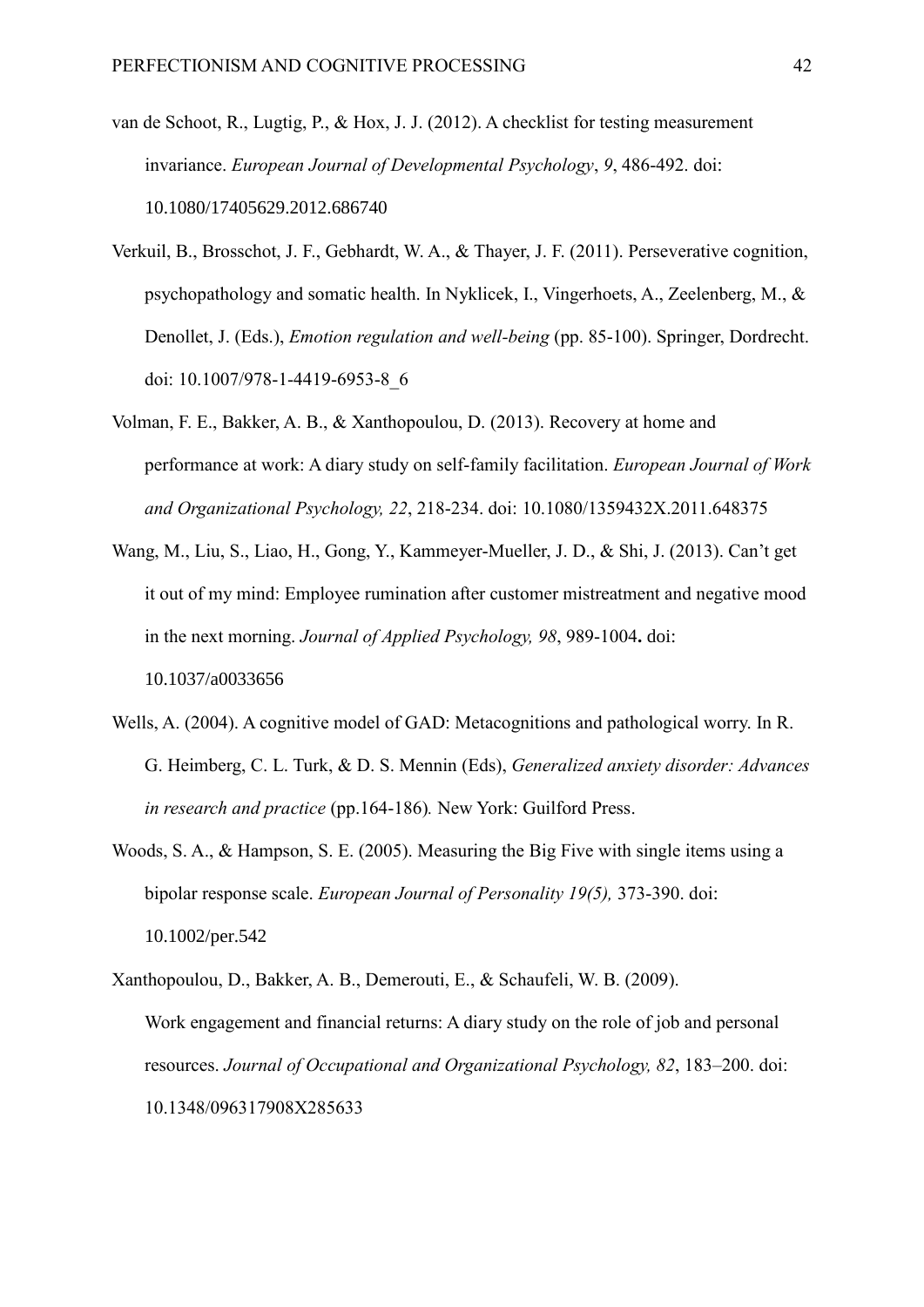# PERFECTIONISM AND COGNITIVE PROCESSING 43

Table 1

*Measurement Schedule*

| Day of week | <b>Surveys completed</b>     |
|-------------|------------------------------|
| Monday      | Initial, Evening             |
| Tuesday     | Morning, After Work, Evening |
| Wednesday   | Morning, After Work, Evening |
| Thursday    | Morning, After Work, Evening |
| Friday      | Morning                      |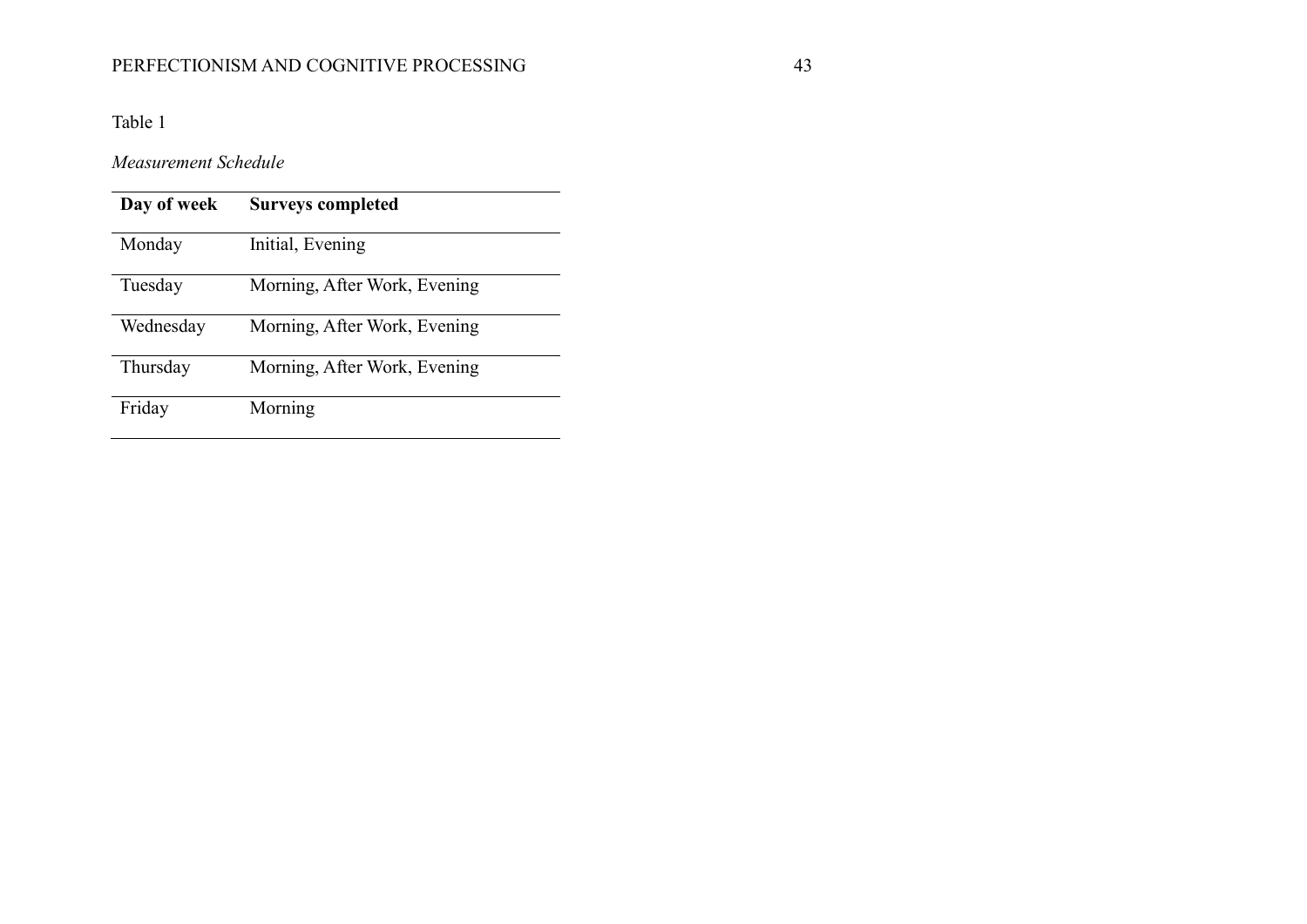# Table 2

*Means, Standard Deviations, and Correlations Between Study Measures at the Person-Level and Day-Level*

|     | <b>Person-Level</b>                       | Mean  | <b>SD</b> | 1.     | 2.     | 3.     | $\overline{4}$ . | 5.     | 6.     | 7.      | 8.     | 9.     | 10.    | 11.    | 12.    |
|-----|-------------------------------------------|-------|-----------|--------|--------|--------|------------------|--------|--------|---------|--------|--------|--------|--------|--------|
| 1.  | Perfectionistic concerns                  | 2.81  | .97       |        |        |        |                  |        |        |         |        |        |        |        |        |
| 2.  | Perfectionistic strivings                 | 4.33  | .81       | .22    |        |        |                  |        |        |         |        |        |        |        |        |
| 3.  | Worry and rumination <sup>+</sup>         | 2.16  | .85       | .35    | .17    |        |                  |        |        |         |        |        |        |        |        |
| 4.  | Positive thinking about work <sup>+</sup> | 2.14  | .62       | $-.13$ | .25    | .17    |                  |        |        |         |        |        |        |        |        |
| 5.  | Emotional exhaustion <sup>+</sup>         | 2.77  | 1.01      | .20    | .08    | .71    | $-.04$           |        |        |         |        |        |        |        |        |
| 6.  | Work engagement <sup>+</sup>              | 3.11  | .81       | $-.25$ | .13    | $-.36$ | .73              | $-.33$ |        |         |        |        |        |        |        |
| 7.  | Sleep quality <sup>†</sup>                | 3.28  | .56       | $-13$  | $-.12$ | $-46$  | .09              | $-.28$ | .28    |         |        |        |        |        |        |
| 8.  | Gender                                    | 0.28  | .45       | .01    | $-.02$ | .01    | .05              | .01    | $-.03$ | .04     |        |        |        |        |        |
| 9.  | Age                                       | 40.49 | 9.59      | $-.07$ | $-.05$ | .00    | .10              | $-.28$ | .15    | $-10$   | .13    |        |        |        |        |
| 10. | Work demands                              | 3.23  | .78       | .16    | .25    | .51    | .10              | .59    | $-.08$ | $-0.24$ | $-.04$ | $-.02$ |        |        |        |
| 11. | Job control                               | 3.22  | .86       | $-.23$ | .16    | $-.25$ | .29              | $-.31$ | .46    | .20     | .08    | .09    | $-19$  |        |        |
| 12. | <b>Emotional stability</b>                | 3.88  | 2.28      | $-26$  | $-.15$ | $-.13$ | .10              | $-16$  | .11    | .19     | .24    | .34    | $-.08$ | .11    |        |
| 13. | Evening hours worked <sup>++</sup>        | 0.16  | .39       | $-.13$ | .06    | .18    | .40              | .05    | .28    | .12     | $-.11$ | .18    | .12    | $-.02$ | $-.04$ |
|     | Day-Level                                 | Mean  | <b>SD</b> | 1.     | 2.     | 3.     | 4.               | 5.     | 6.     |         |        |        |        |        |        |
| 1.  | Worry and rumination#                     | 0.00  | .74       |        |        |        |                  |        |        |         |        |        |        |        |        |
| 2.  | Positive thinking about work#             | 0.00  | .65       | $-.07$ |        |        |                  |        |        |         |        |        |        |        |        |
| 3.  | Emotional exhaustion‡                     | 0.00  | .68       | $-.03$ | $-.02$ |        |                  |        |        |         |        |        |        |        |        |
| 4.  | Work engagement#                          | 0.00  | .61       | $-.03$ | .00.   | $-.30$ |                  |        |        |         |        |        |        |        |        |
| 5.  | Sleep quality $\ddagger$                  | 0.00  | .71       | $-.25$ | .04    | $-.09$ | .19              |        |        |         |        |        |        |        |        |
| 6.  | Time point                                | 2.50  | 1.25      | $-12$  | $-.01$ | $-.19$ | .03              | .01    |        |         |        |        |        |        |        |
|     | Evening hours worked ‡                    | 0.00  | .47       | .08    | .06    | .06    | $-.01$           | $-.05$ | $-.01$ |         |        |        |        |        |        |

*Note.* Person-level  $N = 148$ . Day-level  $N = 589$  observations from 148 participants.

†Latent manifestation measured by day-level observations; †† Observed person mean; ‡ Person-mean-centered score.

At the day-level, correlations exceeding .08 were statistically significant at the *p* < .05 level. At the person-level, correlations exceeding .16 were statistically significant at the  $p < .05$  level.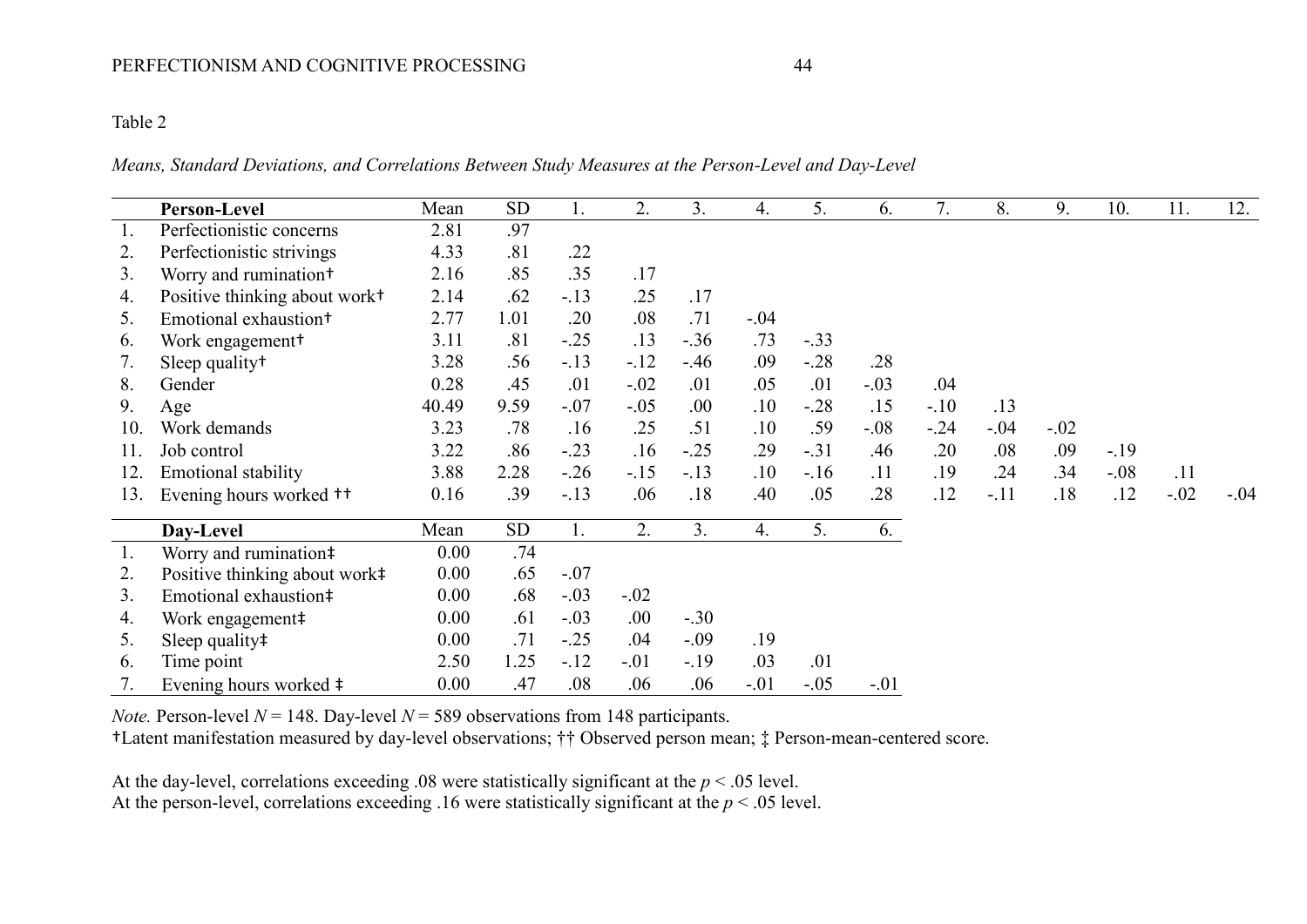## PERFECTIONISM AND COGNITIVE PROCESSING 45

## Table 3

#### *Unstandardized Path Estimates and Confidence Intervals for Direct and Indirect Effects*

|                                              |                                                   |                   | Work-related   | Positive thinking about |               | Emotional exhaustion |                | Work engagement |                | Sleep quality |                |
|----------------------------------------------|---------------------------------------------------|-------------------|----------------|-------------------------|---------------|----------------------|----------------|-----------------|----------------|---------------|----------------|
|                                              |                                                   | worry/rumination+ |                | work <sup>+</sup>       |               |                      |                |                 |                |               |                |
| Predictor (level, variable)                  | Effect type                                       | Path Est.         | [95% CI]       | Path Est.               | [95% CI]      | Path Est.            | [ $95\%$ CI]   | Path Est.       | [95% CI]       | Path Est.     | [95% CI]       |
| Person-Level                                 |                                                   |                   |                |                         |               |                      |                |                 |                |               |                |
| Perfectionistic concerns                     | Direct                                            | $.23*$            | (.09, .37)     |                         |               |                      |                |                 |                |               |                |
|                                              | Indirect via<br>worry/rum $\ddagger\ddagger$      |                   |                |                         |               | $.15*$               | (.05, .25)     | $-.10*$         | $(-.18, -.04)$ | $-.07*$       | $(-.13, -.02)$ |
| Perfectionistic strivings                    | Direct                                            |                   |                | $.13*$                  | (.01, .26)    |                      |                |                 |                |               |                |
|                                              | Indirect via pos.<br>thinking $\ddagger \ddagger$ |                   |                | ---                     |               | $-.02$               | $(-.05, .00)$  | $.12*$          | (.01, .25)     | .00.          | $(-.03, .04)$  |
| Work-related<br>worry/rumination+            | Direct                                            | ---               |                |                         |               | $.65*$               | (.45, .84)     | $-.45*$         | $(-.60, -.29)$ | $-.29*$       | $(-.44, -.14)$ |
| Positive thinking about<br>work <sup>+</sup> | Direct                                            |                   |                |                         |               | $-.18$               | $(-.45, .09)$  | $.94*$          | (.70, 1.18)    | .03           | $(-.19, .25)$  |
| Gender                                       | Direct                                            | .11               | $(-.19, .40)$  | .07                     | $(-.16, .30)$ | .11                  | $(-.17, .40)$  | $-11$           | $(-.34, .13)$  | .06           | $(-.16, .28)$  |
| Age                                          | Direct                                            | .00               | $(-.01, .02)$  | .00                     | $(-.01, .01)$ | $-.03*$              | $(-.04, -.02)$ | .01             | $(-.01, .02)$  | $-.01$        | $(-.02, .00)$  |
| Work demands                                 | Direct                                            | $.47*$            | (.30, .63)     | .06                     | $(-.08, .19)$ | $.39*$               | (.21, .58)     | .11             | $(-.04, .26)$  | $-.01$        | $(-.16, .13)$  |
| Job control                                  | Direct                                            | $-.11$            | $(-.26, .05)$  | $.19*$                  | (.07, .31)    | $-.08$               | $(-.25, .08)$  | $.15*$          | (.02, .29)     | .05           | $(-.07, .18)$  |
| Emotional stability                          | Direct                                            | $-.01$            | $(-.07, .06)$  | .03                     | $(-.02, .08)$ | .02                  | $(-.04, .07)$  | $-.02$          | $(-.06, .03)$  | .05           | (.00, .10)     |
| Evening hours worked <sup>++</sup>           | Direct                                            | $.37*$            | (.03, .71)     | $.64*$                  | (.38, .90)    | .03                  | $(-.35, .40)$  | .10             | $(-.21, .41)$  | $.35*$        | (.06, .64)     |
| Day-Level                                    |                                                   |                   |                |                         |               |                      |                |                 |                |               |                |
| Work-related<br>worry/rumination‡            | Direct                                            |                   |                |                         |               | $-.05$               | $(-.15, .05)$  | $-.02$          | $(-.11, .07)$  | $-24*$        | $(-.33, -.15)$ |
| Positive thinking about<br>work‡             | Direct                                            |                   |                |                         |               | $-.03$               | $(-.14, .09)$  | .00.            | $(-.10, .11)$  | .03           | $(-.08, .13)$  |
| Time point                                   | Direct                                            | $-0.08*$          | $(-.13, -.02)$ | $-.01$                  | $(-.05, .04)$ | $-12*$               | $(-.20, -.04)$ | .01             | $(-.06, .09)$  | $-.01$        | $(-.06, .04)$  |
| Evening hours worked‡                        | Direct                                            | $.13*$            | (.01, .25)     | $.09*$                  | (.03, .19)    | .09                  | $(-.05, .23)$  | $-.01$          | $(-.13, .12)$  | $-.04$        | $(-.16, .09)$  |

*Note.*  $N = 589$  observations from 148 participants.

†Latent manifestation measured by day-level observations; †† Observed person mean; ‡ Person-mean-centered score. \**p* < .05.

‡‡ For indirect effects, 95% confidence intervals were calculated by Monte-Carlo simulations as recommended by Selig and Preacher (2008); Preacher and Selig (2012).